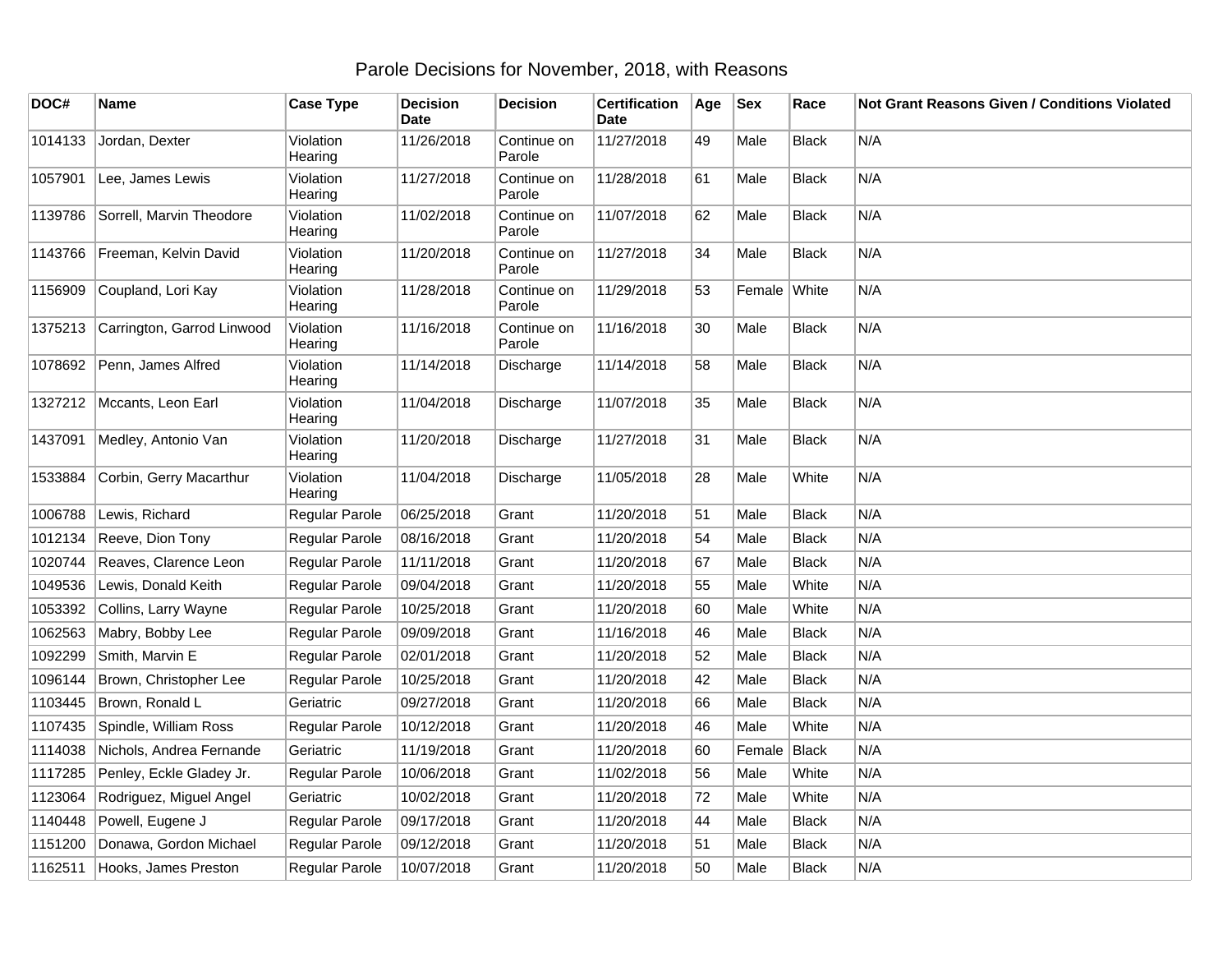| DOC#    | <b>Name</b>               | <b>Case Type</b> | <b>Decision</b><br><b>Date</b> | <b>Decision</b>  | <b>Certification</b><br>Date | Age | <b>Sex</b> | Race         | Not Grant Reasons Given / Conditions Violated                                                                                                               |
|---------|---------------------------|------------------|--------------------------------|------------------|------------------------------|-----|------------|--------------|-------------------------------------------------------------------------------------------------------------------------------------------------------------|
| 1163662 | Riley, Victor Elvin       | Regular Parole   | 09/15/2018                     | Grant            | 11/20/2018                   | 60  | Male       | Black        | N/A                                                                                                                                                         |
| 1167206 | Alexander, Lawrence       | Regular Parole   | 09/26/2018                     | Grant            | 11/20/2018                   | 45  | Male       | <b>Black</b> | N/A                                                                                                                                                         |
| 1172640 | Williams, Rodney Corneliu | Regular Parole   | 10/13/2018                     | Grant            | 11/20/2018                   | 46  | Male       | <b>Black</b> | N/A                                                                                                                                                         |
| 1172736 | Turner, Cornelius Flenoid | Regular Parole   | 11/08/2018                     | Grant            | 11/20/2018                   | 44  | Male       | Black        | N/A                                                                                                                                                         |
| 1181941 | Dickson, Alphonzo L       | Regular Parole   | 09/20/2018                     | Grant            | 11/20/2018                   | 43  | Male       | Black        | N/A                                                                                                                                                         |
| 1000543 | Curtis, Keith Lamont      | Regular Parole   | 10/30/2018                     | <b>Not Grant</b> | 11/02/2018                   | 54  | Male       | Black        | Crimes committed - Homicide-Capital;<br>Kidnap/Abduct; Sex Assault, Rape                                                                                    |
|         |                           |                  |                                |                  |                              |     |            |              | History of violence.                                                                                                                                        |
|         |                           |                  |                                |                  |                              |     |            |              | Release at this time would diminish seriousness of<br>crime                                                                                                 |
|         |                           |                  |                                |                  |                              |     |            |              | Serious nature and circumstances of your offense(s).                                                                                                        |
|         |                           |                  |                                |                  |                              |     |            |              | The Board concludes that you should serve more of<br>your sentence prior to release on parole.                                                              |
|         |                           |                  |                                |                  |                              |     |            |              | The Board considers you to be a risk to the<br>community.                                                                                                   |
| 1002281 | Ritenour, Franklin Todd   | Geriatric        | 11/05/2018                     | Not Grant        | 11/05/2018                   | 65  | Male       | White        | Crimes committed - Kidnap/Abduct; Kidnap/Abduct;<br>Penetrate W/Inanimate Object                                                                            |
|         |                           |                  |                                |                  |                              |     |            |              | History of substance abuse.                                                                                                                                 |
|         |                           |                  |                                |                  |                              |     |            |              | Release at this time would diminish seriousness of<br>crime                                                                                                 |
|         |                           |                  |                                |                  |                              |     |            |              | Serious nature and circumstances of your offense(s).                                                                                                        |
|         |                           |                  |                                |                  |                              |     |            |              | The Board concludes that you should serve more of<br>your sentence prior to release on parole.                                                              |
|         |                           |                  |                                |                  |                              |     |            |              | The Board considers you to be a risk to the<br>community.                                                                                                   |
|         |                           |                  |                                |                  |                              |     |            |              | You need further participation in institutional work<br>and/or educational programs to indicate your positive<br>progression towards re-entry into society. |
| 1002740 | Thompson, Roland Van      | Regular Parole   | 10/30/2018                     | <b>Not Grant</b> | 11/02/2018                   | 61  | Male       | Black        | No Interest in Parole                                                                                                                                       |
| 1002880 | Grandall, Robert Jr.      | Regular Parole   | 11/08/2018                     | <b>Not Grant</b> | 11/13/2018                   | 56  | Male       | Black        | Extensive criminal record                                                                                                                                   |
|         |                           |                  |                                |                  |                              |     |            |              | You need further participation in institutional work<br>and/or educational programs to indicate your positive<br>progression towards re-entry into society. |
|         |                           |                  |                                |                  |                              |     |            |              | Your prior failure(s) and/or convictions while under<br>community supervision indicate that you are unlikely<br>to comply with conditions of release.       |
| 1003218 | Early, Isham Mckinley     | Geriatric        | 11/07/2018                     | Not Grant        | 11/13/2018                   | 65  | Male       | Black        | Crimes committed - Kidnap/Abduct; Sex Assault,<br>Rape; Forcible Sodomy                                                                                     |
|         |                           |                  |                                |                  |                              |     |            |              | Release at this time would diminish seriousness of<br>crime                                                                                                 |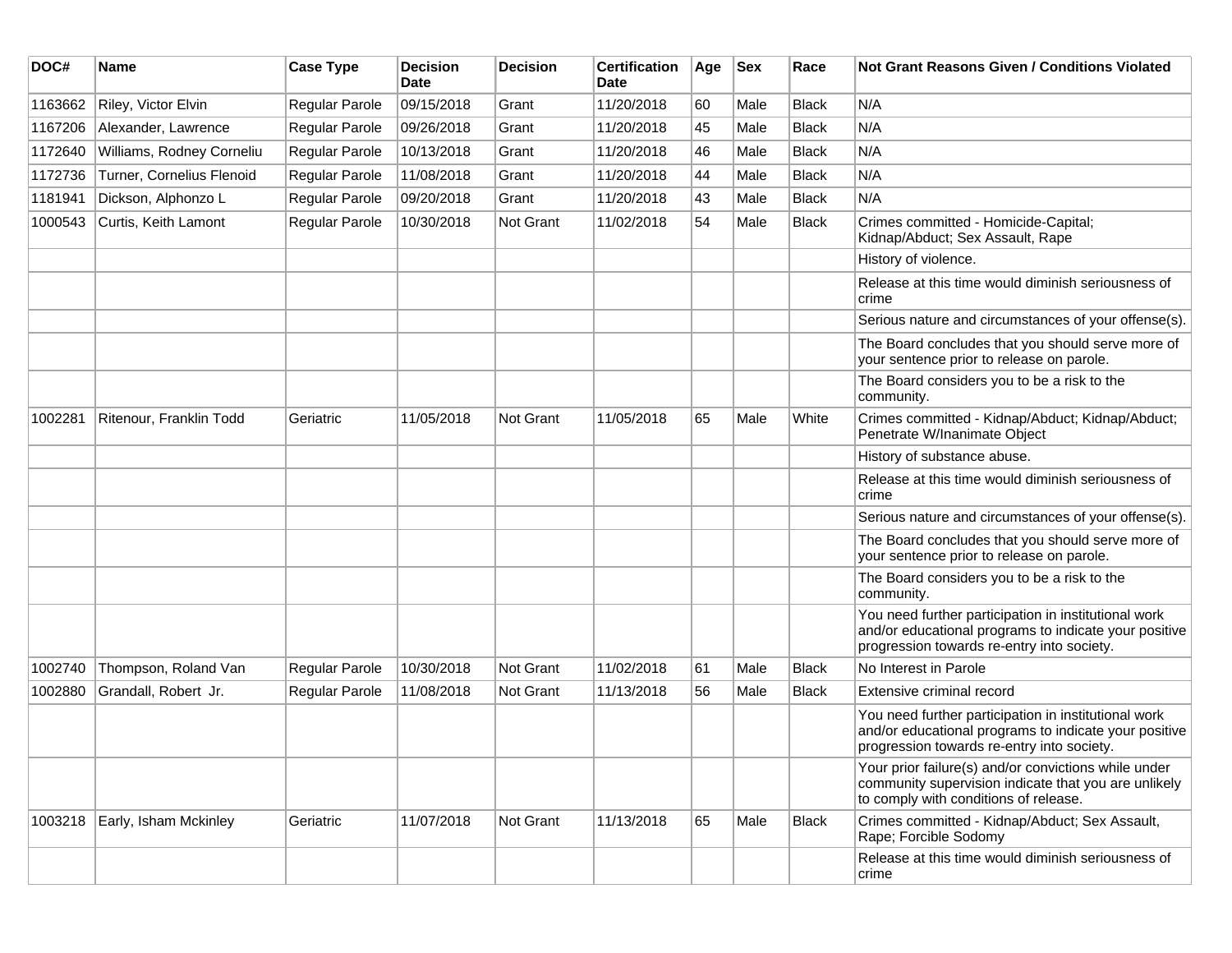| DOC#    | <b>Name</b>                    | <b>Case Type</b> | <b>Decision</b><br><b>Date</b> | <b>Decision</b>  | <b>Certification</b><br><b>Date</b> | Age | <b>Sex</b> | Race         | <b>Not Grant Reasons Given / Conditions Violated</b>                                                                                                  |
|---------|--------------------------------|------------------|--------------------------------|------------------|-------------------------------------|-----|------------|--------------|-------------------------------------------------------------------------------------------------------------------------------------------------------|
| 1003218 | Early, Isham Mckinley          | Geriatric        | 11/07/2018                     | <b>Not Grant</b> | 11/13/2018                          | 65  | Male       | <b>Black</b> | Serious nature and circumstances of your offense(s).                                                                                                  |
|         |                                |                  |                                |                  |                                     |     |            |              | The Board considers you to be a risk to the<br>community.                                                                                             |
|         |                                |                  |                                |                  |                                     |     |            |              | Your prior failure(s) and/or convictions while under<br>community supervision indicate that you are unlikely<br>to comply with conditions of release. |
| 1003759 | Campos, Carlos Antoni          | Regular Parole   | 10/30/2018                     | <b>Not Grant</b> | 11/02/2018                          | 55  | Male       | White        | Crimes committed - Attempted Capital Murder;<br>Flight-Escape                                                                                         |
|         |                                |                  |                                |                  |                                     |     |            |              | Release at this time would diminish seriousness of<br>crime                                                                                           |
|         |                                |                  |                                |                  |                                     |     |            |              | Serious nature and circumstances of your offense(s).                                                                                                  |
|         |                                |                  |                                |                  |                                     |     |            |              | The Board concludes that you should serve more of<br>your sentence prior to release on parole.                                                        |
| 1004139 | Reardon, Donald Dean           | Regular Parole   | 11/20/2018                     | Not Grant        | 11/26/2018                          | 62  | Male       | White        | Release at this time would diminish seriousness of<br>crime                                                                                           |
|         |                                |                  |                                |                  |                                     |     |            |              | Serious nature and circumstances of your offense(s).                                                                                                  |
| 1004370 | Turley, Eugene                 | Regular Parole   | 11/27/2018                     | <b>Not Grant</b> | 11/29/2018                          | 46  | Male       | <b>Black</b> | Extensive criminal record                                                                                                                             |
|         |                                |                  |                                |                  |                                     |     |            |              | History of substance abuse.                                                                                                                           |
|         |                                |                  |                                |                  |                                     |     |            |              | Release at this time would diminish seriousness of<br>crime                                                                                           |
|         |                                |                  |                                |                  |                                     |     |            |              | Serious nature and circumstances of your offense(s).                                                                                                  |
|         |                                |                  |                                |                  |                                     |     |            |              | The Board concludes that you should serve more of<br>your sentence prior to release on parole.                                                        |
| 1004687 | Armel, Julian Kenneth Jr.      | Regular Parole   | 11/20/2018                     | <b>Not Grant</b> | 11/26/2018                          | 69  | Male       | White        | History of violence.                                                                                                                                  |
|         |                                |                  |                                |                  |                                     |     |            |              | Serious nature and circumstances of your offense(s).                                                                                                  |
|         |                                |                  |                                |                  |                                     |     |            |              | The Board concludes that you should serve more of<br>your sentence prior to release on parole.                                                        |
|         |                                |                  |                                |                  |                                     |     |            |              | The Board considers you to be a risk to the<br>community.                                                                                             |
|         |                                |                  |                                |                  |                                     |     |            |              | Your prior failure(s) and/or convictions while under<br>community supervision indicate that you are unlikely<br>to comply with conditions of release. |
| 1006541 | Somerset, Larry Keith          | Geriatric        | 11/11/2018                     | Not Grant        | 11/14/2018                          | 76  | Male       | White        | Crimes committed - Kidnap/Abduct; Robbery;<br>Robbery                                                                                                 |
|         |                                |                  |                                |                  |                                     |     |            |              | Extensive criminal record                                                                                                                             |
|         |                                |                  |                                |                  |                                     |     |            |              | Release at this time would diminish seriousness of<br>crime                                                                                           |
|         |                                |                  |                                |                  |                                     |     |            |              | Serious nature and circumstances of your offense(s).                                                                                                  |
|         | 1007454   Withrow, Carl Eugene | Geriatric        | 11/06/2018                     | <b>Not Grant</b> | 11/13/2018                          | 65  | Male       | White        | No Interest in Parole                                                                                                                                 |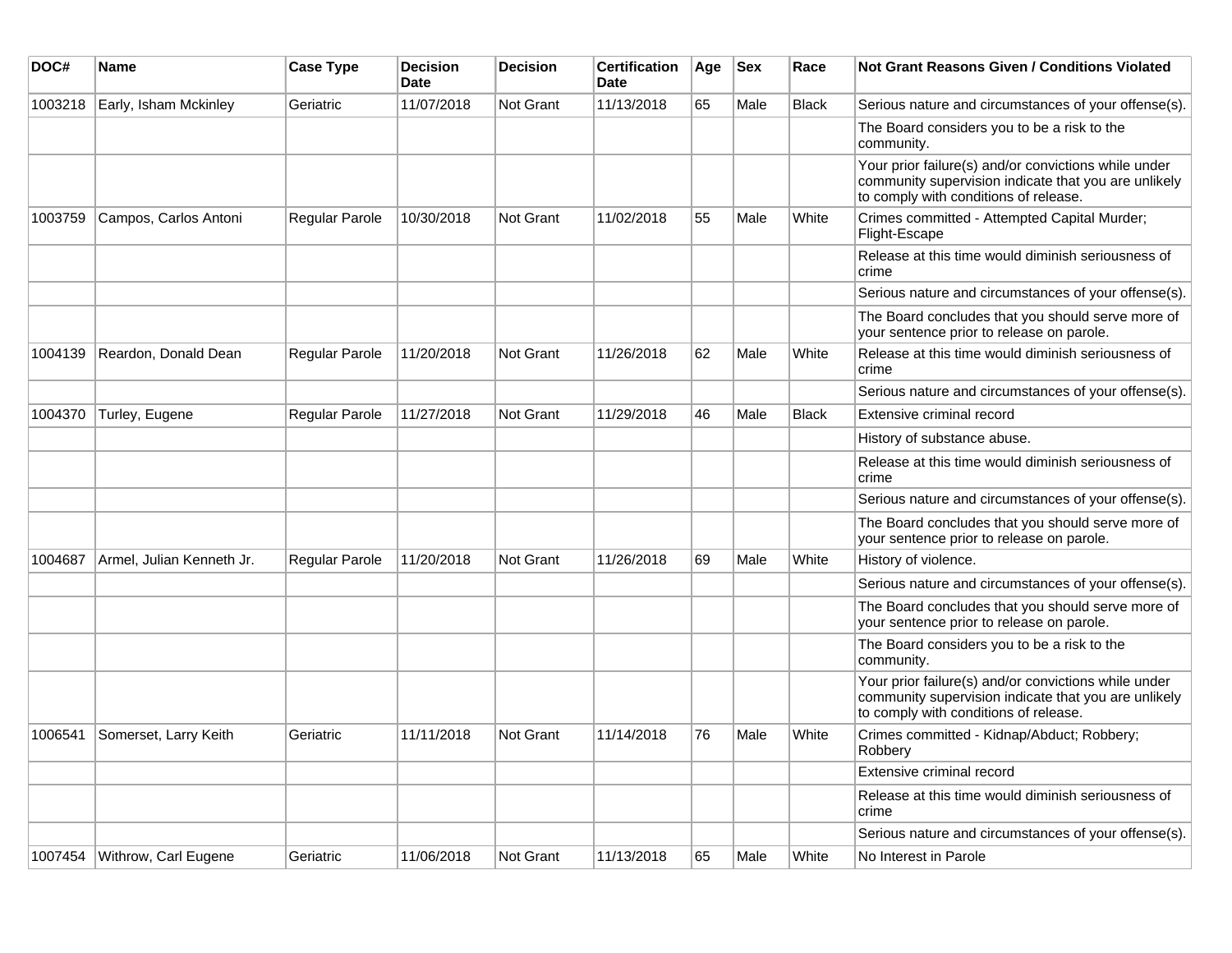| DOC#    | <b>Name</b>               | <b>Case Type</b> | <b>Decision</b><br><b>Date</b> | <b>Decision</b>  | <b>Certification</b><br><b>Date</b> | Age | <b>Sex</b> | Race         | <b>Not Grant Reasons Given / Conditions Violated</b>                                                                                                        |
|---------|---------------------------|------------------|--------------------------------|------------------|-------------------------------------|-----|------------|--------------|-------------------------------------------------------------------------------------------------------------------------------------------------------------|
| 1008318 | Goodman, Thomas Lorenso   | Regular Parole   | 10/26/2018                     | Not Grant        | 11/01/2018                          | 51  | Male       | <b>Black</b> | Crimes committed - Abduct-No Ransom Or Asslt;<br>Sex Assault, Rape; Robbery                                                                                 |
|         |                           |                  |                                |                  |                                     |     |            |              | Poor institutional adjustment (for example,<br>motivation/attitude, unfavorable reports, lack of<br>program involvement, etc.)                              |
|         |                           |                  |                                |                  |                                     |     |            |              | Serious nature and circumstances of your offense(s).                                                                                                        |
|         |                           |                  |                                |                  |                                     |     |            |              | The Board considers you to be a risk to the<br>community.                                                                                                   |
|         |                           |                  |                                |                  |                                     |     |            |              | You need further participation in institutional work<br>and/or educational programs to indicate your positive<br>progression towards re-entry into society. |
|         |                           |                  |                                |                  |                                     |     |            |              | Your record of institutional infractions indicates a<br>disregard for rules and that you are not ready to<br>conform to society.                            |
| 1010195 | Rashad, Jamil Ali         | Geriatric        | 11/13/2018                     | <b>Not Grant</b> | 11/15/2018                          | 65  | Male       | <b>Black</b> | Extensive criminal record                                                                                                                                   |
|         |                           |                  |                                |                  |                                     |     |            |              | Release at this time would diminish seriousness of<br>crime                                                                                                 |
|         |                           |                  |                                |                  |                                     |     |            |              | Serious nature and circumstances of your offense(s).                                                                                                        |
|         |                           |                  |                                |                  |                                     |     |            |              | Your prior failure(s) and/or convictions while under<br>community supervision indicate that you are unlikely<br>to comply with conditions of release.       |
| 1011188 | Lee, Chrystopher S        | Regular Parole   | 11/26/2018                     | Not Grant        | 11/27/2018                          | 50  | Male       | <b>Black</b> | Crimes committed - Homicide-Capital; Homicide-1st<br>Degree; Robbery                                                                                        |
|         |                           |                  |                                |                  |                                     |     |            |              | History of violence.                                                                                                                                        |
|         |                           |                  |                                |                  |                                     |     |            |              | Release at this time would diminish seriousness of<br>crime                                                                                                 |
|         |                           |                  |                                |                  |                                     |     |            |              | Serious nature and circumstances of your offense(s).                                                                                                        |
| 1011319 | Fink, Branson Eugene      | Geriatric        | 11/05/2018                     | Not Grant        | 11/13/2018                          | 63  | Male       | White        | Release at this time would diminish seriousness of<br>crime                                                                                                 |
|         |                           |                  |                                |                  |                                     |     |            |              | Serious nature and circumstances of your offense(s).                                                                                                        |
|         |                           |                  |                                |                  |                                     |     |            |              | The Board concludes that you should serve more of<br>your sentence prior to release on parole.                                                              |
| 1011525 | Finch, William Wesley III | Geriatric        | 10/26/2018                     | <b>Not Grant</b> | 11/01/2018                          | 70  | Male       | White        | Crimes committed - Sex Assault, Rape; Aggravated<br>Sexual Battery; Forcible Sodomy                                                                         |
|         |                           |                  |                                |                  |                                     |     |            |              | History of substance abuse.                                                                                                                                 |
|         |                           |                  |                                |                  |                                     |     |            |              | Release at this time would diminish seriousness of<br>crime                                                                                                 |
|         |                           |                  |                                |                  |                                     |     |            |              | Serious nature and circumstances of your offense(s).                                                                                                        |
|         |                           |                  |                                |                  |                                     |     |            |              | The Board concludes that you should serve more of<br>your sentence prior to release on parole.                                                              |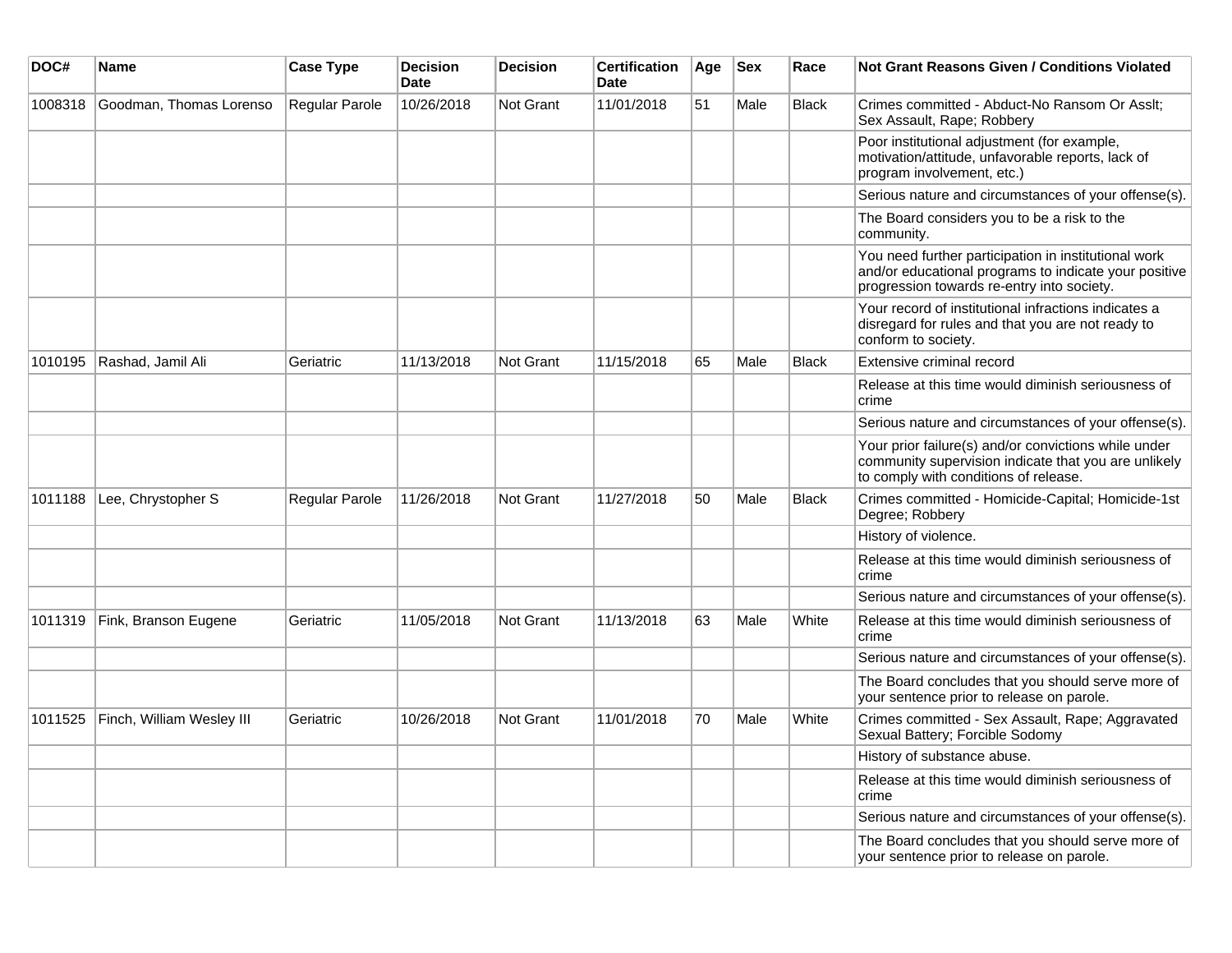| DOC#    | <b>Name</b>                | <b>Case Type</b> | Decision<br><b>Date</b> | <b>Decision</b>  | <b>Certification</b><br>Date | Age | <b>Sex</b> | Race         | <b>Not Grant Reasons Given / Conditions Violated</b>                                                                                                  |
|---------|----------------------------|------------------|-------------------------|------------------|------------------------------|-----|------------|--------------|-------------------------------------------------------------------------------------------------------------------------------------------------------|
| 1011525 | Finch, William Wesley III  | Geriatric        | 10/26/2018              | <b>Not Grant</b> | 11/01/2018                   | 70  | Male       | White        | The Board considers you to be a risk to the<br>community.                                                                                             |
| 1011590 | Tate, Mays Wilson Jr.      | Regular Parole   | 11/16/2018              | Not Grant        | 11/20/2018                   | 46  | Male       | White        | Considering your offense and your institutional<br>records, the Board concludes that you should serve<br>more of your sentence before being paroled.  |
|         |                            |                  |                         |                  |                              |     |            |              | Extensive criminal record                                                                                                                             |
|         |                            |                  |                         |                  |                              |     |            |              | History of violence.                                                                                                                                  |
|         |                            |                  |                         |                  |                              |     |            |              | Poor institutional adjustment (for example,<br>motivation/attitude, unfavorable reports, lack of<br>program involvement, etc.)                        |
|         |                            |                  |                         |                  |                              |     |            |              | Release at this time would diminish seriousness of<br>crime                                                                                           |
|         |                            |                  |                         |                  |                              |     |            |              | Serious nature and circumstances of your offense(s).                                                                                                  |
|         |                            |                  |                         |                  |                              |     |            |              | The Board concludes that you should serve more of<br>your sentence prior to release on parole.                                                        |
|         |                            |                  |                         |                  |                              |     |            |              | The Board considers you to be a risk to the<br>community.                                                                                             |
| 1011981 | Fleming, Frederick William | Regular Parole   | 11/02/2018              | <b>Not Grant</b> | 11/02/2018                   | 73  | Male       | <b>Black</b> | History of violence.                                                                                                                                  |
|         |                            |                  |                         |                  |                              |     |            |              | Release at this time would diminish seriousness of<br>crime                                                                                           |
|         |                            |                  |                         |                  |                              |     |            |              | The Board concludes that you should serve more of<br>your sentence prior to release on parole.                                                        |
|         |                            |                  |                         |                  |                              |     |            |              | The Board considers you to be a risk to the<br>community.                                                                                             |
| 1012651 | Davis, Jeffrey             | Regular Parole   | 11/21/2018              | <b>Not Grant</b> | 11/26/2018                   | 60  | Male       | <b>Black</b> | Release at this time would diminish seriousness of<br>crime                                                                                           |
|         |                            |                  |                         |                  |                              |     |            |              | Serious nature and circumstances of your offense(s).                                                                                                  |
|         |                            |                  |                         |                  |                              |     |            |              | The Board concludes that you should serve more of<br>your sentence prior to release on parole.                                                        |
|         |                            |                  |                         |                  |                              |     |            |              | The Board considers you to be a risk to the<br>community.                                                                                             |
| 1013212 | Metz, Percell              | Geriatric        | 11/04/2018              | <b>Not Grant</b> | 11/05/2018                   | 62  | Male       | <b>Black</b> | Extensive criminal record                                                                                                                             |
|         |                            |                  |                         |                  |                              |     |            |              | History of violence.                                                                                                                                  |
|         |                            |                  |                         |                  |                              |     |            |              | Release at this time would diminish seriousness of<br>crime                                                                                           |
|         |                            |                  |                         |                  |                              |     |            |              | Serious nature and circumstances of your offense(s).                                                                                                  |
|         |                            |                  |                         |                  |                              |     |            |              | Your prior failure(s) and/or convictions while under<br>community supervision indicate that you are unlikely<br>to comply with conditions of release. |
| 1013301 | Spain, Kinzo               | Regular Parole   | 11/27/2018              | Not Grant        | 11/29/2018                   | 57  | Male       | <b>Black</b> | Crimes committed - Sex Assault, Rape; Robbery;<br><b>Malicious Wounding</b>                                                                           |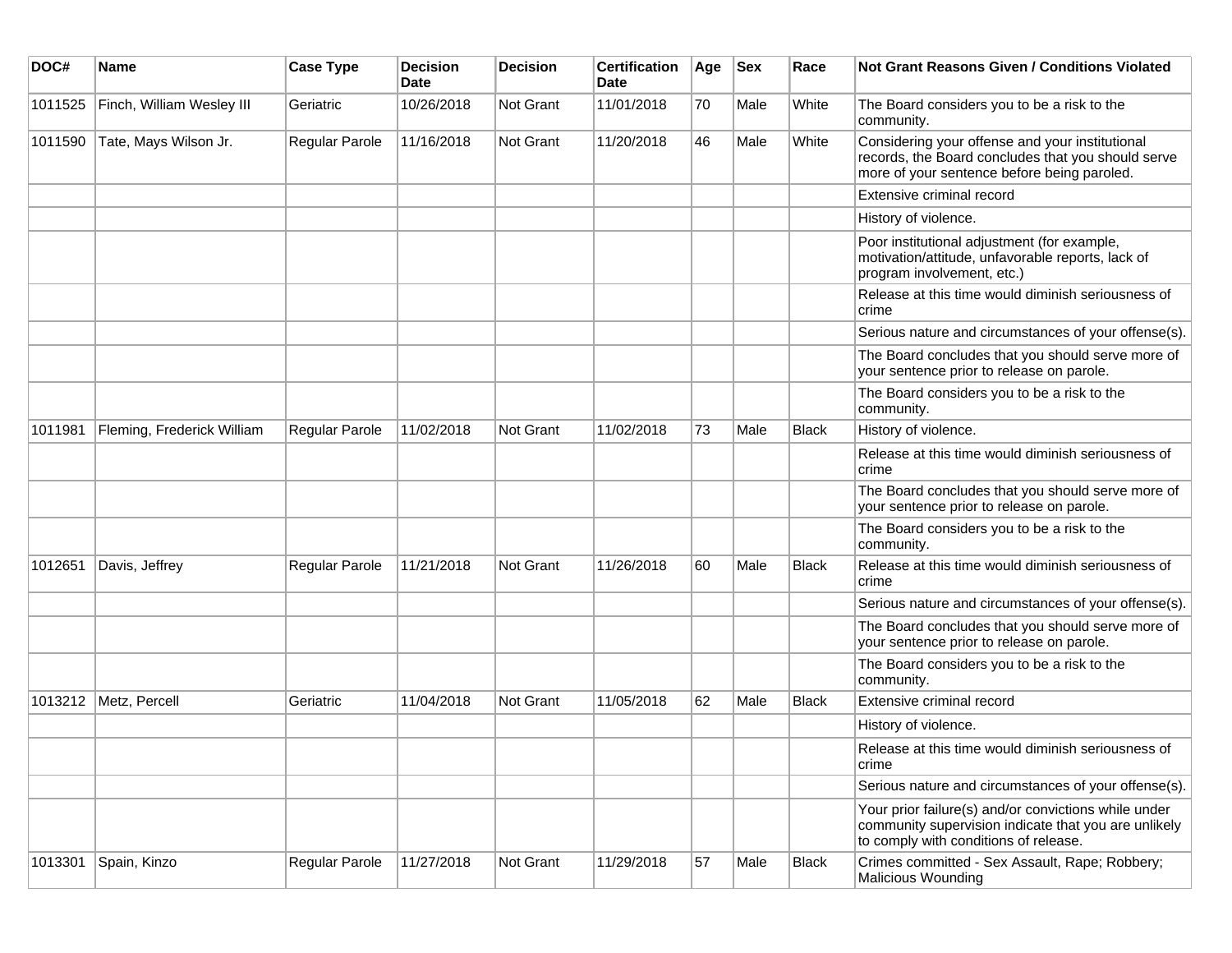| DOC#    | Name                   | <b>Case Type</b>      | <b>Decision</b><br>Date | <b>Decision</b>  | <b>Certification</b><br>Date | Age | <b>Sex</b> | Race         | <b>Not Grant Reasons Given / Conditions Violated</b>                                                                                                        |
|---------|------------------------|-----------------------|-------------------------|------------------|------------------------------|-----|------------|--------------|-------------------------------------------------------------------------------------------------------------------------------------------------------------|
| 1013301 | Spain, Kinzo           | Regular Parole        | 11/27/2018              | Not Grant        | 11/29/2018                   | 57  | Male       | <b>Black</b> | History of substance abuse.                                                                                                                                 |
|         |                        |                       |                         |                  |                              |     |            |              | Release at this time would diminish seriousness of<br>crime                                                                                                 |
|         |                        |                       |                         |                  |                              |     |            |              | Serious nature and circumstances of your offense(s).                                                                                                        |
|         |                        |                       |                         |                  |                              |     |            |              | The Board concludes that you should serve more of<br>your sentence prior to release on parole.                                                              |
|         |                        |                       |                         |                  |                              |     |            |              | The Board considers you to be a risk to the<br>community.                                                                                                   |
|         |                        |                       |                         |                  |                              |     |            |              | You need further participation in institutional work<br>and/or educational programs to indicate your positive<br>progression towards re-entry into society. |
| 1015001 | Briley, Anthony Ray    | Regular Parole        | 11/21/2018              | <b>Not Grant</b> | 11/26/2018                   | 60  | Male       | <b>Black</b> | History of violence.                                                                                                                                        |
|         |                        |                       |                         |                  |                              |     |            |              | Release at this time would diminish seriousness of<br>crime                                                                                                 |
|         |                        |                       |                         |                  |                              |     |            |              | Serious nature and circumstances of your offense(s).                                                                                                        |
|         |                        |                       |                         |                  |                              |     |            |              | The Board concludes that you should serve more of<br>your sentence prior to release on parole.                                                              |
| 1015590 | Parker, James Anderson | <b>Regular Parole</b> | 11/26/2018              | Not Grant        | 11/27/2018                   | 63  | Male       | <b>Black</b> | History of substance abuse.                                                                                                                                 |
|         |                        |                       |                         |                  |                              |     |            |              | History of violence.                                                                                                                                        |
|         |                        |                       |                         |                  |                              |     |            |              | Serious nature and circumstances of your offense(s).                                                                                                        |
|         |                        |                       |                         |                  |                              |     |            |              | Your prior failure(s) and/or convictions while under<br>community supervision indicate that you are unlikely<br>to comply with conditions of release.       |
| 1015980 | Williams, Jimmie Lee   | <b>Board Review</b>   | 10/30/2018              | Not Grant        | 11/01/2018                   | 49  | Male       | White        | Crimes committed - Assault: On Law<br>Enf/Judge/Doc/Fire/Emerg Person; Arson; Arson                                                                         |
|         |                        |                       |                         |                  |                              |     |            |              | Extensive criminal record                                                                                                                                   |
|         |                        |                       |                         |                  |                              |     |            |              | Release at this time would diminish seriousness of<br>crime                                                                                                 |
|         |                        |                       |                         |                  |                              |     |            |              | Your prior failure(s) and/or convictions while under<br>community supervision indicate that you are unlikely<br>to comply with conditions of release.       |
| 1016981 | Mellen, Joel Howard    | Geriatric             | 11/12/2018              | <b>Not Grant</b> | 11/14/2018                   | 60  | Male       | White        | Crimes committed - Kidnap/Abduct; Robbery;<br>Robbery - Attempted                                                                                           |
|         |                        |                       |                         |                  |                              |     |            |              | Extensive criminal record                                                                                                                                   |
|         |                        |                       |                         |                  |                              |     |            |              | Serious nature and circumstances of your offense(s).                                                                                                        |
| 1017264 | Dixon, Mark Henry      | <b>Board Review</b>   | 11/15/2018              | Not Grant        | 11/16/2018                   | 55  | Male       | <b>Black</b> | Crimes committed - Homicide-1st Degree; Use Of<br>Firearm In Felony                                                                                         |
|         |                        |                       |                         |                  |                              |     |            |              | Release at this time would diminish seriousness of<br>crime                                                                                                 |
|         |                        |                       |                         |                  |                              |     |            |              | Serious nature and circumstances of your offense(s).                                                                                                        |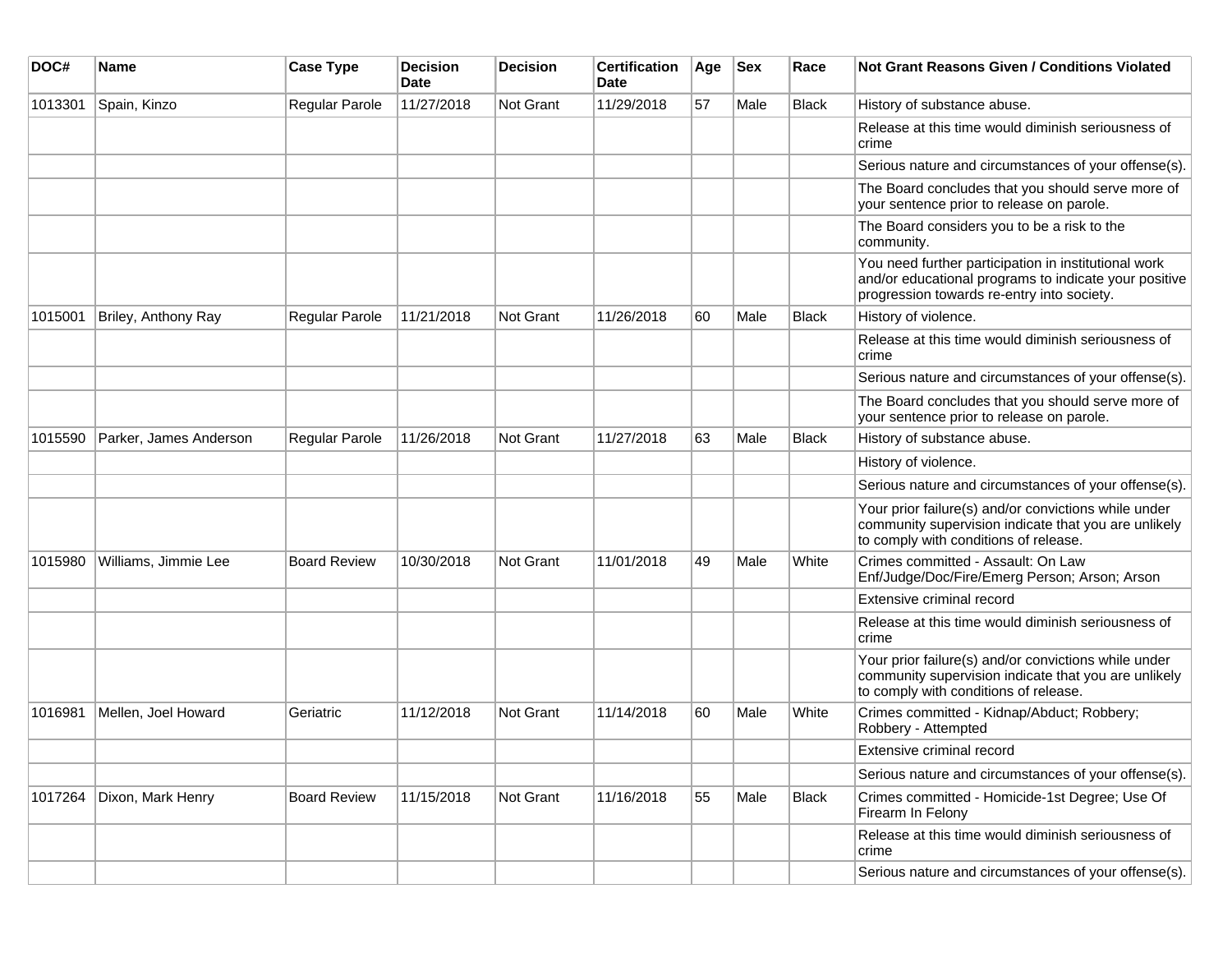| DOC#    | Name                      | <b>Case Type</b>    | <b>Decision</b><br><b>Date</b> | <b>Decision</b> | <b>Certification</b><br><b>Date</b> | Age | <b>Sex</b> | Race         | <b>Not Grant Reasons Given / Conditions Violated</b>                                                                                                  |
|---------|---------------------------|---------------------|--------------------------------|-----------------|-------------------------------------|-----|------------|--------------|-------------------------------------------------------------------------------------------------------------------------------------------------------|
| 1017264 | Dixon, Mark Henry         | <b>Board Review</b> | 11/15/2018                     | Not Grant       | 11/16/2018                          | 55  | Male       | <b>Black</b> | The Board concludes that you should serve more of<br>your sentence prior to release on parole.                                                        |
| 1017605 | Grimm, Marvin Leon        | Regular Parole      | 11/14/2018                     | Not Grant       | 11/14/2018                          | 63  | Male       | White        | Other                                                                                                                                                 |
|         |                           |                     |                                |                 |                                     |     |            |              | Serious nature and circumstances of your offense(s).                                                                                                  |
|         |                           |                     |                                |                 |                                     |     |            |              | The Board considers you to be a risk to the<br>community.                                                                                             |
| 1019497 | Scott, Bryant             | Regular Parole      | 11/16/2018                     | Not Grant       | 11/20/2018                          | 59  | Male       | <b>Black</b> | Considering your offense and your institutional<br>records, the Board concludes that you should serve<br>more of your sentence before being paroled.  |
|         |                           |                     |                                |                 |                                     |     |            |              | Extensive criminal record                                                                                                                             |
|         |                           |                     |                                |                 |                                     |     |            |              | History of substance abuse.                                                                                                                           |
|         |                           |                     |                                |                 |                                     |     |            |              | History of violence.                                                                                                                                  |
|         |                           |                     |                                |                 |                                     |     |            |              | Release at this time would diminish seriousness of<br>crime                                                                                           |
|         |                           |                     |                                |                 |                                     |     |            |              | You need to show a longer period of stable<br>adjustment.                                                                                             |
|         |                           |                     |                                |                 |                                     |     |            |              | Your prior failure(s) and/or convictions while under<br>community supervision indicate that you are unlikely<br>to comply with conditions of release. |
| 1021165 | Hakahan, Benyahmin Yliyah | Regular Parole      | 11/21/2018                     | Not Grant       | 11/26/2018                          | 48  | Male       | <b>Black</b> | Crimes committed - Aggravated Sexual Battery;<br>Malicious Wounding; Malicious Wounding                                                               |
|         |                           |                     |                                |                 |                                     |     |            |              | History of violence.                                                                                                                                  |
|         |                           |                     |                                |                 |                                     |     |            |              | Release at this time would diminish seriousness of<br>crime                                                                                           |
|         |                           |                     |                                |                 |                                     |     |            |              | Serious nature and circumstances of your offense(s).                                                                                                  |
|         |                           |                     |                                |                 |                                     |     |            |              | The Board concludes that you should serve more of<br>your sentence prior to release on parole.                                                        |
|         |                           |                     |                                |                 |                                     |     |            |              | The Board considers you to be a risk to the<br>community.                                                                                             |
| 1023586 | Hinkle, Paul Bryan        | Regular Parole      | 11/06/2018                     | Not Grant       | 11/13/2018                          | 63  | Male       | White        | Extensive criminal record                                                                                                                             |
|         |                           |                     |                                |                 |                                     |     |            |              | Release at this time would diminish seriousness of<br>crime                                                                                           |
|         |                           |                     |                                |                 |                                     |     |            |              | Serious nature and circumstances of your offense(s).                                                                                                  |
| 1023721 | Lizama, Andrew John       | Regular Parole      | 10/26/2018                     | Not Grant       | 11/01/2018                          | 48  | Male       | White        | Release at this time would diminish seriousness of<br>crime                                                                                           |
|         |                           |                     |                                |                 |                                     |     |            |              | The Board concludes that you should serve more of<br>your sentence prior to release on parole.                                                        |
|         |                           |                     |                                |                 |                                     |     |            |              | You need to show a longer period of stable<br>adjustment.                                                                                             |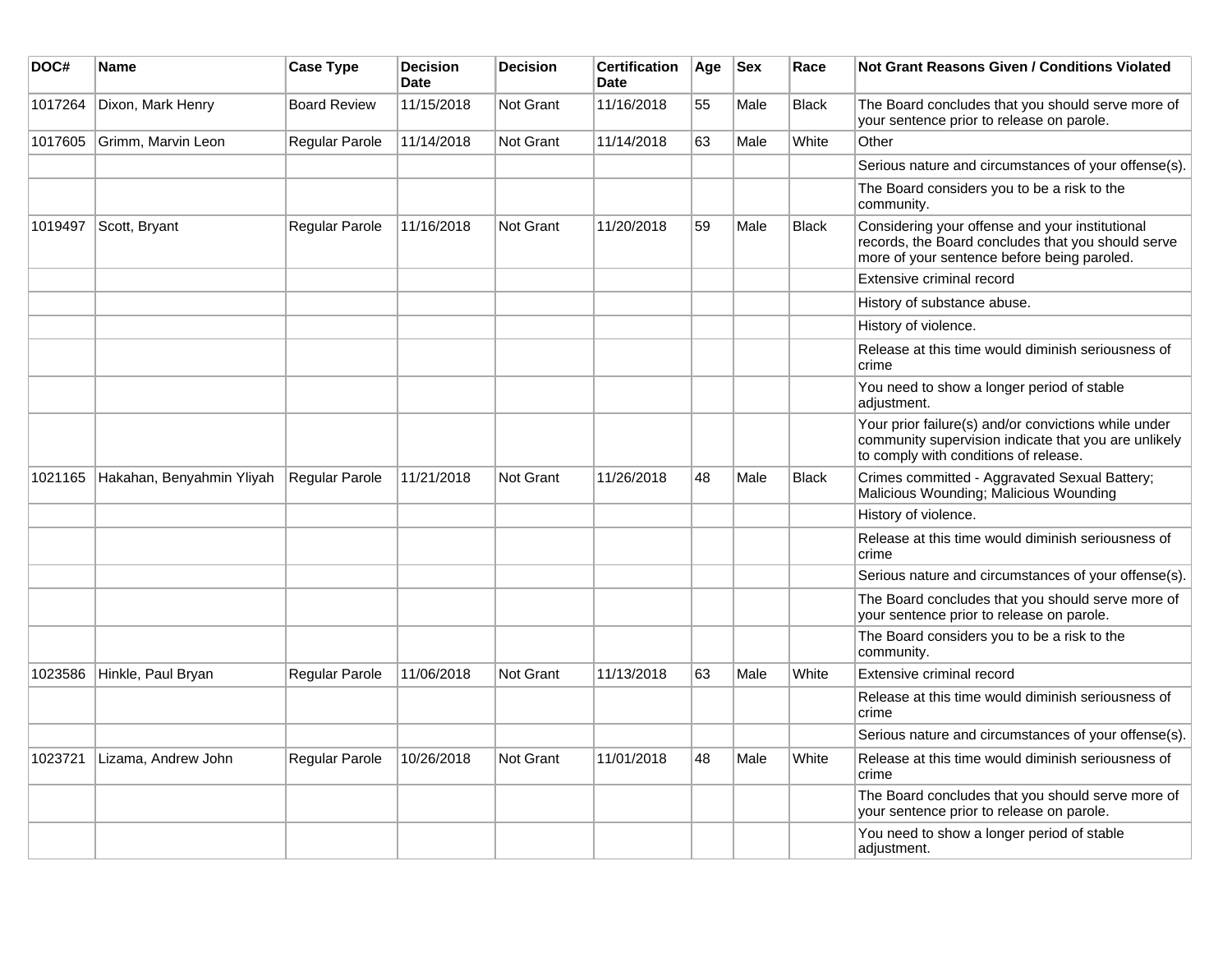| DOC#    | <b>Name</b>                 | <b>Case Type</b>      | <b>Decision</b><br><b>Date</b> | <b>Decision</b> | <b>Certification</b><br>Date | Age | <b>Sex</b> | Race         | Not Grant Reasons Given / Conditions Violated                                                                                                         |
|---------|-----------------------------|-----------------------|--------------------------------|-----------------|------------------------------|-----|------------|--------------|-------------------------------------------------------------------------------------------------------------------------------------------------------|
| 1023721 | Lizama, Andrew John         | Regular Parole        | 10/26/2018                     | Not Grant       | 11/01/2018                   | 48  | Male       | White        | Your prior failure(s) and/or convictions while under<br>community supervision indicate that you are unlikely<br>to comply with conditions of release. |
| 1025135 | Byrd, Maurice Benjamin      | Regular Parole        | 10/26/2018                     | Not Grant       | 11/01/2018                   | 65  | Male       | Black        | Considering your offense and your institutional<br>records, the Board concludes that you should serve<br>more of your sentence before being paroled.  |
|         |                             |                       |                                |                 |                              |     |            |              | History of violence.                                                                                                                                  |
|         |                             |                       |                                |                 |                              |     |            |              | Release at this time would diminish seriousness of<br>crime                                                                                           |
|         |                             |                       |                                |                 |                              |     |            |              | Serious nature and circumstances of your offense(s).                                                                                                  |
|         |                             |                       |                                |                 |                              |     |            |              | You need to show a longer period of stable<br>adjustment.                                                                                             |
| 1025376 | Millard, Terry Wayne        | <b>Regular Parole</b> | 11/14/2018                     | Not Grant       | 11/14/2018                   | 59  | Male       | White        | Crimes committed - Sex Assault, Rape; Sex Assault,<br>Rape; Sodomy                                                                                    |
|         |                             |                       |                                |                 |                              |     |            |              | Release at this time would diminish seriousness of<br>crime                                                                                           |
|         |                             |                       |                                |                 |                              |     |            |              | Serious nature and circumstances of your offense(s).                                                                                                  |
|         |                             |                       |                                |                 |                              |     |            |              | The Board concludes that you should serve more of<br>your sentence prior to release on parole.                                                        |
|         |                             |                       |                                |                 |                              |     |            |              | The Board considers you to be a risk to the<br>community.                                                                                             |
| 1029636 | Brown, Albert Eugene        | Regular Parole        | 11/16/2018                     | Not Grant       | 11/20/2018                   | 67  | Male       | <b>Black</b> | Release at this time would diminish seriousness of<br>crime                                                                                           |
|         |                             |                       |                                |                 |                              |     |            |              | Serious nature and circumstances of your offense(s).                                                                                                  |
|         |                             |                       |                                |                 |                              |     |            |              | The Board concludes that you should serve more of<br>your sentence prior to release on parole.                                                        |
| 1029731 | Casey, Freddie Eugene       | Regular Parole        | 11/06/2018                     | Not Grant       | 11/13/2018                   | 57  | Male       | White        | Considering your offense and your institutional<br>records, the Board concludes that you should serve<br>more of your sentence before being paroled.  |
|         |                             |                       |                                |                 |                              |     |            |              | Crimes committed - Homicide/Murder                                                                                                                    |
|         |                             |                       |                                |                 |                              |     |            |              | Release at this time would diminish seriousness of<br>crime                                                                                           |
|         |                             |                       |                                |                 |                              |     |            |              | You need to show a longer period of stable<br>adjustment.                                                                                             |
|         | 1029844 Moore, Wayne Melvin | Regular Parole        | 11/09/2018                     | Not Grant       | 11/13/2018                   | 56  | Male       | Black        | Crimes committed - Abduct-No Ransom Or Asslt;<br>Sex Assault, Rape; Sex Asslt-Sodomy-Woman                                                            |
|         |                             |                       |                                |                 |                              |     |            |              | Release at this time would diminish seriousness of<br>crime                                                                                           |
|         |                             |                       |                                |                 |                              |     |            |              | Serious nature and circumstances of your offense(s).                                                                                                  |
|         |                             |                       |                                |                 |                              |     |            |              | The Board concludes that you should serve more of<br>your sentence prior to release on parole.                                                        |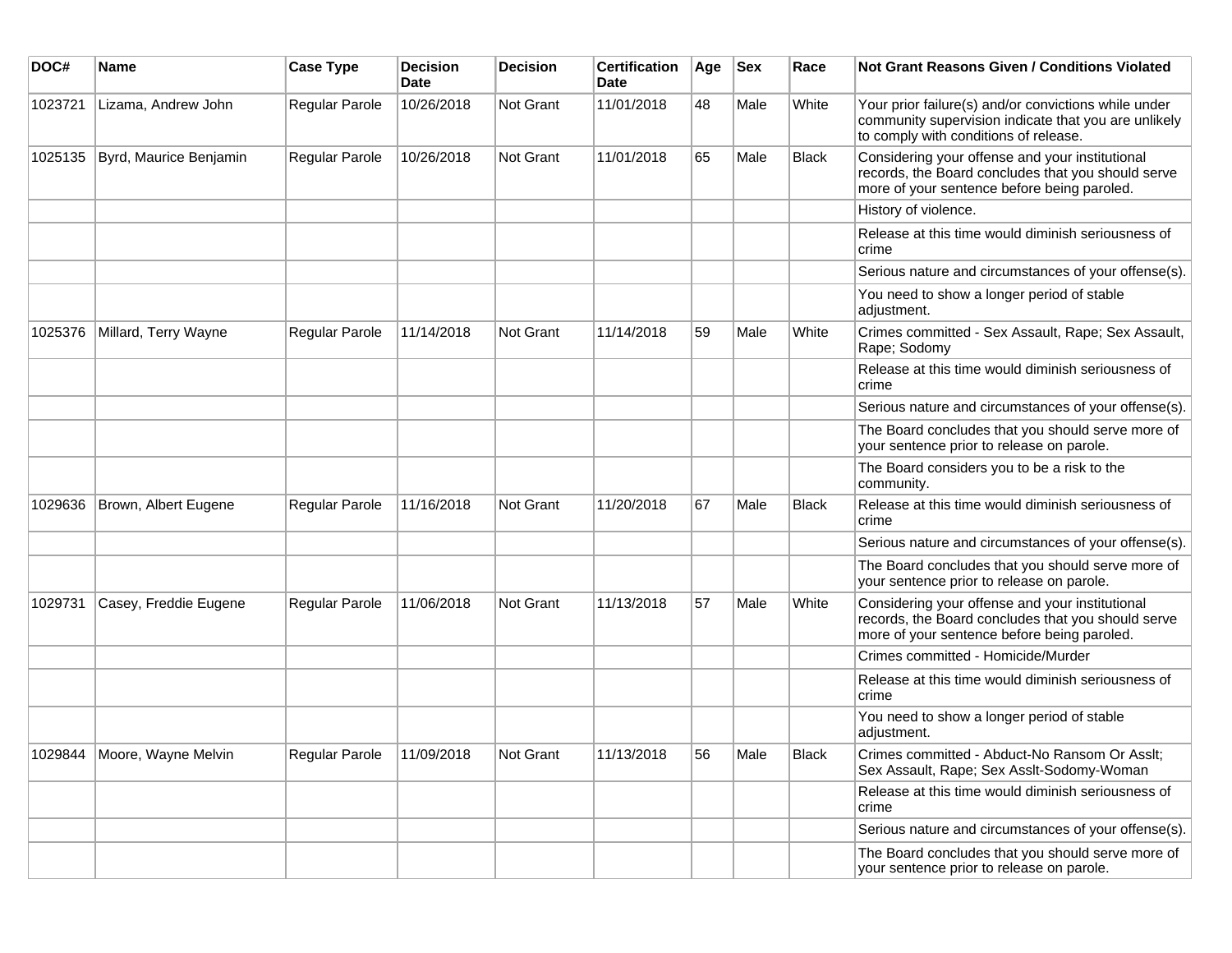| DOC#    | <b>Name</b>             | <b>Case Type</b> | Decision<br><b>Date</b> | <b>Decision</b>  | <b>Certification</b><br>Date | Age | <b>Sex</b> | Race         | <b>Not Grant Reasons Given / Conditions Violated</b>                                                                                                        |
|---------|-------------------------|------------------|-------------------------|------------------|------------------------------|-----|------------|--------------|-------------------------------------------------------------------------------------------------------------------------------------------------------------|
| 1029870 | Alvelais, Victor        | Regular Parole   | 11/29/2018              | Not Grant        | 11/29/2018                   | 45  | Male       | Black        | History of violence.                                                                                                                                        |
|         |                         |                  |                         |                  |                              |     |            |              | Release at this time would diminish seriousness of<br>crime                                                                                                 |
|         |                         |                  |                         |                  |                              |     |            |              | Serious nature and circumstances of your offense(s).                                                                                                        |
|         |                         |                  |                         |                  |                              |     |            |              | The Board concludes that you should serve more of<br>your sentence prior to release on parole.                                                              |
| 1030428 | Scott, Glendon Bruce    | Regular Parole   | 11/14/2018              | Not Grant        | 11/16/2018                   | 53  | Male       | <b>Black</b> | No Interest in Parole                                                                                                                                       |
| 1031731 | Highsmith, Andrew Lewis | Regular Parole   | 11/05/2018              | <b>Not Grant</b> | 11/05/2018                   | 52  | Male       | Black        | Extensive criminal record                                                                                                                                   |
|         |                         |                  |                         |                  |                              |     |            |              | History of violence.                                                                                                                                        |
|         |                         |                  |                         |                  |                              |     |            |              | Poor institutional adjustment (for example,<br>motivation/attitude, unfavorable reports, lack of<br>program involvement, etc.)                              |
|         |                         |                  |                         |                  |                              |     |            |              | Serious nature and circumstances of your offense(s).                                                                                                        |
|         |                         |                  |                         |                  |                              |     |            |              | The Board considers you to be a risk to the<br>community.                                                                                                   |
|         |                         |                  |                         |                  |                              |     |            |              | Your record of institutional infractions indicates a<br>disregard for rules and that you are not ready to<br>conform to society.                            |
| 1031989 | Lane, Jeffery Tyler     | Regular Parole   | 11/20/2018              | Not Grant        | 11/26/2018                   | 49  | Male       | White        | Crimes committed - Kidnap/Abduct; Sex Assault,<br>Rape; Sex Assault, Rape                                                                                   |
|         |                         |                  |                         |                  |                              |     |            |              | The Board considers you to be a risk to the<br>community.                                                                                                   |
| 1032853 | Johnson, Vernell Delray | Regular Parole   | 11/05/2018              | Not Grant        | 11/05/2018                   | 46  | Male       | <b>Black</b> | Crimes committed - Sex Assault, Rape; Sex Asslt-<br>Attempted Rape; Breaking And Entering                                                                   |
|         |                         |                  |                         |                  |                              |     |            |              | Extensive criminal record                                                                                                                                   |
|         |                         |                  |                         |                  |                              |     |            |              | History of substance abuse.                                                                                                                                 |
|         |                         |                  |                         |                  |                              |     |            |              | History of violence.                                                                                                                                        |
|         |                         |                  |                         |                  |                              |     |            |              | Release at this time would diminish seriousness of<br>crime                                                                                                 |
|         |                         |                  |                         |                  |                              |     |            |              | Serious nature and circumstances of your offense(s).                                                                                                        |
|         |                         |                  |                         |                  |                              |     |            |              | The Board considers you to be a risk to the<br>community.                                                                                                   |
|         |                         |                  |                         |                  |                              |     |            |              | You need further participation in institutional work<br>and/or educational programs to indicate your positive<br>progression towards re-entry into society. |
| 1034329 | Williams, Edward        | Geriatric        | 11/20/2018              | Not Grant        | 11/26/2018                   | 67  | Male       | <b>Black</b> | Crimes committed - Object Sexual Penetration:<br>Victim <13 Yrs; Sodomy: Victim <13 Yrs; Aggravated<br>Sexual Battery: Victim <13 Yrs                       |
|         |                         |                  |                         |                  |                              |     |            |              | Extensive criminal record                                                                                                                                   |
|         |                         |                  |                         |                  |                              |     |            |              | History of violence.                                                                                                                                        |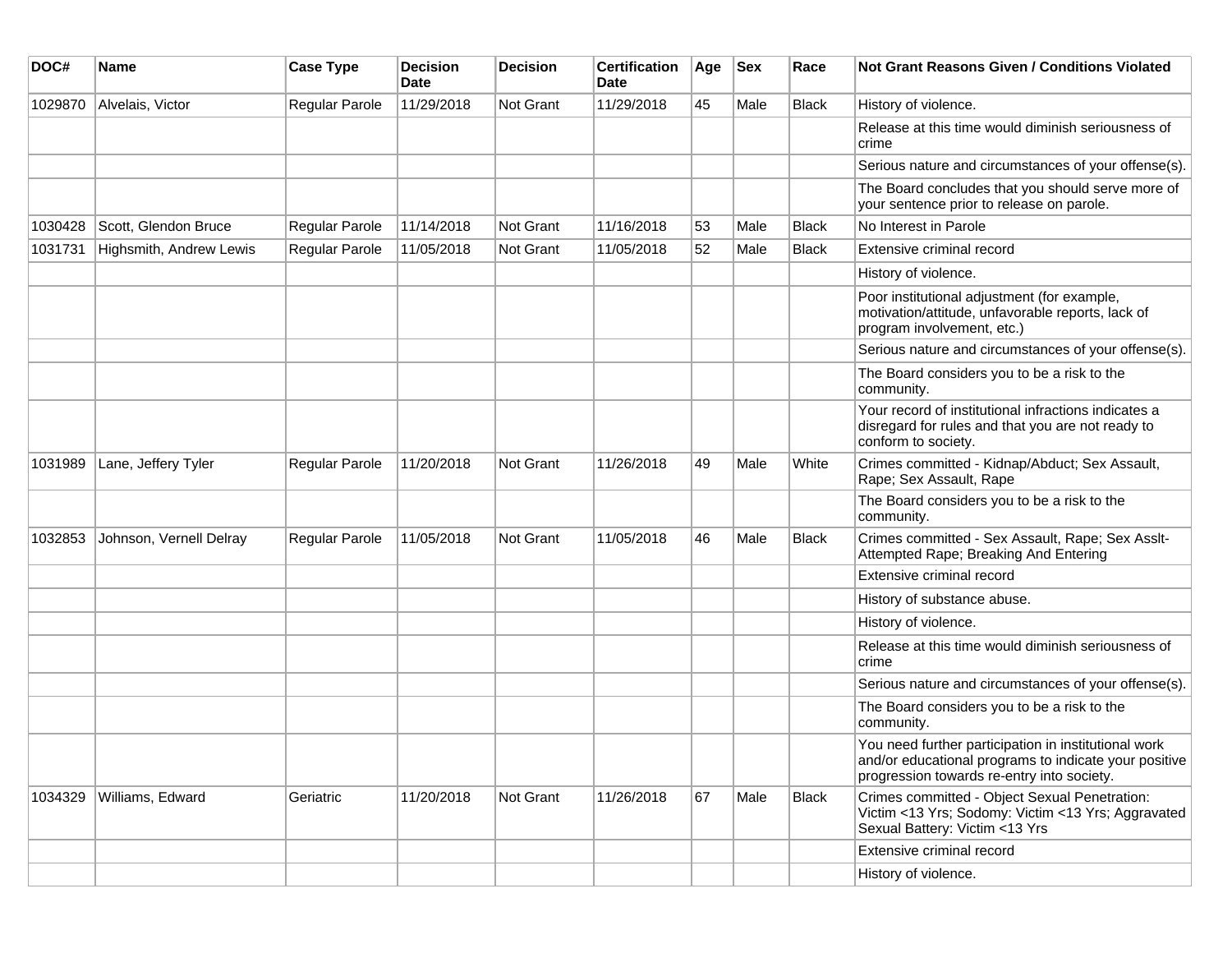| DOC#    | Name                        | <b>Case Type</b>      | <b>Decision</b><br>Date | <b>Decision</b> | <b>Certification</b><br>Date | Age | <b>Sex</b> | Race         | Not Grant Reasons Given / Conditions Violated                                                                                                         |
|---------|-----------------------------|-----------------------|-------------------------|-----------------|------------------------------|-----|------------|--------------|-------------------------------------------------------------------------------------------------------------------------------------------------------|
| 1034329 | Williams, Edward            | Geriatric             | 11/20/2018              | Not Grant       | 11/26/2018                   | 67  | Male       | <b>Black</b> | Release at this time would diminish seriousness of<br>crime                                                                                           |
|         |                             |                       |                         |                 |                              |     |            |              | The Board concludes that you should serve more of<br>your sentence prior to release on parole.                                                        |
|         |                             |                       |                         |                 |                              |     |            |              | The Board considers you to be a risk to the<br>community.                                                                                             |
| 1034766 | Turner, Anthony Leroy       | <b>Regular Parole</b> | 11/09/2018              | Not Grant       | 11/13/2018                   | 49  | Male       | Black        | History of violence.                                                                                                                                  |
|         |                             |                       |                         |                 |                              |     |            |              | Release at this time would diminish seriousness of<br>crime                                                                                           |
|         |                             |                       |                         |                 |                              |     |            |              | Serious nature and circumstances of your offense(s).                                                                                                  |
|         |                             |                       |                         |                 |                              |     |            |              | The Board concludes that you should serve more of<br>your sentence prior to release on parole.                                                        |
|         |                             |                       |                         |                 |                              |     |            |              | The Board considers you to be a risk to the<br>community.                                                                                             |
| 1035178 | Hines, Jamari Jayceon       | <b>Regular Parole</b> | 11/07/2018              | Not Grant       | 11/13/2018                   | 45  | Male       | <b>Black</b> | Crimes committed - Kidnap/Abduct; Kidnap/Abduct;<br>Forcible Sodomy                                                                                   |
|         |                             |                       |                         |                 |                              |     |            |              | Extensive criminal record                                                                                                                             |
|         |                             |                       |                         |                 |                              |     |            |              | History of violence.                                                                                                                                  |
|         |                             |                       |                         |                 |                              |     |            |              | Other                                                                                                                                                 |
|         |                             |                       |                         |                 |                              |     |            |              | Release at this time would diminish seriousness of<br>crime                                                                                           |
|         |                             |                       |                         |                 |                              |     |            |              | Serious nature and circumstances of your offense(s).                                                                                                  |
|         |                             |                       |                         |                 |                              |     |            |              | The Board considers you to be a risk to the<br>community.                                                                                             |
| 1035291 | Jefferson, Randolph William | <b>Regular Parole</b> | 11/15/2018              | Not Grant       | 11/19/2018                   | 47  | Male       | <b>Black</b> | <b>Extensive criminal record</b>                                                                                                                      |
|         |                             |                       |                         |                 |                              |     |            |              | Release at this time would diminish seriousness of<br>crime                                                                                           |
|         |                             |                       |                         |                 |                              |     |            |              | Serious nature and circumstances of your offense(s).                                                                                                  |
|         |                             |                       |                         |                 |                              |     |            |              | Your prior failure(s) and/or convictions while under<br>community supervision indicate that you are unlikely<br>to comply with conditions of release. |
| 1037227 | Braun, Robert Thomas        | Geriatric             | 11/03/2018              | Not Grant       | 11/05/2018                   | 78  | Male       | White        | Crimes committed - Aggravated Sexual Battery;<br>Forcible Sodomy; Forcible Sodomy                                                                     |
|         |                             |                       |                         |                 |                              |     |            |              | Release at this time would diminish seriousness of<br>crime                                                                                           |
|         |                             |                       |                         |                 |                              |     |            |              | The Board considers you to be a risk to the<br>community.                                                                                             |
| 1037372 | Easterling, Andrew          | Geriatric             | 11/09/2018              | Not Grant       | 11/13/2018                   | 63  | Male       | Black        | Crimes committed - Rape: Intercourse By<br>Force/Threat/Intimidation; Drugs: Sell/Provide For<br>Resale Sch I Or li                                   |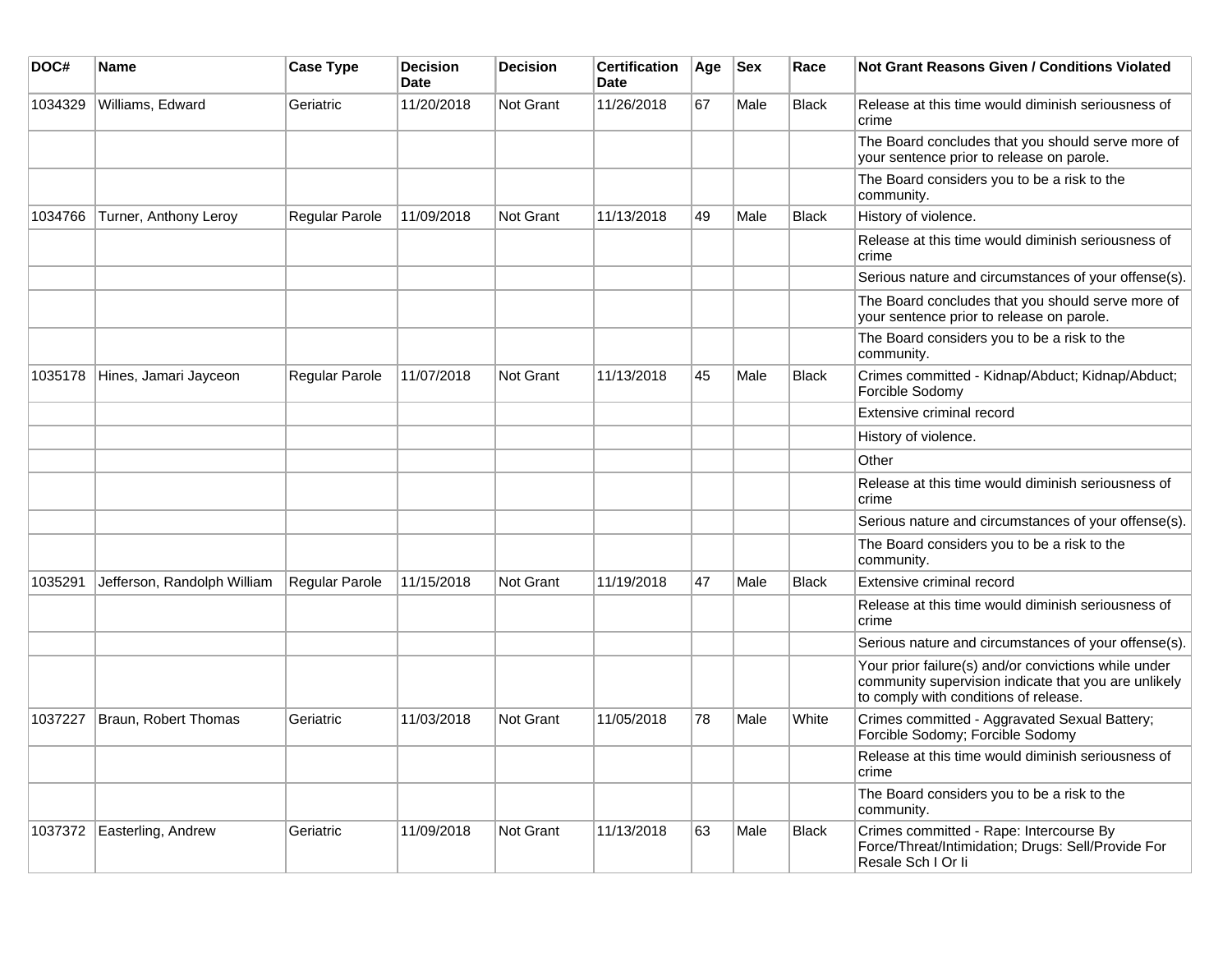| DOC#    | Name                    | <b>Case Type</b> | <b>Decision</b><br><b>Date</b> | <b>Decision</b> | <b>Certification</b><br>Date | Age | <b>Sex</b> | Race         | Not Grant Reasons Given / Conditions Violated                                                                                                         |
|---------|-------------------------|------------------|--------------------------------|-----------------|------------------------------|-----|------------|--------------|-------------------------------------------------------------------------------------------------------------------------------------------------------|
| 1037372 | Easterling, Andrew      | Geriatric        | 11/09/2018                     | Not Grant       | 11/13/2018                   | 63  | Male       | <b>Black</b> | History of violence.                                                                                                                                  |
|         |                         |                  |                                |                 |                              |     |            |              | Release at this time would diminish seriousness of<br>crime                                                                                           |
|         |                         |                  |                                |                 |                              |     |            |              | Serious nature and circumstances of your offense(s).                                                                                                  |
|         |                         |                  |                                |                 |                              |     |            |              | The Board concludes that you should serve more of<br>your sentence prior to release on parole.                                                        |
|         |                         |                  |                                |                 |                              |     |            |              | The Board considers you to be a risk to the<br>community.                                                                                             |
| 1038295 | Berg, Donald James III  | Regular Parole   | 11/14/2018                     | Not Grant       | 11/16/2018                   | 56  | Male       | White        | Crimes committed - Kidnap/Abduct; Sex Assault,<br>Rape; Burglary                                                                                      |
|         |                         |                  |                                |                 |                              |     |            |              | History of substance abuse.                                                                                                                           |
|         |                         |                  |                                |                 |                              |     |            |              | Release at this time would diminish seriousness of<br>crime                                                                                           |
|         |                         |                  |                                |                 |                              |     |            |              | The Board concludes that you should serve more of<br>your sentence prior to release on parole.                                                        |
|         |                         |                  |                                |                 |                              |     |            |              | The Board considers you to be a risk to the<br>community.                                                                                             |
| 1040142 | Dupree, Willis Earl     | Regular Parole   | 11/20/2018                     | Not Grant       | 11/26/2018                   | 67  | Male       | White        | Extensive criminal record                                                                                                                             |
|         |                         |                  |                                |                 |                              |     |            |              | History of violence.                                                                                                                                  |
|         |                         |                  |                                |                 |                              |     |            |              | Release at this time would diminish seriousness of<br>crime                                                                                           |
|         |                         |                  |                                |                 |                              |     |            |              | Serious nature and circumstances of your offense(s).                                                                                                  |
|         |                         |                  |                                |                 |                              |     |            |              | The Board concludes that you should serve more of<br>your sentence prior to release on parole.                                                        |
|         |                         |                  |                                |                 |                              |     |            |              | The Board considers you to be a risk to the<br>community.                                                                                             |
| 1041258 | Ganzie, Marcus          | Regular Parole   | 11/02/2018                     | Not Grant       | 11/02/2018                   | 42  | Male       | <b>Black</b> | Extensive criminal record                                                                                                                             |
|         |                         |                  |                                |                 |                              |     |            |              | Release at this time would diminish seriousness of<br>crime                                                                                           |
|         |                         |                  |                                |                 |                              |     |            |              | Serious nature and circumstances of your offense(s).                                                                                                  |
|         |                         |                  |                                |                 |                              |     |            |              | The Board concludes that you should serve more of<br>your sentence prior to release on parole.                                                        |
| 1043487 | Ward, Timothy Ray       | Regular Parole   | 11/08/2018                     | Not Grant       | 11/13/2018                   | 64  | Male       | <b>Black</b> | Extensive criminal record                                                                                                                             |
|         |                         |                  |                                |                 |                              |     |            |              | Serious nature and circumstances of your offense(s).                                                                                                  |
|         |                         |                  |                                |                 |                              |     |            |              | The Board concludes that you should serve more of<br>your sentence prior to release on parole.                                                        |
|         |                         |                  |                                |                 |                              |     |            |              | Your prior failure(s) and/or convictions while under<br>community supervision indicate that you are unlikely<br>to comply with conditions of release. |
| 1044715 | Tucker, Joseph Reginald | Regular Parole   | 11/09/2018                     | Not Grant       | 11/13/2018                   | 59  | Male       | Black        | Conviction of a new crime while incarcerated                                                                                                          |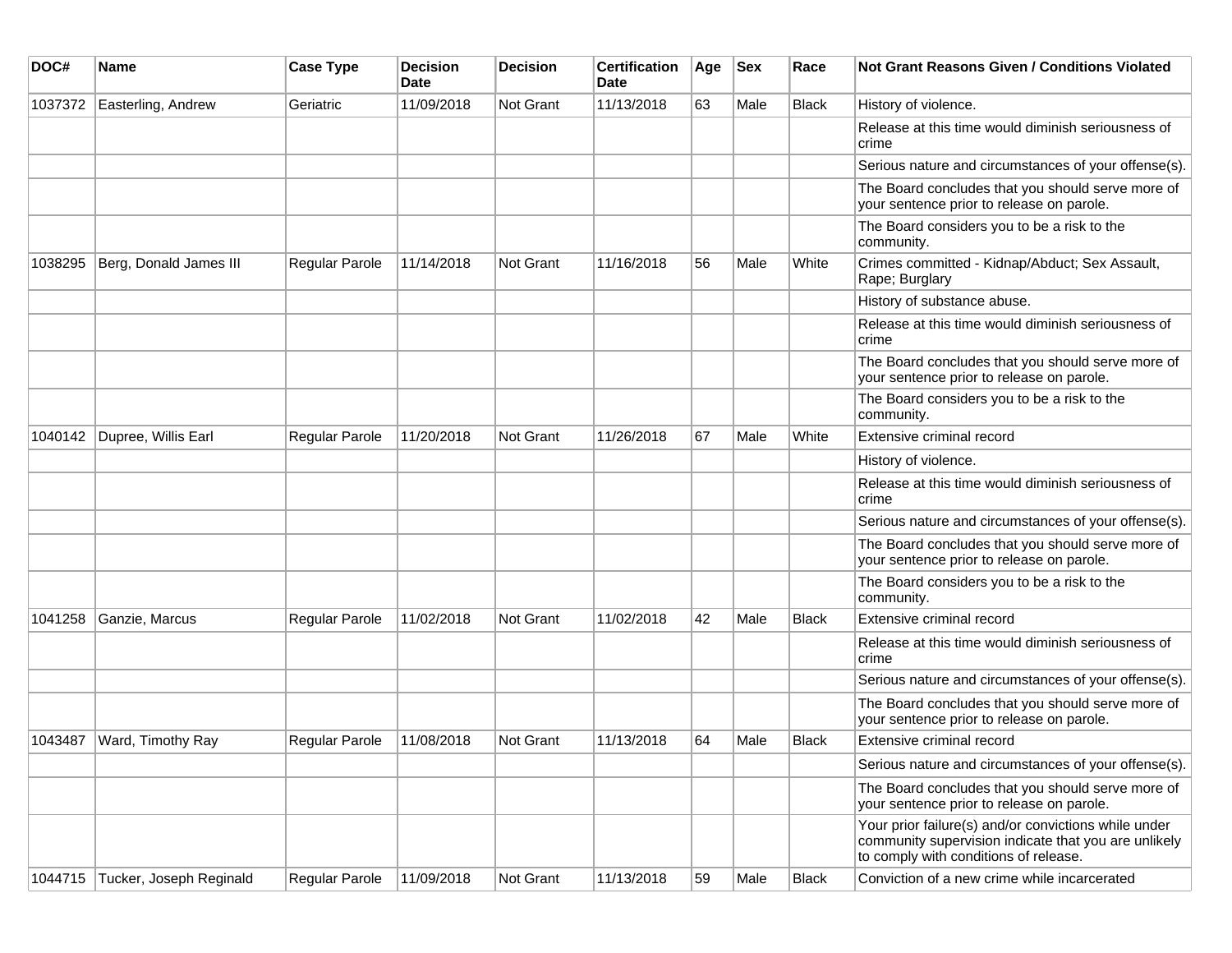| DOC#    | Name                           | <b>Case Type</b> | <b>Decision</b><br>Date | <b>Decision</b>  | <b>Certification</b><br><b>Date</b> | Age | <b>Sex</b> | Race         | <b>Not Grant Reasons Given / Conditions Violated</b>                                                                                                  |
|---------|--------------------------------|------------------|-------------------------|------------------|-------------------------------------|-----|------------|--------------|-------------------------------------------------------------------------------------------------------------------------------------------------------|
| 1044715 | Tucker, Joseph Reginald        | Regular Parole   | 11/09/2018              | Not Grant        | 11/13/2018                          | 59  | Male       | <b>Black</b> | Crimes committed - Homicide/Murder                                                                                                                    |
|         |                                |                  |                         |                  |                                     |     |            |              | Extensive criminal record                                                                                                                             |
|         |                                |                  |                         |                  |                                     |     |            |              | History of violence.                                                                                                                                  |
|         |                                |                  |                         |                  |                                     |     |            |              | Serious nature and circumstances of your offense(s).                                                                                                  |
|         |                                |                  |                         |                  |                                     |     |            |              | The Board concludes that you should serve more of<br>your sentence prior to release on parole.                                                        |
| 1046529 | Parker, Clinton Jerome         | Regular Parole   | 11/08/2018              | <b>Not Grant</b> | 11/13/2018                          | 55  | Male       | <b>Black</b> | Crimes committed - Homicide/Murder; Sodomy                                                                                                            |
|         |                                |                  |                         |                  |                                     |     |            |              | History of violence.                                                                                                                                  |
|         |                                |                  |                         |                  |                                     |     |            |              | Release at this time would diminish seriousness of<br>crime                                                                                           |
|         |                                |                  |                         |                  |                                     |     |            |              | Serious nature and circumstances of your offense(s).                                                                                                  |
|         |                                |                  |                         |                  |                                     |     |            |              | The Board considers you to be a risk to the<br>community.                                                                                             |
| 1046917 | Walls, Harmey Harry Jr.        | Regular Parole   | 11/02/2018              | Not Grant        | 11/02/2018                          | 50  | Male       | White        | Crimes committed - Homicide-1st Degree; Robbery;<br>Robbery - Attempted                                                                               |
|         |                                |                  |                         |                  |                                     |     |            |              | Release at this time would diminish seriousness of<br>crime                                                                                           |
|         |                                |                  |                         |                  |                                     |     |            |              | Your record of institutional infractions indicates a<br>disregard for rules and that you are not ready to<br>conform to society.                      |
| 1047627 | Holland, Clifton William Jr.   | Regular Parole   | 11/20/2018              | <b>Not Grant</b> | 11/26/2018                          | 45  | Male       | <b>Black</b> | Considering your offense and your institutional<br>records, the Board concludes that you should serve<br>more of your sentence before being paroled.  |
|         |                                |                  |                         |                  |                                     |     |            |              | History of violence.                                                                                                                                  |
|         |                                |                  |                         |                  |                                     |     |            |              | Release at this time would diminish seriousness of<br>crime                                                                                           |
|         |                                |                  |                         |                  |                                     |     |            |              | The Board concludes that you should serve more of<br>your sentence prior to release on parole.                                                        |
|         |                                |                  |                         |                  |                                     |     |            |              | You need to show a longer period of stable<br>adjustment.                                                                                             |
|         |                                |                  |                         |                  |                                     |     |            |              | Your prior failure(s) and/or convictions while under<br>community supervision indicate that you are unlikely<br>to comply with conditions of release. |
|         | 1047777 Seibert, Douglas Bruce | Regular Parole   | 11/12/2018              | Not Grant        | 11/13/2018                          | 69  | Male       | White        | Release at this time would diminish seriousness of<br>crime                                                                                           |
|         |                                |                  |                         |                  |                                     |     |            |              | Serious nature and circumstances of your offense(s).                                                                                                  |
|         |                                |                  |                         |                  |                                     |     |            |              | The Board concludes that you should serve more of<br>your sentence prior to release on parole.                                                        |
|         |                                |                  |                         |                  |                                     |     |            |              | The Board considers you to be a risk to the<br>community.                                                                                             |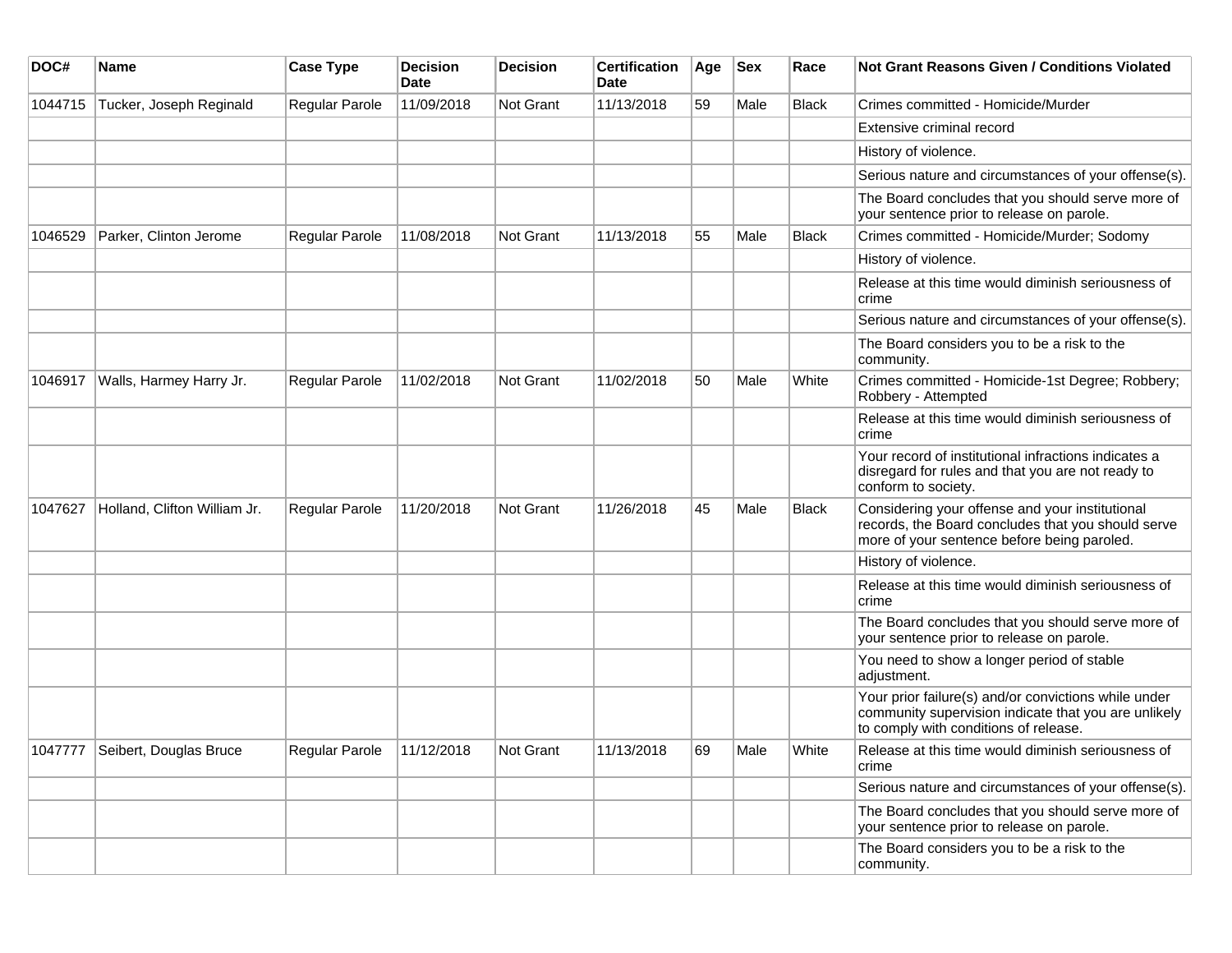| DOC#    | <b>Name</b>            | <b>Case Type</b> | <b>Decision</b><br><b>Date</b> | <b>Decision</b>  | <b>Certification</b><br><b>Date</b> | Age | $ $ Sex      | Race         | Not Grant Reasons Given / Conditions Violated                                                                                                                          |
|---------|------------------------|------------------|--------------------------------|------------------|-------------------------------------|-----|--------------|--------------|------------------------------------------------------------------------------------------------------------------------------------------------------------------------|
| 1048867 | Widener, Bobby Wayne   | Regular Parole   | 11/08/2018                     | Not Grant        | 11/13/2018                          | 64  | Male         | White        | Crimes committed - Robbery: Bank Or Bank Type<br>Institution; Burgl: Enter Structure To Commit<br>Larceny/A&B/Etc; Burgl: Enter Structure To Commit<br>Larceny/A&B/Etc |
|         |                        |                  |                                |                  |                                     |     |              |              | Extensive criminal record                                                                                                                                              |
|         |                        |                  |                                |                  |                                     |     |              |              | History of substance abuse.                                                                                                                                            |
|         |                        |                  |                                |                  |                                     |     |              |              | History of violence.                                                                                                                                                   |
|         |                        |                  |                                |                  |                                     |     |              |              | Release at this time would diminish seriousness of<br>crime                                                                                                            |
|         |                        |                  |                                |                  |                                     |     |              |              | Serious nature and circumstances of your offense(s).                                                                                                                   |
|         |                        |                  |                                |                  |                                     |     |              |              | The Board concludes that you should serve more of<br>your sentence prior to release on parole.                                                                         |
|         |                        |                  |                                |                  |                                     |     |              |              | You need further participation in institutional work<br>and/or educational programs to indicate your positive<br>progression towards re-entry into society.            |
|         |                        |                  |                                |                  |                                     |     |              |              | Your prior failure(s) and/or convictions while under<br>community supervision indicate that you are unlikely<br>to comply with conditions of release.                  |
|         |                        |                  |                                |                  |                                     |     |              |              | Your record indicates a serious disregard for the<br>property rights of others.                                                                                        |
| 1049009 | Lomax, Virginia Denise | Geriatric        | 11/05/2018                     | Not Grant        | 11/13/2018                          | 65  | Female White |              | Crimes committed - Homicide-1st Degree; Use Of<br>Firearm In Felony                                                                                                    |
|         |                        |                  |                                |                  |                                     |     |              |              | Release at this time would diminish seriousness of<br>crime                                                                                                            |
|         |                        |                  |                                |                  |                                     |     |              |              | The Board concludes that you should serve more of<br>your sentence prior to release on parole.                                                                         |
| 1049047 | Phillips, Ronnie L     | Regular Parole   | 11/20/2018                     | <b>Not Grant</b> | 11/26/2018                          | 44  | Male         | <b>Black</b> | Conviction of a new crime while incarcerated                                                                                                                           |
|         |                        |                  |                                |                  |                                     |     |              |              | Extensive criminal record                                                                                                                                              |
|         |                        |                  |                                |                  |                                     |     |              |              | History of violence.                                                                                                                                                   |
|         |                        |                  |                                |                  |                                     |     |              |              | Serious nature and circumstances of your offense(s).                                                                                                                   |
|         |                        |                  |                                |                  |                                     |     |              |              | The Board concludes that you should serve more of<br>your sentence prior to release on parole.                                                                         |
| 1049064 | Amenta, Redeem Anthony | Regular Parole   | 11/20/2018                     | Not Grant        | 11/26/2018                          | 61  | Male         | <b>Black</b> | Extensive criminal record                                                                                                                                              |
|         |                        |                  |                                |                  |                                     |     |              |              | History of violence.                                                                                                                                                   |
|         |                        |                  |                                |                  |                                     |     |              |              | Release at this time would diminish seriousness of<br>crime                                                                                                            |
|         |                        |                  |                                |                  |                                     |     |              |              | Serious nature and circumstances of your offense(s).                                                                                                                   |
|         |                        |                  |                                |                  |                                     |     |              |              | The Board concludes that you should serve more of<br>your sentence prior to release on parole.                                                                         |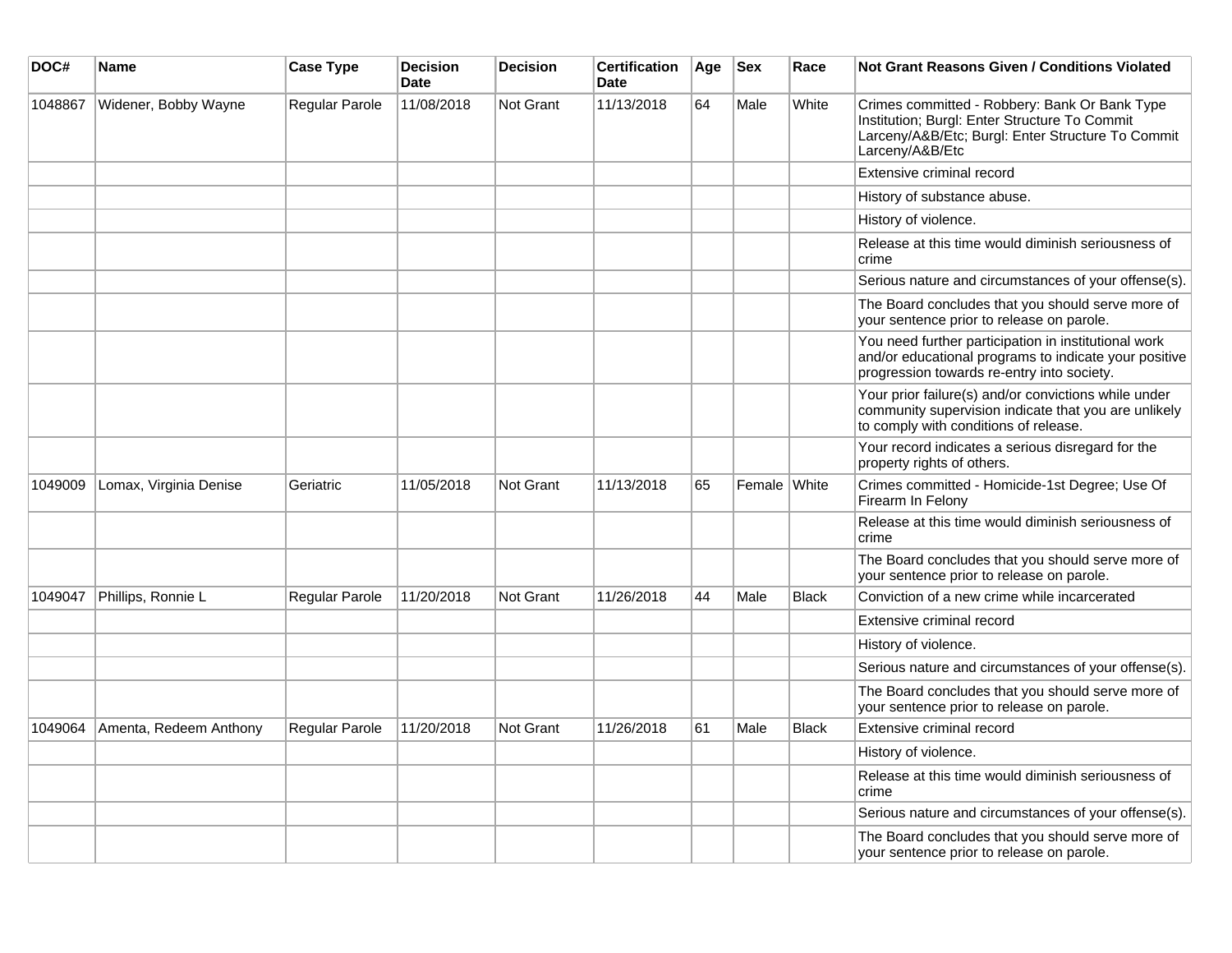| DOC#    | <b>Name</b>             | <b>Case Type</b> | <b>Decision</b><br><b>Date</b> | <b>Decision</b> | <b>Certification</b><br>Date | Age | <b>Sex</b> | Race         | Not Grant Reasons Given / Conditions Violated                                                                                                         |
|---------|-------------------------|------------------|--------------------------------|-----------------|------------------------------|-----|------------|--------------|-------------------------------------------------------------------------------------------------------------------------------------------------------|
| 1049064 | Amenta, Redeem Anthony  | Regular Parole   | 11/20/2018                     | Not Grant       | 11/26/2018                   | 61  | Male       | <b>Black</b> | Your prior failure(s) and/or convictions while under<br>community supervision indicate that you are unlikely<br>to comply with conditions of release. |
| 1049160 | Perry, Stacy Leon       | Regular Parole   | 11/27/2018                     | Not Grant       | 11/29/2018                   | 53  | Male       | <b>Black</b> | History of substance abuse.                                                                                                                           |
|         |                         |                  |                                |                 |                              |     |            |              | Release at this time would diminish seriousness of<br>crime                                                                                           |
|         |                         |                  |                                |                 |                              |     |            |              | Serious nature and circumstances of your offense(s).                                                                                                  |
|         |                         |                  |                                |                 |                              |     |            |              | You need to show a longer period of stable<br>adjustment.                                                                                             |
| 1049470 | Ford, James             | Regular Parole   | 11/14/2018                     | Not Grant       | 11/20/2018                   | 54  | Male       | <b>Black</b> | Conviction of a new crime while incarcerated                                                                                                          |
|         |                         |                  |                                |                 |                              |     |            |              | History of violence.                                                                                                                                  |
|         |                         |                  |                                |                 |                              |     |            |              | Release at this time would diminish seriousness of<br>crime                                                                                           |
|         |                         |                  |                                |                 |                              |     |            |              | Serious nature and circumstances of your offense(s).                                                                                                  |
|         |                         |                  |                                |                 |                              |     |            |              | The Board concludes that you should serve more of<br>your sentence prior to release on parole.                                                        |
|         |                         |                  |                                |                 |                              |     |            |              | You need to show a longer period of stable<br>adjustment.                                                                                             |
|         |                         |                  |                                |                 |                              |     |            |              | Your record of institutional infractions indicates a<br>disregard for rules and that you are not ready to<br>conform to society.                      |
| 1049505 | Roberts, Anthony Rumont | Geriatric        | 11/15/2018                     | Not Grant       | 11/20/2018                   | 62  | Male       | <b>Black</b> | Crimes committed - Homicide-1st Degree; Firing Into<br>Occupied Vehicle; Use Of Firearm In Felony                                                     |
|         |                         |                  |                                |                 |                              |     |            |              | History of violence.                                                                                                                                  |
|         |                         |                  |                                |                 |                              |     |            |              | Release at this time would diminish seriousness of<br>crime                                                                                           |
|         |                         |                  |                                |                 |                              |     |            |              | Serious nature and circumstances of your offense(s).                                                                                                  |
|         |                         |                  |                                |                 |                              |     |            |              | The Board concludes that you should serve more of<br>your sentence prior to release on parole.                                                        |
| 1050126 | Scott, John Henry       | Regular Parole   | 11/10/2018                     | Not Grant       | 11/13/2018                   | 58  | Male       | <b>Black</b> | Crimes committed - Sex Assault, Rape; Robbery;<br><b>Burglary</b>                                                                                     |
|         |                         |                  |                                |                 |                              |     |            |              | Release at this time would diminish seriousness of<br>crime                                                                                           |
|         |                         |                  |                                |                 |                              |     |            |              | Serious nature and circumstances of your offense(s).                                                                                                  |
|         |                         |                  |                                |                 |                              |     |            |              | The Board concludes that you should serve more of<br>your sentence prior to release on parole.                                                        |
| 1051098 | Robbs, Layvonne         | Regular Parole   | 11/21/2018                     | Not Grant       | 11/26/2018                   | 71  | Male       | <b>Black</b> | Considering your offense and your institutional<br>records, the Board concludes that you should serve<br>more of your sentence before being paroled.  |
|         |                         |                  |                                |                 |                              |     |            |              | Conviction of a new crime while incarcerated                                                                                                          |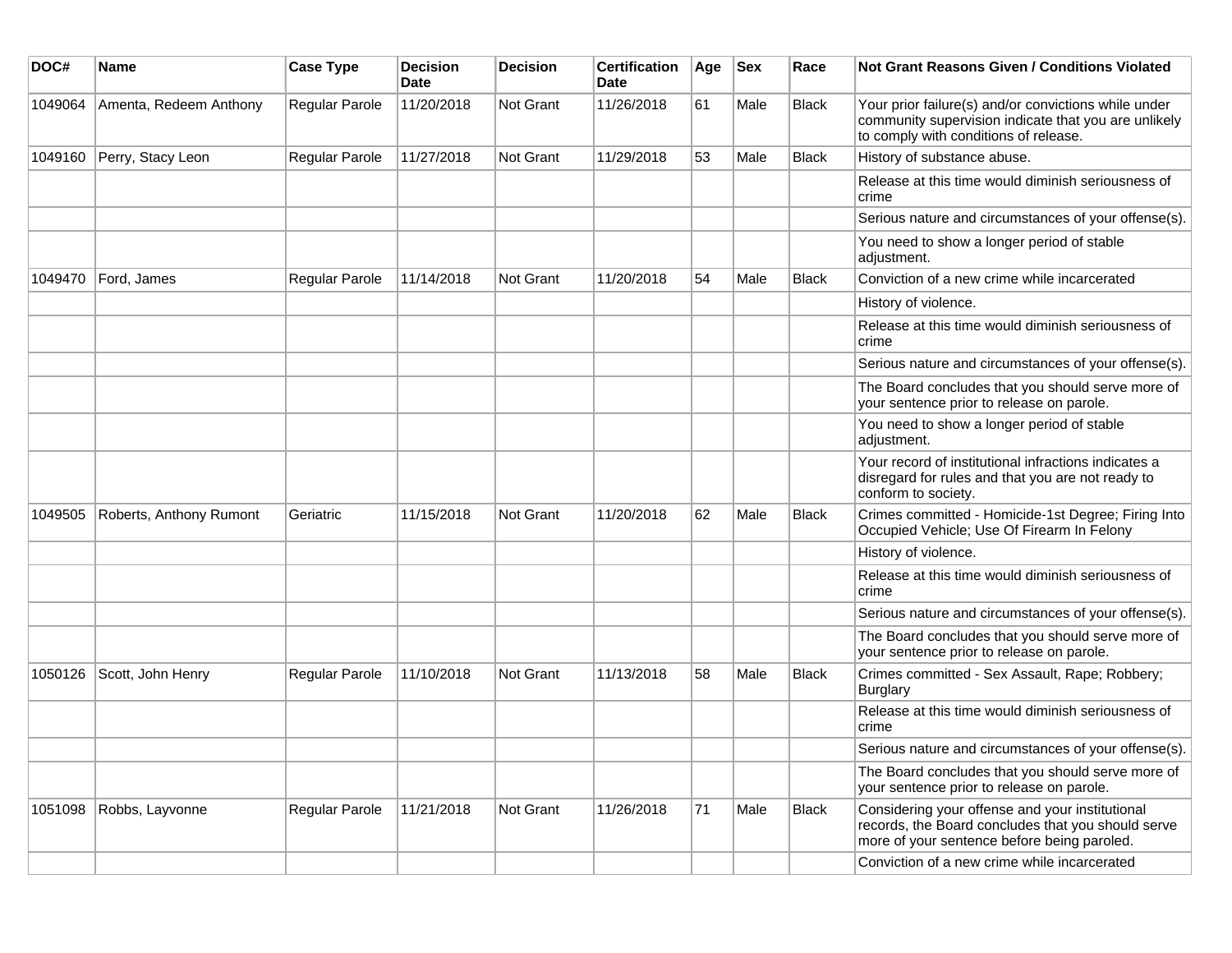| DOC#    | Name                          | <b>Case Type</b>      | <b>Decision</b><br><b>Date</b> | <b>Decision</b>  | <b>Certification</b><br><b>Date</b> | Age | <b>Sex</b> | Race         | Not Grant Reasons Given / Conditions Violated                                                                                                         |
|---------|-------------------------------|-----------------------|--------------------------------|------------------|-------------------------------------|-----|------------|--------------|-------------------------------------------------------------------------------------------------------------------------------------------------------|
| 1051098 | Robbs, Layvonne               | Regular Parole        | 11/21/2018                     | Not Grant        | 11/26/2018                          | 71  | Male       | <b>Black</b> | Release at this time would diminish seriousness of<br>crime                                                                                           |
|         |                               |                       |                                |                  |                                     |     |            |              | Serious nature and circumstances of your offense(s).                                                                                                  |
|         |                               |                       |                                |                  |                                     |     |            |              | Your prior failure(s) and/or convictions while under<br>community supervision indicate that you are unlikely<br>to comply with conditions of release. |
| 1051528 | Stephenson, Carlton L         | Regular Parole        | 11/27/2018                     | <b>Not Grant</b> | 11/30/2018                          | 60  | Male       | <b>Black</b> | Crimes committed - Homicide-Capital; Homicide-1st<br>Degree; Robbery                                                                                  |
|         |                               |                       |                                |                  |                                     |     |            |              | Release at this time would diminish seriousness of<br>crime                                                                                           |
|         |                               |                       |                                |                  |                                     |     |            |              | Serious nature and circumstances of your offense(s).                                                                                                  |
| 1051709 | Shields, Thomas Odell         | <b>Regular Parole</b> | 11/14/2018                     | <b>Not Grant</b> | 11/16/2018                          | 72  | Male       | <b>Black</b> | Crimes committed - Sex Assault, Rape; Assault With<br>Intent To Maim; Burglary                                                                        |
|         |                               |                       |                                |                  |                                     |     |            |              | History of substance abuse.                                                                                                                           |
|         |                               |                       |                                |                  |                                     |     |            |              | History of violence.                                                                                                                                  |
|         |                               |                       |                                |                  |                                     |     |            |              | Release at this time would diminish seriousness of<br>crime                                                                                           |
|         |                               |                       |                                |                  |                                     |     |            |              | Serious nature and circumstances of your offense(s).                                                                                                  |
|         |                               |                       |                                |                  |                                     |     |            |              | The Board considers you to be a risk to the<br>community.                                                                                             |
| 1051879 | Grace, Perry Donald           | Regular Parole        | 11/29/2018                     | <b>Not Grant</b> | 11/30/2018                          | 66  | Male       | White        | Considering your offense and your institutional<br>records, the Board concludes that you should serve<br>more of your sentence before being paroled.  |
|         |                               |                       |                                |                  |                                     |     |            |              | Conviction of a new crime while incarcerated                                                                                                          |
|         |                               |                       |                                |                  |                                     |     |            |              | History of substance abuse.                                                                                                                           |
|         |                               |                       |                                |                  |                                     |     |            |              | Release at this time would diminish seriousness of<br>crime                                                                                           |
|         |                               |                       |                                |                  |                                     |     |            |              | Serious nature and circumstances of your offense(s).                                                                                                  |
| 1053030 | Turner, Ronney                | Geriatric             | 10/31/2018                     | <b>Not Grant</b> | 11/02/2018                          | 61  | Male       | <b>Black</b> | Crimes committed - Kidnap/Abduct; Kidnap/Abduct;<br>Sex Assault, Rape                                                                                 |
|         |                               |                       |                                |                  |                                     |     |            |              | Release at this time would diminish seriousness of<br>crime                                                                                           |
|         |                               |                       |                                |                  |                                     |     |            |              | Serious nature and circumstances of your offense(s).                                                                                                  |
|         |                               |                       |                                |                  |                                     |     |            |              | The Board concludes that you should serve more of<br>your sentence prior to release on parole.                                                        |
|         | 1053512 Childers, Thomas Hugh | Regular Parole        | 10/26/2018                     | <b>Not Grant</b> | 11/01/2018                          | 58  | Male       | White        | Crimes committed - Abduct-No Ransom Or Asslt;<br>Abduct-No Ransom Or Asslt; Abduct-No Ransom Or<br>Asslt                                              |
|         |                               |                       |                                |                  |                                     |     |            |              | Extensive criminal record                                                                                                                             |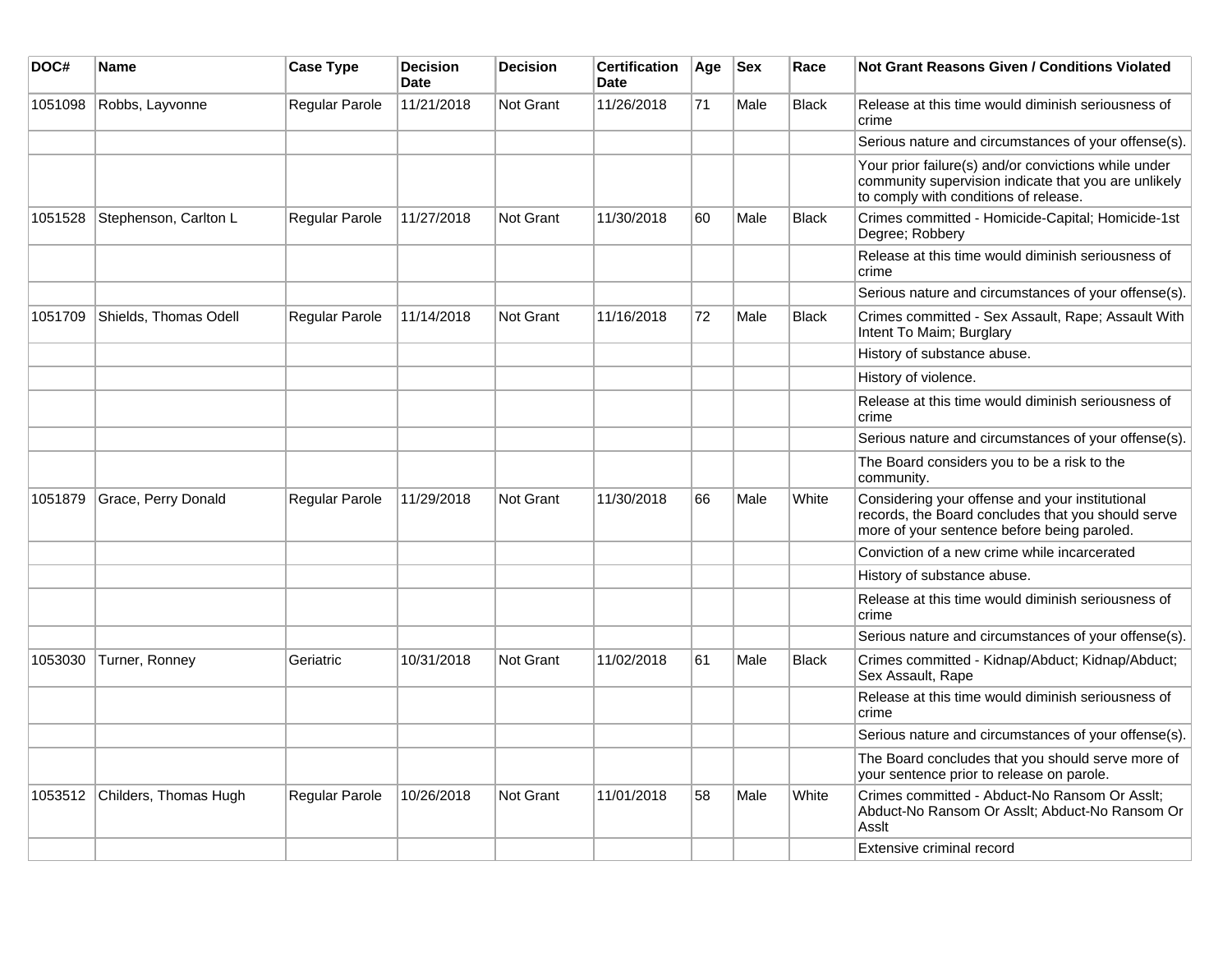| DOC#    | <b>Name</b>                | <b>Case Type</b>      | <b>Decision</b><br><b>Date</b> | <b>Decision</b>  | <b>Certification</b><br>Date | Age | <b>Sex</b>   | Race         | <b>Not Grant Reasons Given / Conditions Violated</b>                                                                                                        |
|---------|----------------------------|-----------------------|--------------------------------|------------------|------------------------------|-----|--------------|--------------|-------------------------------------------------------------------------------------------------------------------------------------------------------------|
| 1053512 | Childers, Thomas Hugh      | Regular Parole        | 10/26/2018                     | Not Grant        | 11/01/2018                   | 58  | Male         | White        | The Board considers you to be a risk to the<br>community.                                                                                                   |
| 1053599 | Somerville, Charles Edward | Geriatric             | 11/29/2018                     | Not Grant        | 11/30/2018                   | 63  | Male         | <b>Black</b> | Conviction of a new crime while incarcerated                                                                                                                |
|         |                            |                       |                                |                  |                              |     |              |              | Crimes committed - Homicide-2Nd-Degree;<br>Homicide-2Nd-Degree; Larc-Grand                                                                                  |
|         |                            |                       |                                |                  |                              |     |              |              | History of violence.                                                                                                                                        |
|         |                            |                       |                                |                  |                              |     |              |              | Serious nature and circumstances of your offense(s).                                                                                                        |
|         |                            |                       |                                |                  |                              |     |              |              | The Board considers you to be a risk to the<br>community.                                                                                                   |
| 1053871 | Franklin, Thomas Benjamin  | Regular Parole        | 11/20/2018                     | Not Grant        | 11/26/2018                   | 56  | Male         | Black        | Extensive criminal record                                                                                                                                   |
|         |                            |                       |                                |                  |                              |     |              |              | History of substance abuse.                                                                                                                                 |
|         |                            |                       |                                |                  |                              |     |              |              | Serious nature and circumstances of your offense(s).                                                                                                        |
|         |                            |                       |                                |                  |                              |     |              |              | The Board concludes that you should serve more of<br>your sentence prior to release on parole.                                                              |
|         |                            |                       |                                |                  |                              |     |              |              | You need to show a longer period of stable<br>adjustment.                                                                                                   |
|         |                            |                       |                                |                  |                              |     |              |              | Your prior failure(s) and/or convictions while under<br>community supervision indicate that you are unlikely<br>to comply with conditions of release.       |
| 1054057 | Wallace, Freddie           | Regular Parole        | 11/06/2018                     | Not Grant        | 11/13/2018                   | 55  | Male         | Black        | Crimes committed - Robbery; Burglary; Burglary                                                                                                              |
|         |                            |                       |                                |                  |                              |     |              |              | Extensive criminal record                                                                                                                                   |
|         |                            |                       |                                |                  |                              |     |              |              | History of violence.                                                                                                                                        |
|         |                            |                       |                                |                  |                              |     |              |              | Serious nature and circumstances of your offense(s).                                                                                                        |
| 1054831 | Rouse, Christa Shawn       | <b>Regular Parole</b> | 11/06/2018                     | Not Grant        | 11/13/2018                   | 53  | Female White |              | Extensive criminal record                                                                                                                                   |
|         |                            |                       |                                |                  |                              |     |              |              | Release at this time would diminish seriousness of<br>crime                                                                                                 |
|         |                            |                       |                                |                  |                              |     |              |              | Serious nature and circumstances of your offense(s).                                                                                                        |
| 1056245 | Swinton, Tyrone            | Regular Parole        | 11/04/2018                     | <b>Not Grant</b> | 11/05/2018                   | 41  | Male         | Black        | Crimes committed - Robbery; Robbery; Robbery                                                                                                                |
|         |                            |                       |                                |                  |                              |     |              |              | Extensive criminal record                                                                                                                                   |
|         |                            |                       |                                |                  |                              |     |              |              | Poor institutional adjustment (for example,<br>motivation/attitude, unfavorable reports, lack of<br>program involvement, etc.)                              |
|         |                            |                       |                                |                  |                              |     |              |              | The Board concludes that you should serve more of<br>your sentence prior to release on parole.                                                              |
|         |                            |                       |                                |                  |                              |     |              |              | You need further participation in institutional work<br>and/or educational programs to indicate your positive<br>progression towards re-entry into society. |
|         |                            |                       |                                |                  |                              |     |              |              | You need to show a longer period of stable<br>adjustment.                                                                                                   |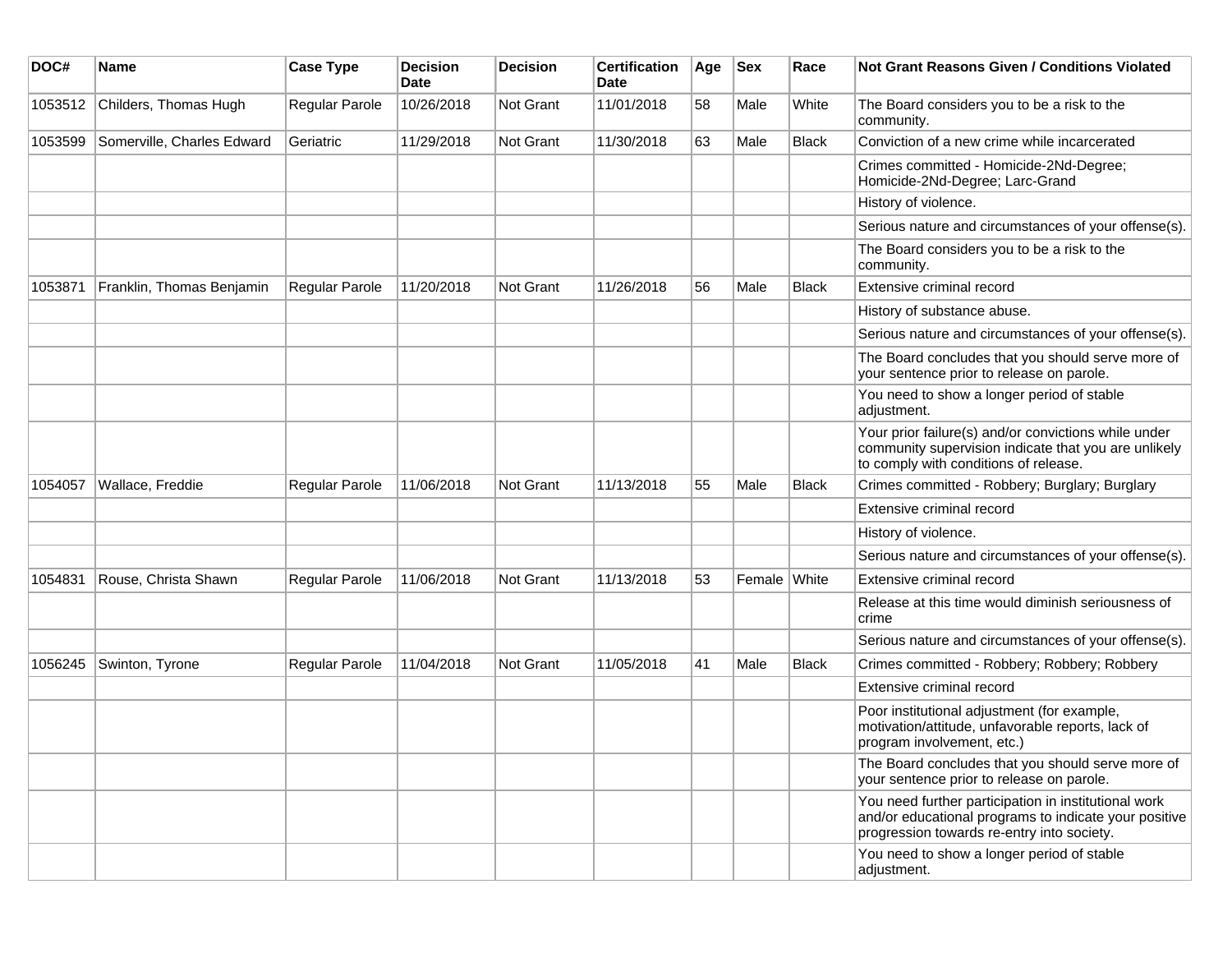| DOC#    | <b>Name</b>                      | <b>Case Type</b> | <b>Decision</b><br><b>Date</b> | <b>Decision</b> | <b>Certification</b><br>Date | Age | <b>Sex</b> | Race         | Not Grant Reasons Given / Conditions Violated                                                                                                         |
|---------|----------------------------------|------------------|--------------------------------|-----------------|------------------------------|-----|------------|--------------|-------------------------------------------------------------------------------------------------------------------------------------------------------|
| 1056245 | Swinton, Tyrone                  | Regular Parole   | 11/04/2018                     | Not Grant       | 11/05/2018                   | 41  | Male       | <b>Black</b> | Your record of institutional infractions indicates a<br>disregard for rules and that you are not ready to<br>conform to society.                      |
| 1056327 | Howell, Alonzo William           | Regular Parole   | 11/06/2018                     | Not Grant       | 11/13/2018                   | 56  | Male       | <b>Black</b> | Crimes committed - Homicide-Attempted;<br>Kidnap/Abduct; Kidnap/Abduct                                                                                |
|         |                                  |                  |                                |                 |                              |     |            |              | History of violence.                                                                                                                                  |
|         |                                  |                  |                                |                 |                              |     |            |              | Serious nature and circumstances of your offense(s).                                                                                                  |
| 1056492 | Brogan, James Terry              | Geriatric        | 11/26/2018                     | Not Grant       | 11/27/2018                   | 61  | Male       | White        | Crimes committed - Homicide-1st Degree; Homicide-<br>1st Degree; Homicide-1st Degree                                                                  |
|         |                                  |                  |                                |                 |                              |     |            |              | Release at this time would diminish seriousness of<br>crime                                                                                           |
|         |                                  |                  |                                |                 |                              |     |            |              | Serious nature and circumstances of your offense(s).                                                                                                  |
| 1056779 | Lester, Cleve Junior             | Regular Parole   | 11/19/2018                     | Not Grant       | 11/26/2018                   | 51  | Male       | White        | Considering your offense and your institutional<br>records, the Board concludes that you should serve<br>more of your sentence before being paroled.  |
|         |                                  |                  |                                |                 |                              |     |            |              | Crimes committed - Statutory Burglary; Statutory<br>Burglary; Burgl: Enter Structure To Commit<br>Larceny/A&B/Etc                                     |
|         |                                  |                  |                                |                 |                              |     |            |              | History of substance abuse.                                                                                                                           |
|         |                                  |                  |                                |                 |                              |     |            |              | The Board concludes that you should serve more of<br>your sentence prior to release on parole.                                                        |
|         |                                  |                  |                                |                 |                              |     |            |              | Your prior failure(s) and/or convictions while under<br>community supervision indicate that you are unlikely<br>to comply with conditions of release. |
| 1056830 | Hudak, Michael A                 | Regular Parole   | 11/28/2018                     | Not Grant       | 11/30/2018                   | 57  | Male       | White        | Extensive criminal record                                                                                                                             |
|         |                                  |                  |                                |                 |                              |     |            |              | History of violence.                                                                                                                                  |
|         |                                  |                  |                                |                 |                              |     |            |              | Release at this time would diminish seriousness of<br>crime                                                                                           |
|         |                                  |                  |                                |                 |                              |     |            |              | Serious nature and circumstances of your offense(s).                                                                                                  |
|         |                                  |                  |                                |                 |                              |     |            |              | The Board considers you to be a risk to the<br>community.                                                                                             |
| 1057747 | Lorance, Lanny Thomas            | Regular Parole   | 11/20/2018                     | Not Grant       | 11/26/2018                   | 63  | Male       | White        | Crimes committed - Homicide/Murder; Robbery;<br>Fraud                                                                                                 |
|         |                                  |                  |                                |                 |                              |     |            |              | Extensive criminal record                                                                                                                             |
|         |                                  |                  |                                |                 |                              |     |            |              | Release at this time would diminish seriousness of<br>crime                                                                                           |
|         |                                  |                  |                                |                 |                              |     |            |              | Serious nature and circumstances of your offense(s).                                                                                                  |
|         |                                  |                  |                                |                 |                              |     |            |              | You need to show a longer period of stable<br>adjustment.                                                                                             |
|         | 1060112 Ashley, Benjamin Charles | Geriatric        | 10/26/2018                     | Not Grant       | 11/01/2018                   | 67  | Male       | Black        | Crimes committed - Forcible Sodomy                                                                                                                    |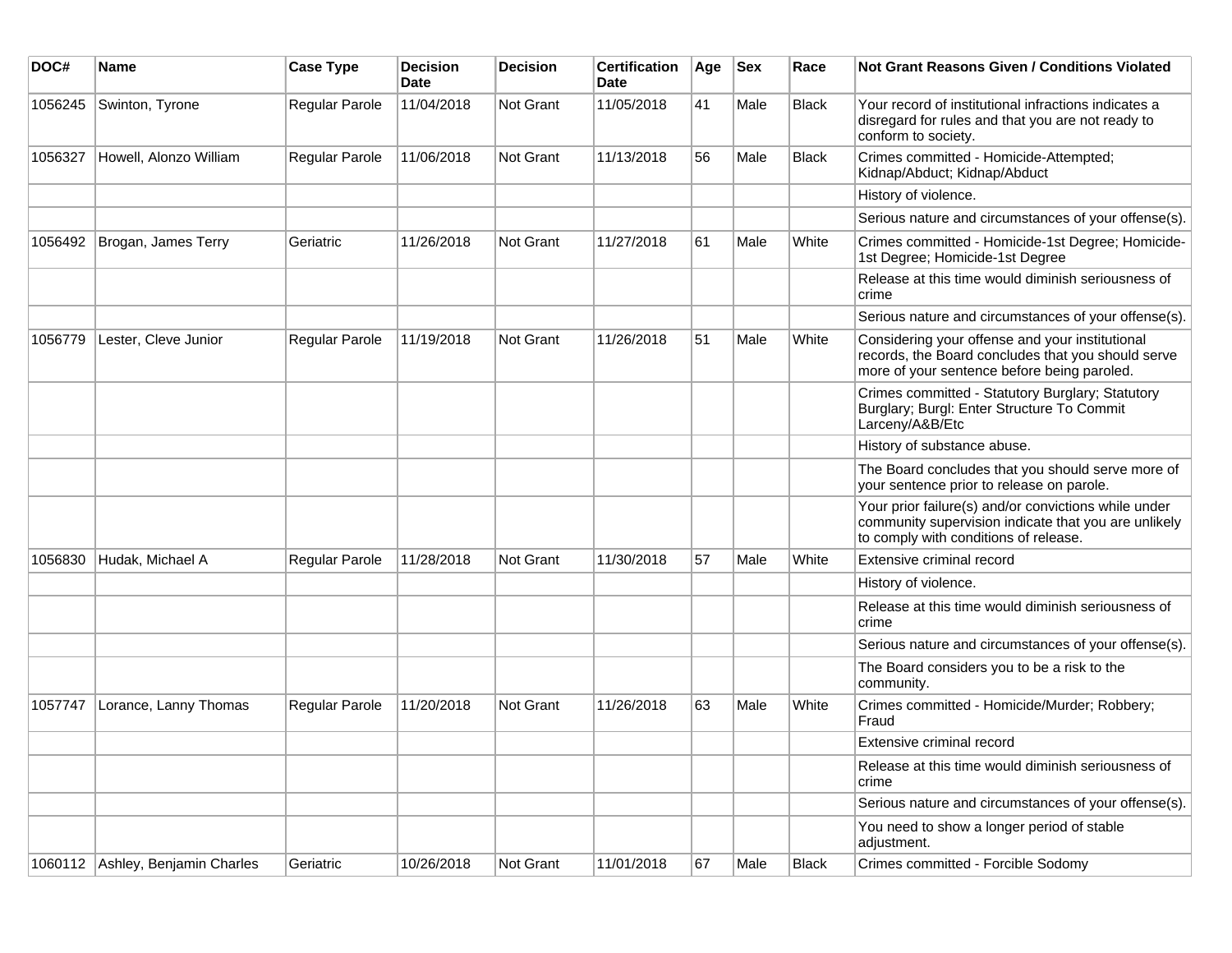| DOC#    | Name                          | <b>Case Type</b> | <b>Decision</b><br>Date | <b>Decision</b>  | <b>Certification</b><br>Date | Age | <b>Sex</b> | Race         | <b>Not Grant Reasons Given / Conditions Violated</b>                                                                                                        |
|---------|-------------------------------|------------------|-------------------------|------------------|------------------------------|-----|------------|--------------|-------------------------------------------------------------------------------------------------------------------------------------------------------------|
| 1060112 | Ashley, Benjamin Charles      | Geriatric        | 10/26/2018              | <b>Not Grant</b> | 11/01/2018                   | 67  | Male       | <b>Black</b> | Release at this time would diminish seriousness of<br>crime                                                                                                 |
|         |                               |                  |                         |                  |                              |     |            |              | Serious nature and circumstances of your offense(s).                                                                                                        |
|         |                               |                  |                         |                  |                              |     |            |              | The Board considers you to be a risk to the<br>community.                                                                                                   |
| 1060326 | Sowers, Donald Wayne Jr.      | Regular Parole   | 11/06/2018              | Not Grant        | 11/13/2018                   | 51  | Male       | White        | Crimes committed - Assault; Assault; Burglary                                                                                                               |
|         |                               |                  |                         |                  |                              |     |            |              | Extensive criminal record                                                                                                                                   |
|         |                               |                  |                         |                  |                              |     |            |              | History of substance abuse.                                                                                                                                 |
|         |                               |                  |                         |                  |                              |     |            |              | The Board concludes that you should serve more of<br>your sentence prior to release on parole.                                                              |
|         |                               |                  |                         |                  |                              |     |            |              | The Board considers you to be a risk to the<br>community.                                                                                                   |
|         |                               |                  |                         |                  |                              |     |            |              | Your prior failure(s) and/or convictions while under<br>community supervision indicate that you are unlikely<br>to comply with conditions of release.       |
|         |                               |                  |                         |                  |                              |     |            |              | Your record indicates a serious disregard for the<br>property rights of others.                                                                             |
| 1060349 | Thompson, David Olen          | Geriatric        | 11/04/2018              | Not Grant        | 11/05/2018                   | 60  | Male       | White        | Crimes committed -                                                                                                                                          |
|         |                               |                  |                         |                  |                              |     |            |              | Extensive criminal record                                                                                                                                   |
|         |                               |                  |                         |                  |                              |     |            |              | Release at this time would diminish seriousness of<br>crime                                                                                                 |
|         |                               |                  |                         |                  |                              |     |            |              | Serious nature and circumstances of your offense(s).                                                                                                        |
|         |                               |                  |                         |                  |                              |     |            |              | The Board concludes that you should serve more of<br>your sentence prior to release on parole.                                                              |
|         |                               |                  |                         |                  |                              |     |            |              | You need further participation in institutional work<br>and/or educational programs to indicate your positive<br>progression towards re-entry into society. |
|         |                               |                  |                         |                  |                              |     |            |              | Your prior failure(s) and/or convictions while under<br>community supervision indicate that you are unlikely<br>to comply with conditions of release.       |
| 1060493 | Turner, Anthony J             | Regular Parole   | 11/20/2018              | <b>Not Grant</b> | 11/26/2018                   | 60  | Male       | Black        | Crimes committed - Sex Asslt-Attempted Rape;<br>Robbery; Robbery                                                                                            |
|         |                               |                  |                         |                  |                              |     |            |              | History of violence.                                                                                                                                        |
|         |                               |                  |                         |                  |                              |     |            |              | Serious nature and circumstances of your offense(s).                                                                                                        |
|         |                               |                  |                         |                  |                              |     |            |              | Your prior failure(s) and/or convictions while under<br>community supervision indicate that you are unlikely<br>to comply with conditions of release.       |
| 1060929 | Hawkins, BaruchYah<br>BedeYah | Regular Parole   | 11/19/2018              | Not Grant        | 11/21/2018                   | 57  | Male       | White        | History of violence.                                                                                                                                        |
|         |                               |                  |                         |                  |                              |     |            |              | Release at this time would diminish seriousness of<br>crime                                                                                                 |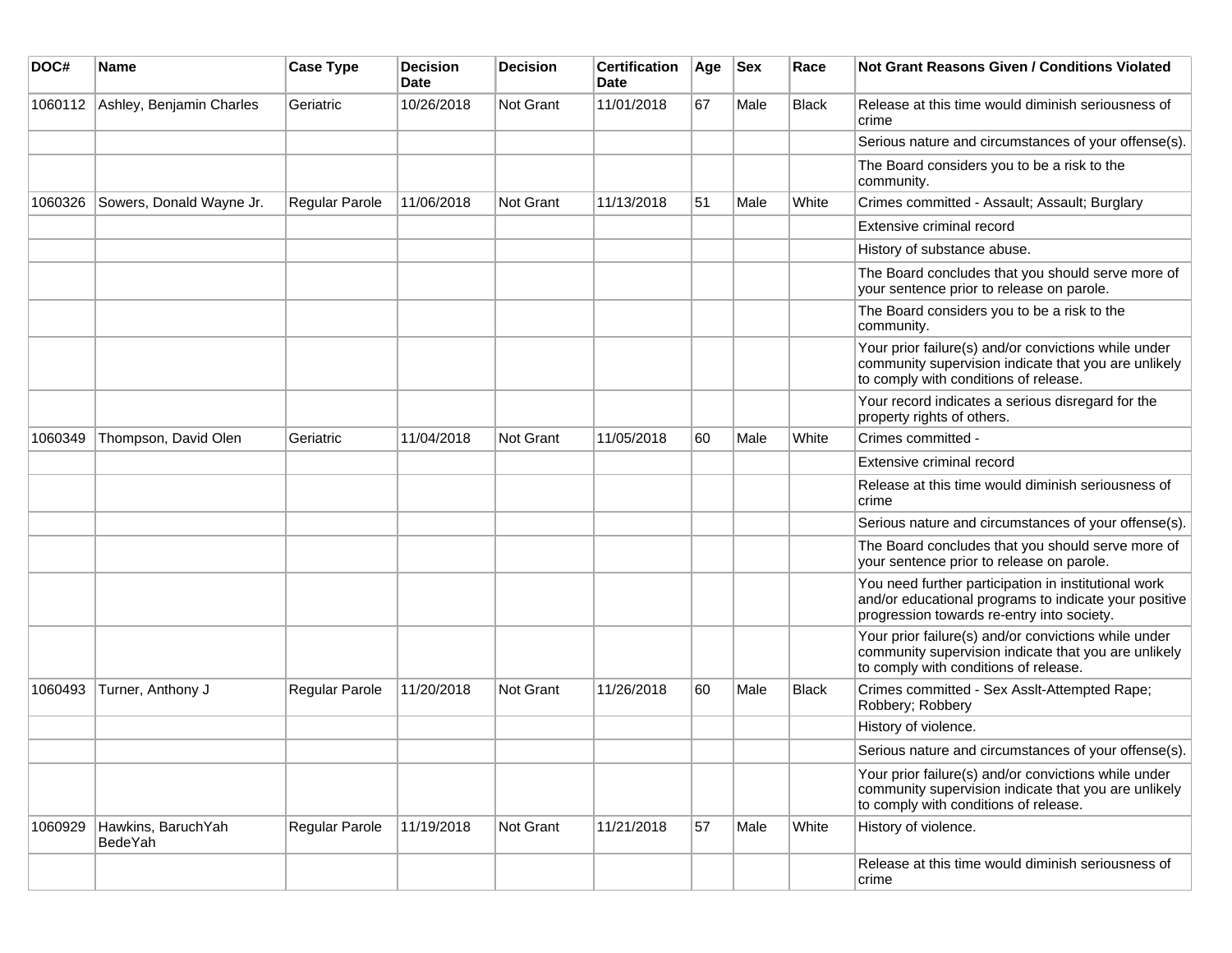| DOC#    | <b>Name</b>                   | <b>Case Type</b> | <b>Decision</b><br><b>Date</b> | <b>Decision</b> | <b>Certification</b><br>Date | Age | <b>Sex</b> | Race         | <b>Not Grant Reasons Given / Conditions Violated</b>                                                                                                  |
|---------|-------------------------------|------------------|--------------------------------|-----------------|------------------------------|-----|------------|--------------|-------------------------------------------------------------------------------------------------------------------------------------------------------|
| 1060929 | Hawkins, BaruchYah<br>BedeYah | Regular Parole   | 11/19/2018                     | Not Grant       | 11/21/2018                   | 57  | Male       | White        | Serious nature and circumstances of your offense(s).                                                                                                  |
|         |                               |                  |                                |                 |                              |     |            |              | The Board concludes that you should serve more of<br>your sentence prior to release on parole.                                                        |
| 1061308 | Stokes, Richard M             | Regular Parole   | 11/14/2018                     | Not Grant       | 11/16/2018                   | 42  | Male       | White        | Crimes committed - Attempted 1st Degree Murder;<br>Statutory Burglary; Statutory Burglary                                                             |
|         |                               |                  |                                |                 |                              |     |            |              | History of violence.                                                                                                                                  |
|         |                               |                  |                                |                 |                              |     |            |              | Serious nature and circumstances of your offense(s).                                                                                                  |
|         |                               |                  |                                |                 |                              |     |            |              | The Board concludes that you should serve more of<br>your sentence prior to release on parole.                                                        |
|         |                               |                  |                                |                 |                              |     |            |              | Your prior failure(s) and/or convictions while under<br>community supervision indicate that you are unlikely<br>to comply with conditions of release. |
|         |                               |                  |                                |                 |                              |     |            |              | Your record of institutional infractions indicates a<br>disregard for rules and that you are not ready to<br>conform to society.                      |
| 1062010 | Blanks, William               | Regular Parole   | 11/26/2018                     | Not Grant       | 11/27/2018                   | 63  | Male       | White        | Crimes committed - Homicide/Murder; Arson; Arson                                                                                                      |
|         |                               |                  |                                |                 |                              |     |            |              | Release at this time would diminish seriousness of<br>crime                                                                                           |
|         |                               |                  |                                |                 |                              |     |            |              | Serious nature and circumstances of your offense(s).                                                                                                  |
|         |                               |                  |                                |                 |                              |     |            |              | The Board considers you to be a risk to the<br>community.                                                                                             |
| 1062285 | Maples, William Tommy         | Regular Parole   | 11/12/2018                     | Not Grant       | 11/14/2018                   | 68  | Male       | White        | Crimes committed - Abduct-No Ransom Or Asslt;<br>Contrib Deling Minor                                                                                 |
|         |                               |                  |                                |                 |                              |     |            |              | Release at this time would diminish seriousness of<br>crime                                                                                           |
|         |                               |                  |                                |                 |                              |     |            |              | Serious nature and circumstances of your offense(s).                                                                                                  |
|         |                               |                  |                                |                 |                              |     |            |              | The Board concludes that you should serve more of<br>your sentence prior to release on parole.                                                        |
|         |                               |                  |                                |                 |                              |     |            |              | The Board considers you to be a risk to the<br>community.                                                                                             |
| 1062506 | Abdul-Aziz, Ameen Sadiq       | Regular Parole   | 11/22/2018                     | Not Grant       | 11/26/2018                   | 51  | Male       | <b>Black</b> | Crimes committed - Homicide-1st Degree; Robbery;<br><b>Malicious Wounding</b>                                                                         |
|         |                               |                  |                                |                 |                              |     |            |              | History of violence.                                                                                                                                  |
|         |                               |                  |                                |                 |                              |     |            |              | Release at this time would diminish seriousness of<br>crime                                                                                           |
| 1063737 | Rosser, Clarence Edward       | Regular Parole   | 11/15/2018                     | Not Grant       | 11/16/2018                   | 58  | Male       | <b>Black</b> | Crimes committed - Abduct-No Ransom Or Asslt;<br>Sex Assault, Rape; Sodomy                                                                            |
|         |                               |                  |                                |                 |                              |     |            |              | History of violence.                                                                                                                                  |
|         |                               |                  |                                |                 |                              |     |            |              | Release at this time would diminish seriousness of<br>crime                                                                                           |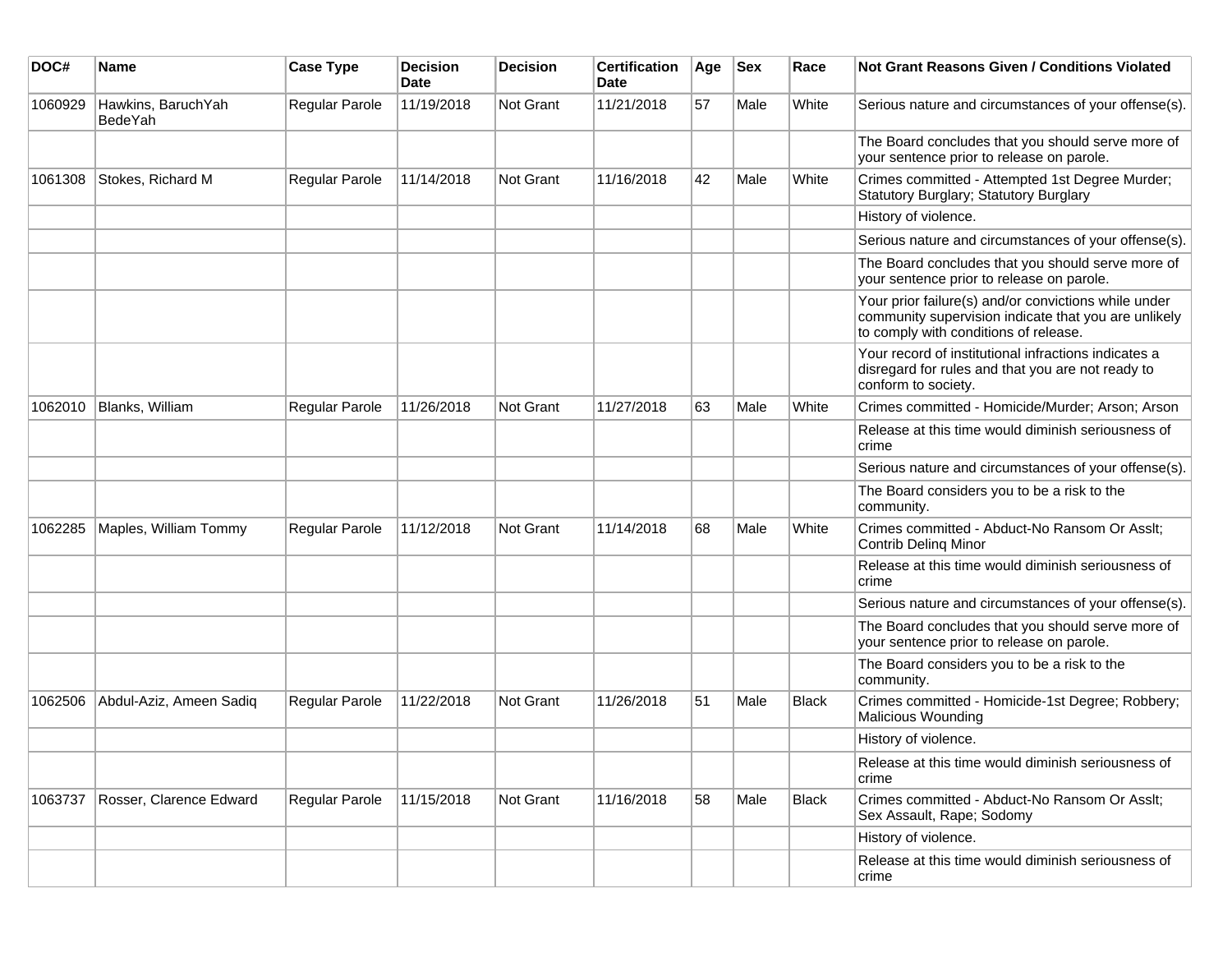| DOC#    | <b>Name</b>                 | <b>Case Type</b>      | <b>Decision</b><br><b>Date</b> | <b>Decision</b>  | <b>Certification</b><br><b>Date</b> | Age | <b>Sex</b> | Race         | Not Grant Reasons Given / Conditions Violated                                                                                                        |
|---------|-----------------------------|-----------------------|--------------------------------|------------------|-------------------------------------|-----|------------|--------------|------------------------------------------------------------------------------------------------------------------------------------------------------|
| 1063737 | Rosser, Clarence Edward     | Regular Parole        | 11/15/2018                     | Not Grant        | 11/16/2018                          | 58  | Male       | <b>Black</b> | Serious nature and circumstances of your offense(s).                                                                                                 |
|         |                             |                       |                                |                  |                                     |     |            |              | The Board concludes that you should serve more of<br>your sentence prior to release on parole.                                                       |
|         |                             |                       |                                |                  |                                     |     |            |              | The Board considers you to be a risk to the<br>community.                                                                                            |
| 1064519 | Delph, David Lee            | Geriatric             | 10/26/2018                     | <b>Not Grant</b> | 11/01/2018                          | 73  | Male       | White        | Crimes committed - Malicious Wounding                                                                                                                |
|         |                             |                       |                                |                  |                                     |     |            |              | History of violence.                                                                                                                                 |
|         |                             |                       |                                |                  |                                     |     |            |              | Serious nature and circumstances of your offense(s).                                                                                                 |
|         |                             |                       |                                |                  |                                     |     |            |              | The Board considers you to be a risk to the<br>community.                                                                                            |
| 1064867 | Young, Russell              | Geriatric             | 11/13/2018                     | Not Grant        | 11/14/2018                          | 65  | Male       | White        | Crimes committed - Kidnap/Abduct; Kidnap/Abduct;<br>Sex Assault, Rape                                                                                |
|         |                             |                       |                                |                  |                                     |     |            |              | History of substance abuse.                                                                                                                          |
|         |                             |                       |                                |                  |                                     |     |            |              | History of violence.                                                                                                                                 |
|         |                             |                       |                                |                  |                                     |     |            |              | Release at this time would diminish seriousness of<br>crime                                                                                          |
|         |                             |                       |                                |                  |                                     |     |            |              | Serious nature and circumstances of your offense(s).                                                                                                 |
|         |                             |                       |                                |                  |                                     |     |            |              | The Board concludes that you should serve more of<br>your sentence prior to release on parole.                                                       |
|         |                             |                       |                                |                  |                                     |     |            |              | The Board considers you to be a risk to the<br>community.                                                                                            |
| 1065695 | Gaddis, Harry Lee           | Regular Parole        | 11/20/2018                     | <b>Not Grant</b> | 11/26/2018                          | 72  | Male       | <b>Black</b> | Crimes committed - Homicide-1st Degree; Arson                                                                                                        |
|         |                             |                       |                                |                  |                                     |     |            |              | Release at this time would diminish seriousness of<br>crime                                                                                          |
|         |                             |                       |                                |                  |                                     |     |            |              | Serious nature and circumstances of your offense(s).                                                                                                 |
| 1066434 | Brooking, Ronnie Keith      | Geriatric             | 11/08/2018                     | <b>Not Grant</b> | 11/13/2018                          | 61  | Male       | White        | Crimes committed - Forcible Sodomy; Marijuana-<br>Possess; Carnal Knowledge                                                                          |
|         |                             |                       |                                |                  |                                     |     |            |              | Extensive criminal record                                                                                                                            |
|         |                             |                       |                                |                  |                                     |     |            |              | Release at this time would diminish seriousness of<br>crime                                                                                          |
|         |                             |                       |                                |                  |                                     |     |            |              | Serious nature and circumstances of your offense(s).                                                                                                 |
| 1069181 | <b>Waller, James Thomas</b> | <b>Regular Parole</b> | 11/27/2018                     | Not Grant        | 11/29/2018                          | 59  | Male       | <b>Black</b> | Considering your offense and your institutional<br>records, the Board concludes that you should serve<br>more of your sentence before being paroled. |
|         |                             |                       |                                |                  |                                     |     |            |              | Crimes committed - Homicide-1st Degree; Sex<br>Assault, Rape                                                                                         |
|         |                             |                       |                                |                  |                                     |     |            |              | History of violence.                                                                                                                                 |
|         |                             |                       |                                |                  |                                     |     |            |              | Serious nature and circumstances of your offense(s).                                                                                                 |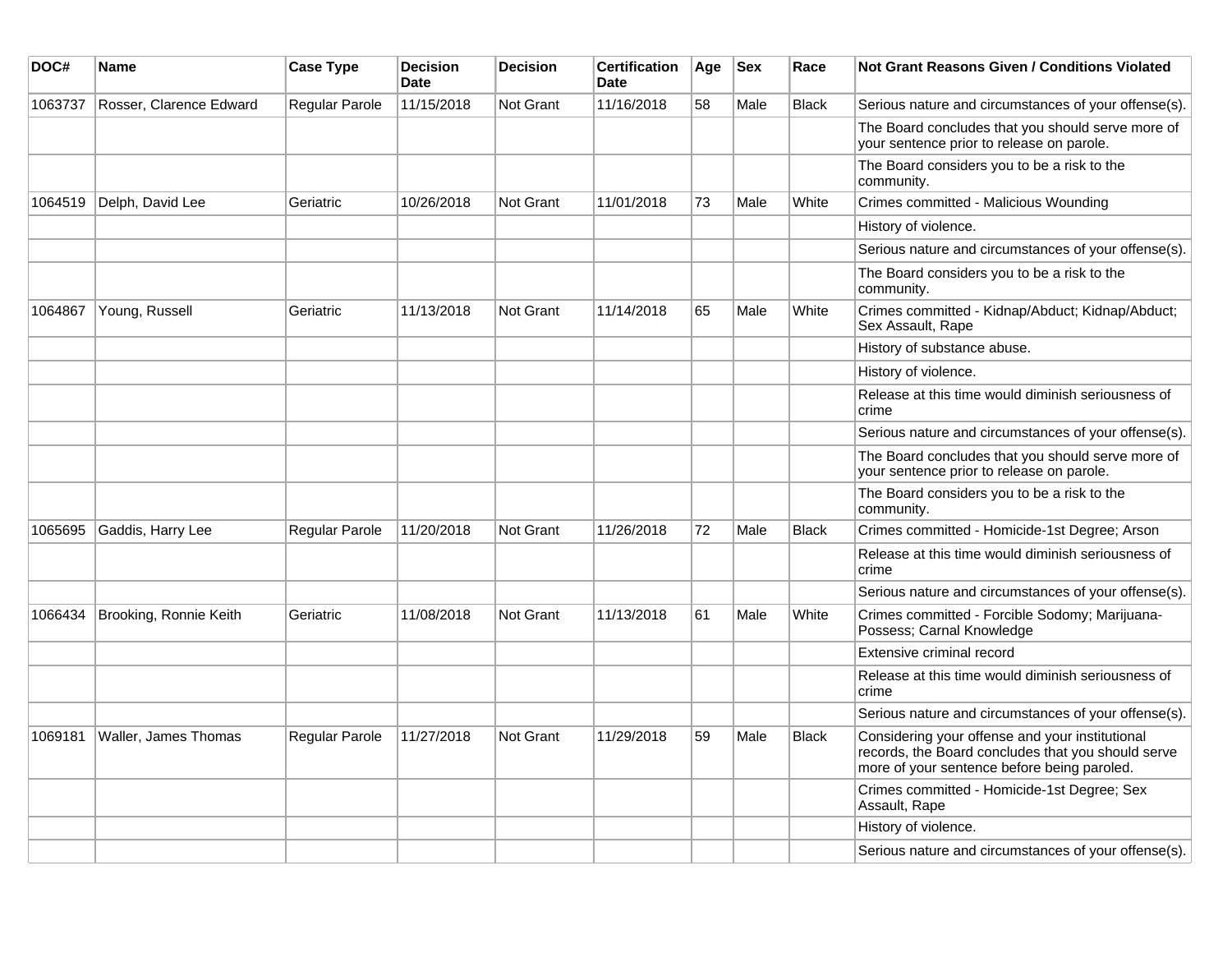| DOC#    | <b>Name</b>                 | <b>Case Type</b> | <b>Decision</b><br><b>Date</b> | <b>Decision</b> | <b>Certification</b><br>Date | Age | <b>Sex</b> | Race         | Not Grant Reasons Given / Conditions Violated                                                                                                         |
|---------|-----------------------------|------------------|--------------------------------|-----------------|------------------------------|-----|------------|--------------|-------------------------------------------------------------------------------------------------------------------------------------------------------|
| 1069181 | Waller, James Thomas        | Regular Parole   | 11/27/2018                     | Not Grant       | 11/29/2018                   | 59  | Male       | <b>Black</b> | The Board concludes that you should serve more of<br>your sentence prior to release on parole.                                                        |
|         |                             |                  |                                |                 |                              |     |            |              | Your prior failure(s) and/or convictions while under<br>community supervision indicate that you are unlikely<br>to comply with conditions of release. |
| 1070051 | Hopkins, George Lincoln Jr. | Geriatric        | 11/05/2018                     | Not Grant       | 11/13/2018                   | 70  | Male       | White        | Extensive criminal record                                                                                                                             |
|         |                             |                  |                                |                 |                              |     |            |              | History of substance abuse.                                                                                                                           |
|         |                             |                  |                                |                 |                              |     |            |              | History of violence.                                                                                                                                  |
|         |                             |                  |                                |                 |                              |     |            |              | Release at this time would diminish seriousness of<br>crime                                                                                           |
|         |                             |                  |                                |                 |                              |     |            |              | Serious nature and circumstances of your offense(s).                                                                                                  |
|         |                             |                  |                                |                 |                              |     |            |              | The Board concludes that you should serve more of<br>your sentence prior to release on parole.                                                        |
|         |                             |                  |                                |                 |                              |     |            |              | The Board considers you to be a risk to the<br>community.                                                                                             |
| 1071262 | Elliot, Nicholas Herman     | Regular Parole   | 11/06/2018                     | Not Grant       | 11/13/2018                   | 46  | Male       | <b>Black</b> | Crimes committed - Homicide/Murder; Homicide-<br>Attempted; Homicide-Attempted                                                                        |
|         |                             |                  |                                |                 |                              |     |            |              | History of violence.                                                                                                                                  |
|         |                             |                  |                                |                 |                              |     |            |              | Release at this time would diminish seriousness of<br>crime                                                                                           |
|         |                             |                  |                                |                 |                              |     |            |              | Serious nature and circumstances of your offense(s).                                                                                                  |
|         |                             |                  |                                |                 |                              |     |            |              | The Board considers you to be a risk to the<br>community.                                                                                             |
| 1072525 | Anderson, James Patton      | Geriatric        | 11/05/2018                     | Not Grant       | 11/13/2018                   | 68  | Male       | White        | Crimes committed - Homicide-2Nd-Degree; Forcible<br>Sodomy; Forcible Sodomy                                                                           |
|         |                             |                  |                                |                 |                              |     |            |              | Extensive criminal record                                                                                                                             |
|         |                             |                  |                                |                 |                              |     |            |              | History of violence.                                                                                                                                  |
|         |                             |                  |                                |                 |                              |     |            |              | Release at this time would diminish seriousness of<br>crime                                                                                           |
|         |                             |                  |                                |                 |                              |     |            |              | The Board considers you to be a risk to the<br>community.                                                                                             |
|         |                             |                  |                                |                 |                              |     |            |              | Your prior failure(s) and/or convictions while under<br>community supervision indicate that you are unlikely<br>to comply with conditions of release. |
| 1074097 | Baskerville, Gregory L      | Geriatric        | 11/22/2018                     | Not Grant       | 11/26/2018                   | 68  | Male       | <b>Black</b> | Crimes committed - Homicide-1st Degree; Cocaine-<br>Possess; Cocaine-Possess                                                                          |
|         |                             |                  |                                |                 |                              |     |            |              | Release at this time would diminish seriousness of<br>crime                                                                                           |
|         |                             |                  |                                |                 |                              |     |            |              | The Board concludes that you should serve more of<br>your sentence prior to release on parole.                                                        |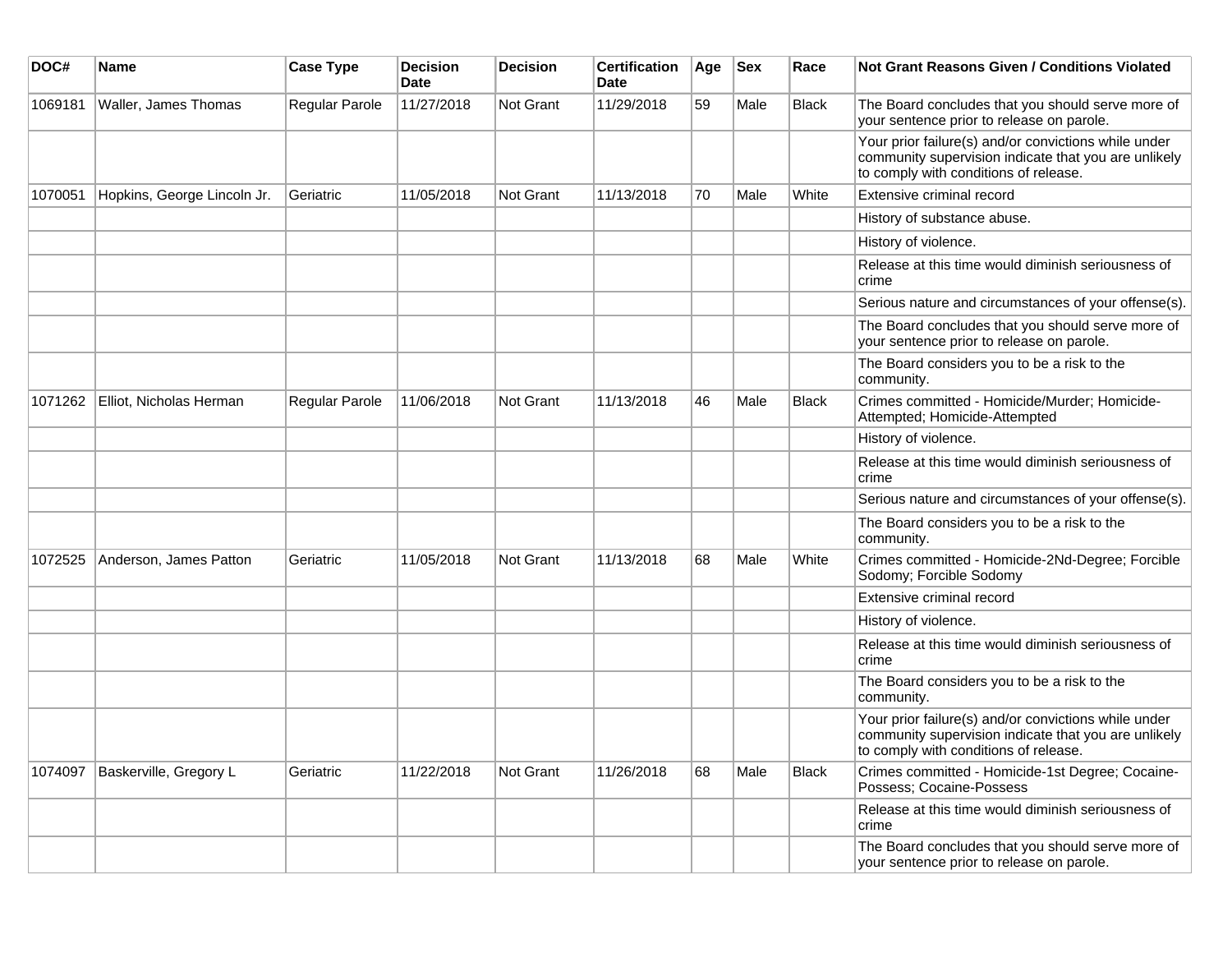| DOC#    | <b>Name</b>              | <b>Case Type</b>      | <b>Decision</b><br>Date | <b>Decision</b> | <b>Certification</b><br>Date | Age | <b>Sex</b> | Race         | <b>Not Grant Reasons Given / Conditions Violated</b>                                                                                                  |
|---------|--------------------------|-----------------------|-------------------------|-----------------|------------------------------|-----|------------|--------------|-------------------------------------------------------------------------------------------------------------------------------------------------------|
| 1074097 | Baskerville, Gregory L   | Geriatric             | 11/22/2018              | Not Grant       | 11/26/2018                   | 68  | Male       | <b>Black</b> | Your prior failure(s) and/or convictions while under<br>community supervision indicate that you are unlikely<br>to comply with conditions of release. |
| 1075096 | Williams, Juel M         | Geriatric             | 11/28/2018              | Not Grant       | 11/29/2018                   | 76  | Male       | <b>Black</b> | Extensive criminal record                                                                                                                             |
|         |                          |                       |                         |                 |                              |     |            |              | History of substance abuse.                                                                                                                           |
|         |                          |                       |                         |                 |                              |     |            |              | History of violence.                                                                                                                                  |
|         |                          |                       |                         |                 |                              |     |            |              | Release at this time would diminish seriousness of<br>crime                                                                                           |
|         |                          |                       |                         |                 |                              |     |            |              | Your prior failure(s) and/or convictions while under<br>community supervision indicate that you are unlikely<br>to comply with conditions of release. |
| 1076425 | Cole, James L            | Geriatric             | 11/19/2018              | Not Grant       | 11/26/2018                   | 74  | Male       | <b>Black</b> | Crimes committed - Homicide-2Nd-Degree                                                                                                                |
|         |                          |                       |                         |                 |                              |     |            |              | History of violence.                                                                                                                                  |
|         |                          |                       |                         |                 |                              |     |            |              | Release at this time would diminish seriousness of<br>crime                                                                                           |
|         |                          |                       |                         |                 |                              |     |            |              | Serious nature and circumstances of your offense(s).                                                                                                  |
| 1076428 | Pettaway, Michael Keith  | Geriatric             | 11/26/2018              | Not Grant       | 11/27/2018                   | 66  | Male       | <b>Black</b> | Crimes committed - Penetrate W/Inanimate Object                                                                                                       |
|         |                          |                       |                         |                 |                              |     |            |              | Extensive criminal record                                                                                                                             |
|         |                          |                       |                         |                 |                              |     |            |              | History of violence.                                                                                                                                  |
|         |                          |                       |                         |                 |                              |     |            |              | Release at this time would diminish seriousness of<br>crime                                                                                           |
|         |                          |                       |                         |                 |                              |     |            |              | The Board considers you to be a risk to the<br>community.                                                                                             |
| 1077208 | Pair, Joseph Ben         | Regular Parole        | 11/29/2018              | Not Grant       | 11/30/2018                   | 55  | Male       | <b>Black</b> | Extensive criminal record                                                                                                                             |
|         |                          |                       |                         |                 |                              |     |            |              | History of substance abuse.                                                                                                                           |
|         |                          |                       |                         |                 |                              |     |            |              | The Board concludes that you should serve more of<br>your sentence prior to release on parole.                                                        |
|         |                          |                       |                         |                 |                              |     |            |              | Your prior failure(s) and/or convictions while under<br>community supervision indicate that you are unlikely<br>to comply with conditions of release. |
|         |                          |                       |                         |                 |                              |     |            |              | Your record indicates a serious disregard for the<br>property rights of others.                                                                       |
|         | 1077714 Harris, Alonza F | <b>Regular Parole</b> | 11/19/2018              | Not Grant       | 11/26/2018                   | 60  | Male       | <b>Black</b> | Considering your offense and your institutional<br>records, the Board concludes that you should serve<br>more of your sentence before being paroled.  |
|         |                          |                       |                         |                 |                              |     |            |              | Crimes committed - Sex Assault, Rape; Sex Assault,<br>Rape; Sex Asslt-Sodomy-Woman                                                                    |
|         |                          |                       |                         |                 |                              |     |            |              | Release at this time would diminish seriousness of<br>crime                                                                                           |
|         |                          |                       |                         |                 |                              |     |            |              | Serious nature and circumstances of your offense(s).                                                                                                  |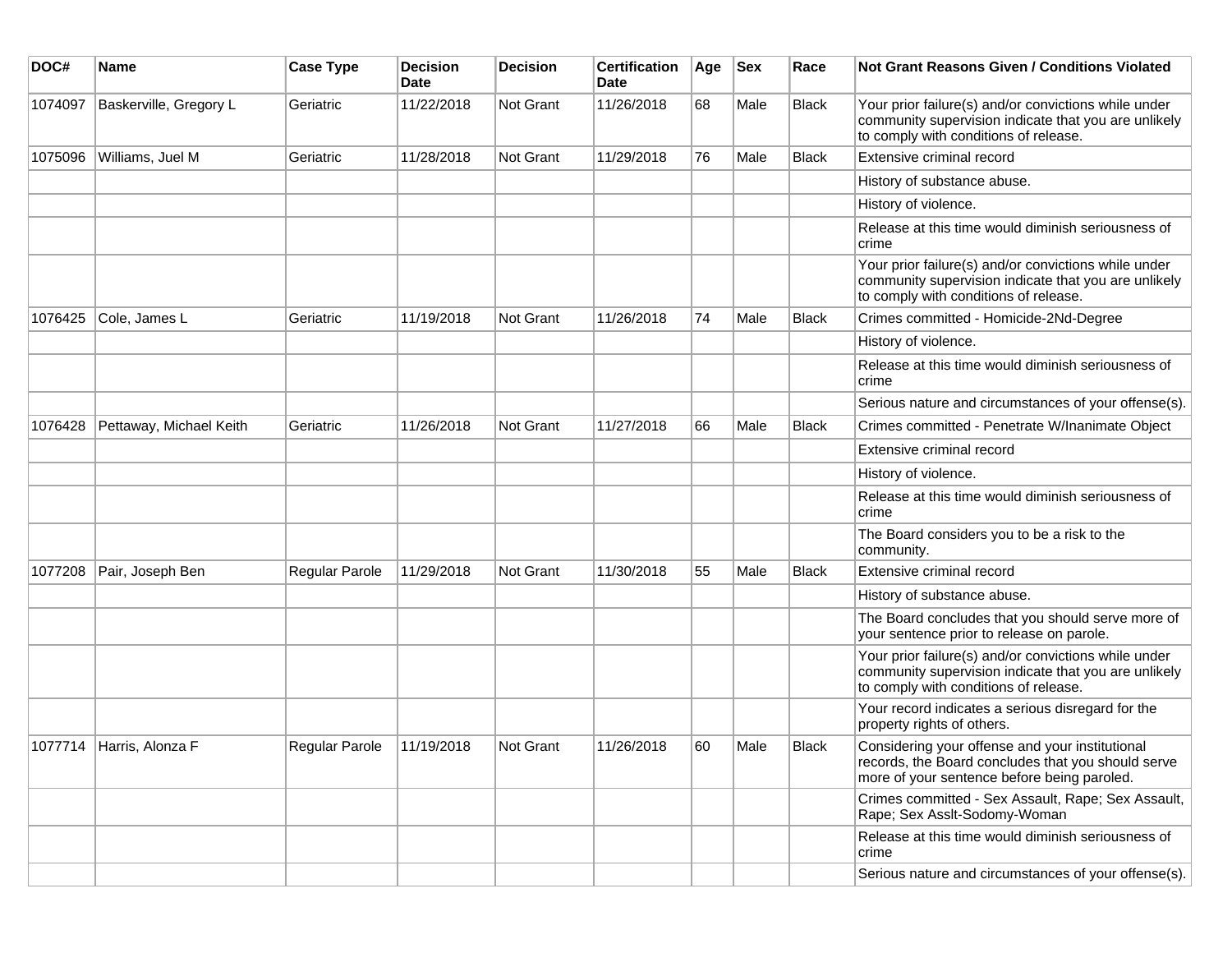| DOC#    | <b>Name</b>             | <b>Case Type</b>      | <b>Decision</b><br><b>Date</b> | <b>Decision</b>  | <b>Certification</b><br><b>Date</b> | Age | <b>Sex</b> | Race         | <b>Not Grant Reasons Given / Conditions Violated</b>                                                                                                        |
|---------|-------------------------|-----------------------|--------------------------------|------------------|-------------------------------------|-----|------------|--------------|-------------------------------------------------------------------------------------------------------------------------------------------------------------|
| 1077714 | Harris, Alonza F        | Regular Parole        | 11/19/2018                     | Not Grant        | 11/26/2018                          | 60  | Male       | <b>Black</b> | The Board concludes that you should serve more of<br>your sentence prior to release on parole.                                                              |
| 1078555 | Green, William          | <b>Regular Parole</b> | 11/26/2018                     | Not Grant        | 11/27/2018                          | 67  | Male       | <b>Black</b> | Serious nature and circumstances of your offense(s).                                                                                                        |
|         |                         |                       |                                |                  |                                     |     |            |              | The Board considers you to be a risk to the<br>community.                                                                                                   |
| 1079490 | Branch, Jonathan D      | Regular Parole        | 11/15/2018                     | <b>Not Grant</b> | 11/19/2018                          | 51  | Male       | <b>Black</b> | Crimes committed - Homicide-2Nd-Degree;<br>Malicious Wounding; Use Of Firearm In Felony                                                                     |
|         |                         |                       |                                |                  |                                     |     |            |              | Serious nature and circumstances of your offense(s).                                                                                                        |
|         |                         |                       |                                |                  |                                     |     |            |              | The Board concludes that you should serve more of<br>your sentence prior to release on parole.                                                              |
| 1079578 | Fine, Ronald Wayne      | <b>Regular Parole</b> | 11/27/2018                     | Not Grant        | 11/29/2018                          | 48  | Male       | White        | Crimes committed - Homicide-Capital; Robbery; Use<br>Of Firearm In Felony                                                                                   |
|         |                         |                       |                                |                  |                                     |     |            |              | Poor institutional adjustment (for example,<br>motivation/attitude, unfavorable reports, lack of<br>program involvement, etc.)                              |
|         |                         |                       |                                |                  |                                     |     |            |              | Serious nature and circumstances of your offense(s).                                                                                                        |
|         |                         |                       |                                |                  |                                     |     |            |              | Your record of institutional infractions indicates a<br>disregard for rules and that you are not ready to<br>conform to society.                            |
| 1080129 | Rowzie, Richard         | Geriatric             | 11/05/2018                     | <b>Not Grant</b> | 11/13/2018                          | 64  | Male       | White        | Crimes committed - Kidnap/Abduct; Kidnap/Abduct;<br>Forcible Sodomy                                                                                         |
|         |                         |                       |                                |                  |                                     |     |            |              | Extensive criminal record                                                                                                                                   |
| 1080160 | Parker, Michael Osie    | Regular Parole        | 11/06/2018                     | <b>Not Grant</b> | 11/13/2018                          | 34  | Male       | <b>Black</b> | Considering your offense and your institutional<br>records, the Board concludes that you should serve<br>more of your sentence before being paroled.        |
|         |                         |                       |                                |                  |                                     |     |            |              | History of substance abuse.                                                                                                                                 |
|         |                         |                       |                                |                  |                                     |     |            |              | The Board concludes that you should serve more of<br>your sentence prior to release on parole.                                                              |
|         |                         |                       |                                |                  |                                     |     |            |              | You need further participation in institutional work<br>and/or educational programs to indicate your positive<br>progression towards re-entry into society. |
|         |                         |                       |                                |                  |                                     |     |            |              | You need to show a longer period of stable<br>adjustment.                                                                                                   |
|         |                         |                       |                                |                  |                                     |     |            |              | Your record of institutional infractions indicates a<br>disregard for rules and that you are not ready to<br>conform to society.                            |
| 1080676 | Seale, Charles Franklin | <b>Regular Parole</b> | 11/27/2018                     | Not Grant        | 11/29/2018                          | 64  | Male       | White        | Extensive criminal record                                                                                                                                   |
|         |                         |                       |                                |                  |                                     |     |            |              | History of violence.                                                                                                                                        |
|         |                         |                       |                                |                  |                                     |     |            |              | Serious nature and circumstances of your offense(s).                                                                                                        |
|         |                         |                       |                                |                  |                                     |     |            |              | The Board considers you to be a risk to the<br>community.                                                                                                   |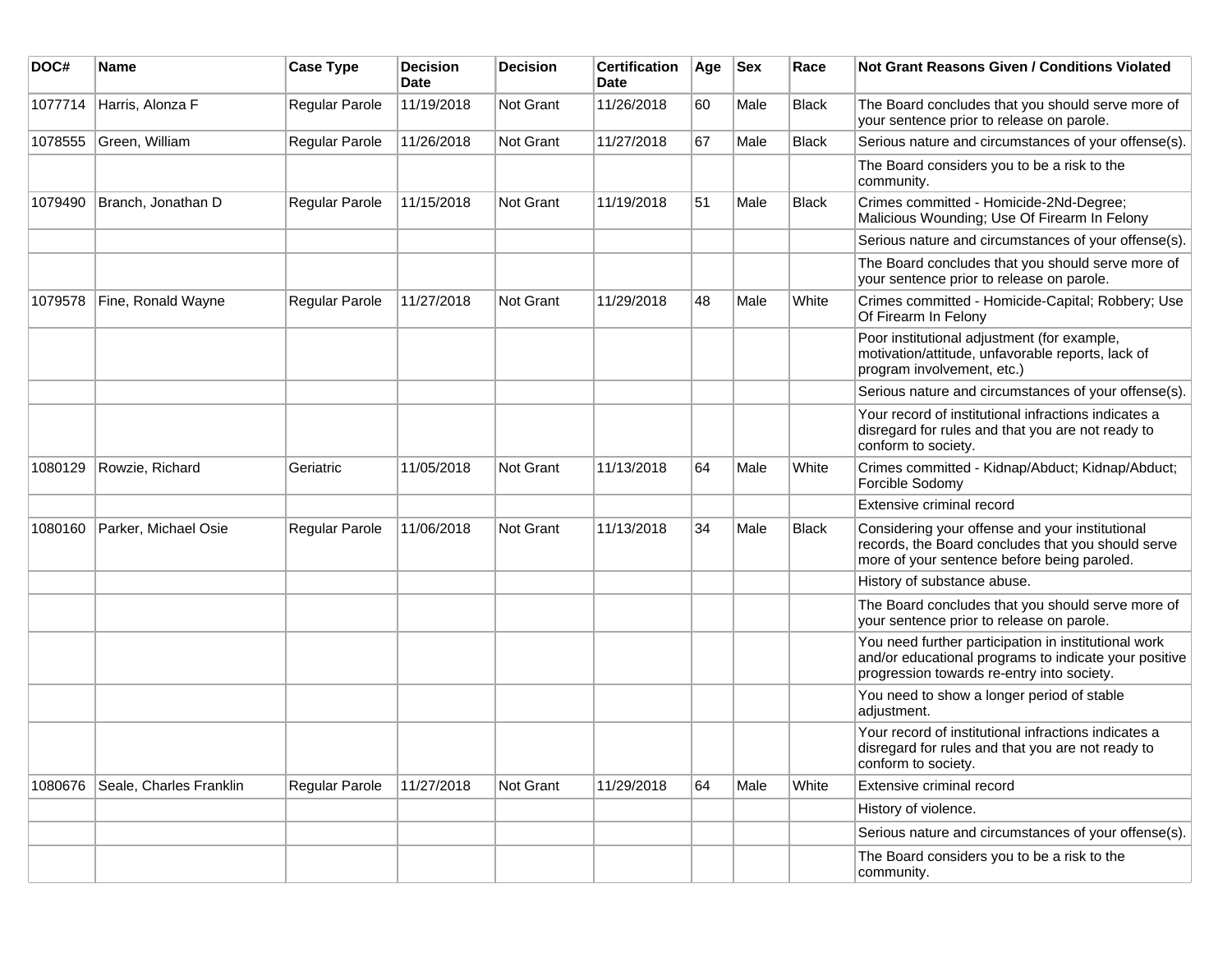| DOC#    | Name                      | <b>Case Type</b> | Decision<br><b>Date</b> | <b>Decision</b> | <b>Certification</b><br>Date | Age | <b>Sex</b> | Race         | <b>Not Grant Reasons Given / Conditions Violated</b>                                                                                                        |
|---------|---------------------------|------------------|-------------------------|-----------------|------------------------------|-----|------------|--------------|-------------------------------------------------------------------------------------------------------------------------------------------------------------|
| 1080676 | Seale, Charles Franklin   | Regular Parole   | 11/27/2018              | Not Grant       | 11/29/2018                   | 64  | Male       | White        | Your prior failure(s) and/or convictions while under<br>community supervision indicate that you are unlikely<br>to comply with conditions of release.       |
| 1083340 | Harris, James Frederick   | Regular Parole   | 11/19/2018              | Not Grant       | 11/26/2018                   | 64  | Male       | White        | Considering your offense and your institutional<br>records, the Board concludes that you should serve<br>more of your sentence before being paroled.        |
|         |                           |                  |                         |                 |                              |     |            |              | Release at this time would diminish seriousness of<br>crime                                                                                                 |
|         |                           |                  |                         |                 |                              |     |            |              | Serious nature and circumstances of your offense(s).                                                                                                        |
| 1084315 | Johnson, Benjamin Richard | Geriatric        | 11/14/2018              | Not Grant       | 11/20/2018                   | 73  | Male       | <b>Black</b> | Serious nature and circumstances of your offense(s).                                                                                                        |
|         |                           |                  |                         |                 |                              |     |            |              | The Board concludes that you should serve more of<br>your sentence prior to release on parole.                                                              |
|         |                           |                  |                         |                 |                              |     |            |              | You need further participation in institutional work<br>and/or educational programs to indicate your positive<br>progression towards re-entry into society. |
|         |                           |                  |                         |                 |                              |     |            |              | Your record indicates a serious disregard for the<br>property rights of others.                                                                             |
| 1085708 | Moreno, Milton            | Geriatric        | 11/12/2018              | Not Grant       | 11/14/2018                   | 62  | Male       | White        | Crimes committed - Sex Assault, Rape                                                                                                                        |
|         |                           |                  |                         |                 |                              |     |            |              | Release at this time would diminish seriousness of<br>crime                                                                                                 |
|         |                           |                  |                         |                 |                              |     |            |              | Serious nature and circumstances of your offense(s).                                                                                                        |
|         |                           |                  |                         |                 |                              |     |            |              | The Board considers you to be a risk to the<br>community.                                                                                                   |
| 1085730 | Adkins, Jeffrey Scott     | Regular Parole   | 11/05/2018              | Not Grant       | 11/05/2018                   | 54  | Male       | White        | Crimes committed - Kidnap/Abduct; Kidnap/Abduct;<br>Kidnap/Abduct                                                                                           |
|         |                           |                  |                         |                 |                              |     |            |              | History of violence.                                                                                                                                        |
|         |                           |                  |                         |                 |                              |     |            |              | Release at this time would diminish seriousness of<br>crime                                                                                                 |
|         |                           |                  |                         |                 |                              |     |            |              | Serious nature and circumstances of your offense(s).                                                                                                        |
|         |                           |                  |                         |                 |                              |     |            |              | The Board concludes that you should serve more of<br>your sentence prior to release on parole.                                                              |
|         |                           |                  |                         |                 |                              |     |            |              | The Board considers you to be a risk to the<br>community.                                                                                                   |
| 1087893 | Delk, Wesley              | Regular Parole   | 11/05/2018              | Not Grant       | 11/05/2018                   | 53  | Male       | <b>Black</b> | Crimes committed - Robbery; Robbery; Robbery                                                                                                                |
|         |                           |                  |                         |                 |                              |     |            |              | Extensive criminal record                                                                                                                                   |
|         |                           |                  |                         |                 |                              |     |            |              | Serious nature and circumstances of your offense(s).                                                                                                        |
|         |                           |                  |                         |                 |                              |     |            |              | The Board concludes that you should serve more of<br>your sentence prior to release on parole.                                                              |
| 1089239 | Foster, Stephen C         | Geriatric        | 11/04/2018              | Not Grant       | 11/05/2018                   | 65  | Male       | White        | Considering your offense and your institutional<br>records, the Board concludes that you should serve<br>more of your sentence before being paroled.        |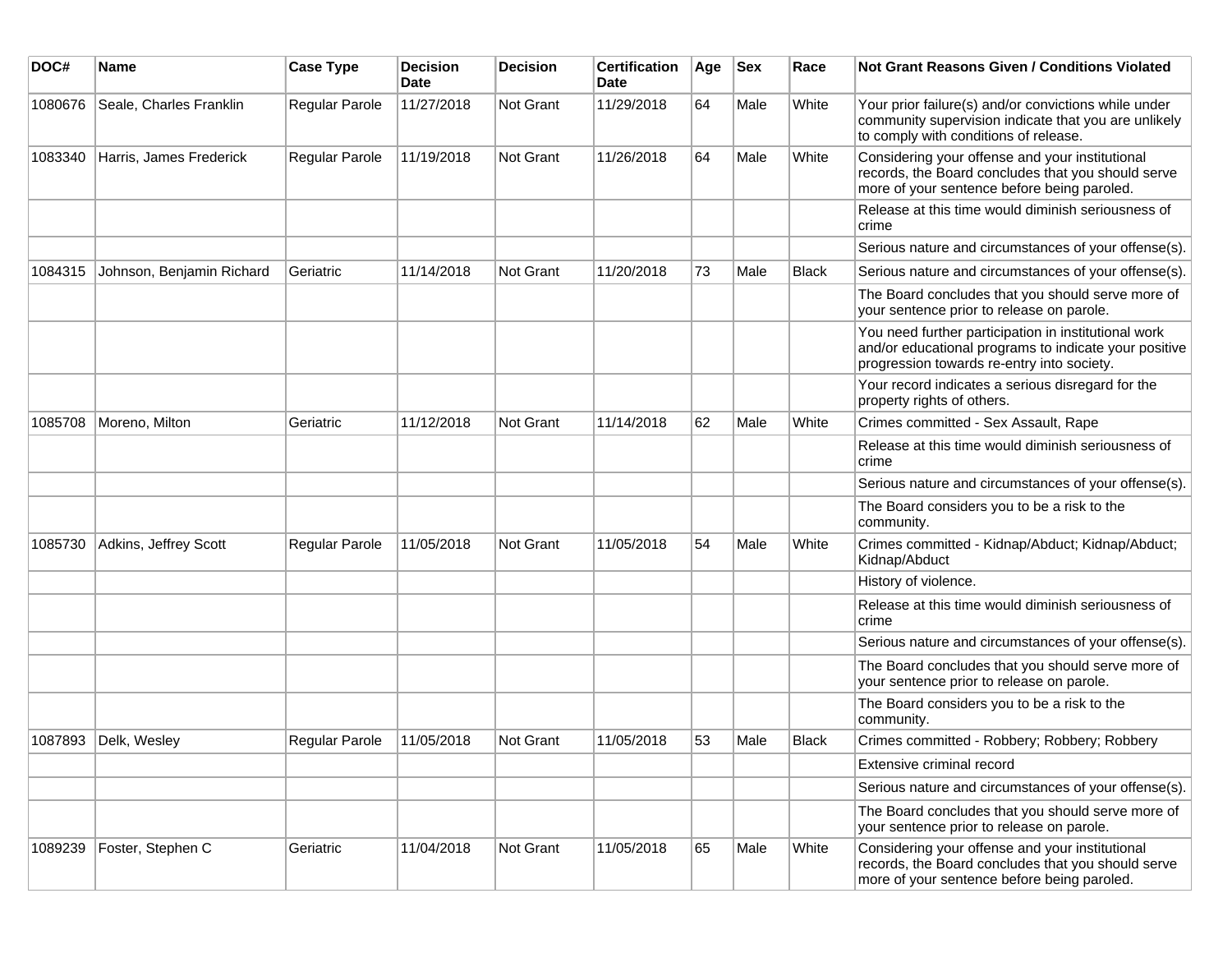| DOC#    | <b>Name</b>                | <b>Case Type</b> | <b>Decision</b><br>Date | <b>Decision</b> | <b>Certification</b><br>Date | Age | <b>Sex</b>     | Race         | Not Grant Reasons Given / Conditions Violated                                                                                                         |
|---------|----------------------------|------------------|-------------------------|-----------------|------------------------------|-----|----------------|--------------|-------------------------------------------------------------------------------------------------------------------------------------------------------|
| 1089239 | Foster, Stephen C          | Geriatric        | 11/04/2018              | Not Grant       | 11/05/2018                   | 65  | Male           | White        | Extensive criminal record                                                                                                                             |
|         |                            |                  |                         |                 |                              |     |                |              | History of substance abuse.                                                                                                                           |
|         |                            |                  |                         |                 |                              |     |                |              | Release at this time would diminish seriousness of<br>crime                                                                                           |
|         |                            |                  |                         |                 |                              |     |                |              | Your record indicates a serious disregard for the<br>property rights of others.                                                                       |
| 1089943 | Cleek, William Kendall     | Regular Parole   | 11/14/2018              | Not Grant       | 11/15/2018                   | 71  | Male           | White        | Crimes committed - Sex Assault, Rape; Aggravated<br>Sexual Battery; Aggravated Sexual Battery                                                         |
|         |                            |                  |                         |                 |                              |     |                |              | Extensive criminal record                                                                                                                             |
|         |                            |                  |                         |                 |                              |     |                |              | History of violence.                                                                                                                                  |
|         |                            |                  |                         |                 |                              |     |                |              | Release at this time would diminish seriousness of<br>crime                                                                                           |
|         |                            |                  |                         |                 |                              |     |                |              | Serious nature and circumstances of your offense(s).                                                                                                  |
|         |                            |                  |                         |                 |                              |     |                |              | The Board concludes that you should serve more of<br>your sentence prior to release on parole.                                                        |
|         |                            |                  |                         |                 |                              |     |                |              | The Board considers you to be a risk to the<br>community.                                                                                             |
| 1090413 | Yarborough, Ezra Sylvester | Geriatric        | 10/26/2018              | Not Grant       | 11/01/2018                   | 67  | Male           | <b>Black</b> | Crimes committed - Murder: 2nd Degree; Assault:<br>Shoot, Stab, Etc In Commission Of Felony                                                           |
|         |                            |                  |                         |                 |                              |     |                |              | Release at this time would diminish seriousness of<br>crime                                                                                           |
|         |                            |                  |                         |                 |                              |     |                |              | Serious nature and circumstances of your offense(s).                                                                                                  |
|         |                            |                  |                         |                 |                              |     |                |              | Your prior failure(s) and/or convictions while under<br>community supervision indicate that you are unlikely<br>to comply with conditions of release. |
| 1091479 | Smith, Regina Elizabet     | Geriatric        | 11/02/2018              | Not Grant       | 11/02/2018                   | 60  | Female   Black |              | Extensive criminal record                                                                                                                             |
|         |                            |                  |                         |                 |                              |     |                |              | Release at this time would diminish seriousness of<br>crime                                                                                           |
|         |                            |                  |                         |                 |                              |     |                |              | Serious nature and circumstances of your offense(s).                                                                                                  |
| 1091669 | Clifton, Troy Eugene       | Regular Parole   | 11/20/2018              | Not Grant       | 11/26/2018                   | 47  | Male           | <b>Black</b> | Crimes committed - Homicide-1st Degree; Homicide-<br>2Nd-Degree; Parole Violation                                                                     |
|         |                            |                  |                         |                 |                              |     |                |              | Release at this time would diminish seriousness of<br>crime                                                                                           |
|         |                            |                  |                         |                 |                              |     |                |              | Serious nature and circumstances of your offense(s).                                                                                                  |
|         |                            |                  |                         |                 |                              |     |                |              | The Board concludes that you should serve more of<br>your sentence prior to release on parole.                                                        |
| 1091875 | Coward, Kelvin Donnell     | Regular Parole   | 11/24/2018              | Not Grant       | 11/26/2018                   | 56  | Male           | <b>Black</b> | Crimes committed - Kidnap/Abduct; Robbery;<br>Robbery                                                                                                 |
|         |                            |                  |                         |                 |                              |     |                |              | Release at this time would diminish seriousness of<br>crime                                                                                           |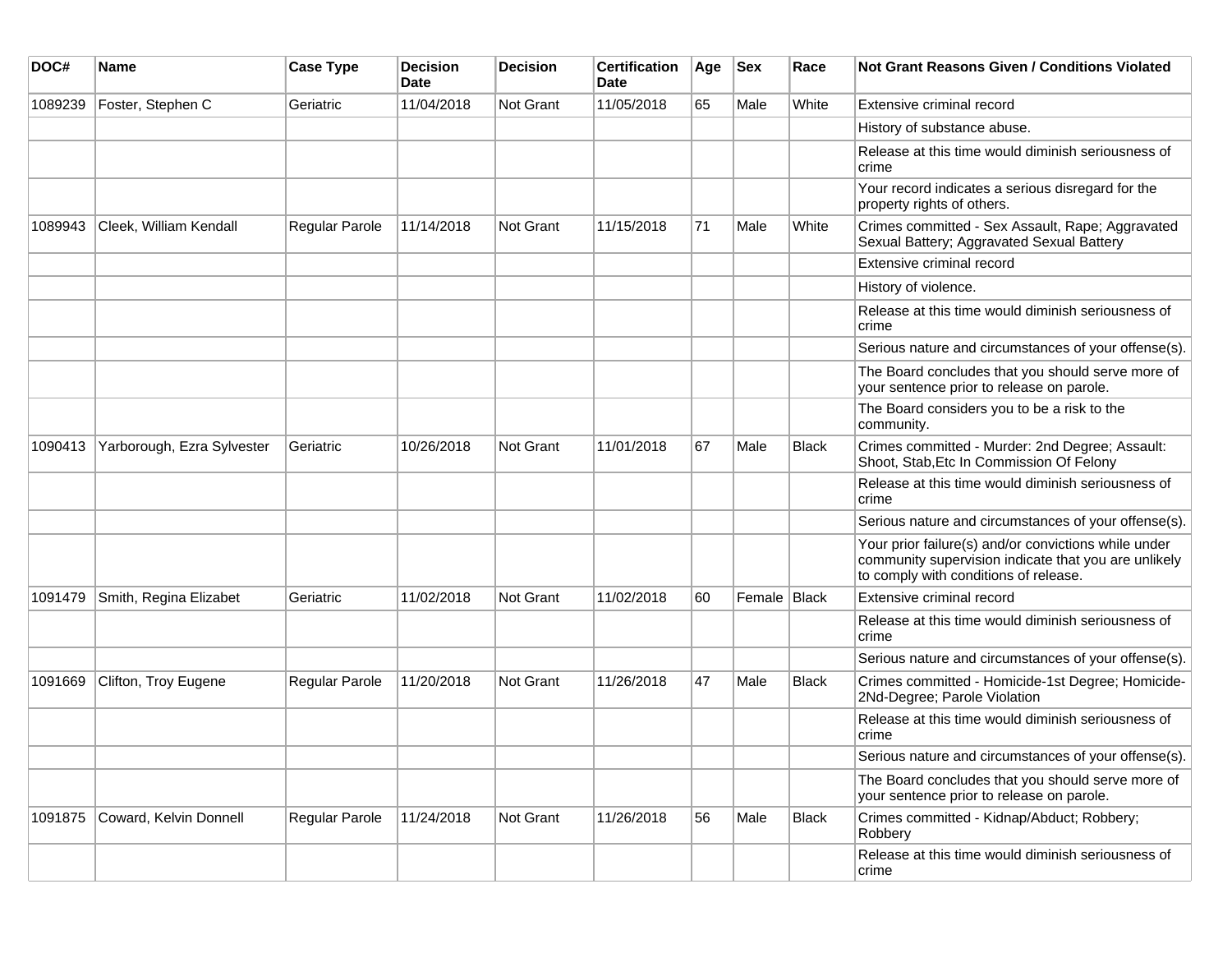| DOC#    | <b>Name</b>            | <b>Case Type</b> | <b>Decision</b><br>Date | <b>Decision</b> | <b>Certification</b><br>Date | Age | <b>Sex</b> | Race         | Not Grant Reasons Given / Conditions Violated                                                                                                               |
|---------|------------------------|------------------|-------------------------|-----------------|------------------------------|-----|------------|--------------|-------------------------------------------------------------------------------------------------------------------------------------------------------------|
| 1091875 | Coward, Kelvin Donnell | Regular Parole   | 11/24/2018              | Not Grant       | 11/26/2018                   | 56  | Male       | Black        | Serious nature and circumstances of your offense(s).                                                                                                        |
|         |                        |                  |                         |                 |                              |     |            |              | Your prior failure(s) and/or convictions while under<br>community supervision indicate that you are unlikely<br>to comply with conditions of release.       |
| 1092301 | Logan, George Samuel   | Geriatric        | 11/27/2018              | Not Grant       | 11/29/2018                   | 63  | Male       | <b>Black</b> | Crimes committed - Homicide/Murder; Use Of<br>Firearm In Felony                                                                                             |
|         |                        |                  |                         |                 |                              |     |            |              | Release at this time would diminish seriousness of<br>crime                                                                                                 |
|         |                        |                  |                         |                 |                              |     |            |              | Serious nature and circumstances of your offense(s).                                                                                                        |
| 1092654 | Carrington, Melvin     | Regular Parole   | 11/11/2018              | Not Grant       | 11/13/2018                   | 66  | Male       | Black        | Crimes committed - Sex Assault, Rape; Assault:<br>(Misdemeanor); Unlawful Wound/Bodily Injury                                                               |
|         |                        |                  |                         |                 |                              |     |            |              | Extensive criminal record                                                                                                                                   |
|         |                        |                  |                         |                 |                              |     |            |              | History of substance abuse.                                                                                                                                 |
|         |                        |                  |                         |                 |                              |     |            |              | History of violence.                                                                                                                                        |
|         |                        |                  |                         |                 |                              |     |            |              | Release at this time would diminish seriousness of<br>crime                                                                                                 |
|         |                        |                  |                         |                 |                              |     |            |              | The Board concludes that you should serve more of<br>your sentence prior to release on parole.                                                              |
|         |                        |                  |                         |                 |                              |     |            |              | You need further participation in institutional work<br>and/or educational programs to indicate your positive<br>progression towards re-entry into society. |
|         |                        |                  |                         |                 |                              |     |            |              | Your record of institutional infractions indicates a<br>disregard for rules and that you are not ready to<br>conform to society.                            |
| 1093592 | Anderson, Mark Andrew  | Regular Parole   | 11/21/2018              | Not Grant       | 11/26/2018                   | 62  | Male       | White        | History of violence.                                                                                                                                        |
|         |                        |                  |                         |                 |                              |     |            |              | Release at this time would diminish seriousness of<br>crime                                                                                                 |
|         |                        |                  |                         |                 |                              |     |            |              | Serious nature and circumstances of your offense(s).                                                                                                        |
|         |                        |                  |                         |                 |                              |     |            |              | The Board concludes that you should serve more of<br>your sentence prior to release on parole.                                                              |
|         |                        |                  |                         |                 |                              |     |            |              | The Board considers you to be a risk to the<br>community.                                                                                                   |
| 1094117 | Titus, Dennis Michael  | Geriatric        | 11/27/2018              | Not Grant       | 11/29/2018                   | 60  | Male       | White        | Crimes committed - Homicide-1st Degree; Sex Asslt-<br><b>Attempted Rape</b>                                                                                 |
|         |                        |                  |                         |                 |                              |     |            |              | History of violence.                                                                                                                                        |
|         |                        |                  |                         |                 |                              |     |            |              | Release at this time would diminish seriousness of<br>crime                                                                                                 |
|         |                        |                  |                         |                 |                              |     |            |              | Serious nature and circumstances of your offense(s).                                                                                                        |
|         |                        |                  |                         |                 |                              |     |            |              | The Board considers you to be a risk to the<br>community.                                                                                                   |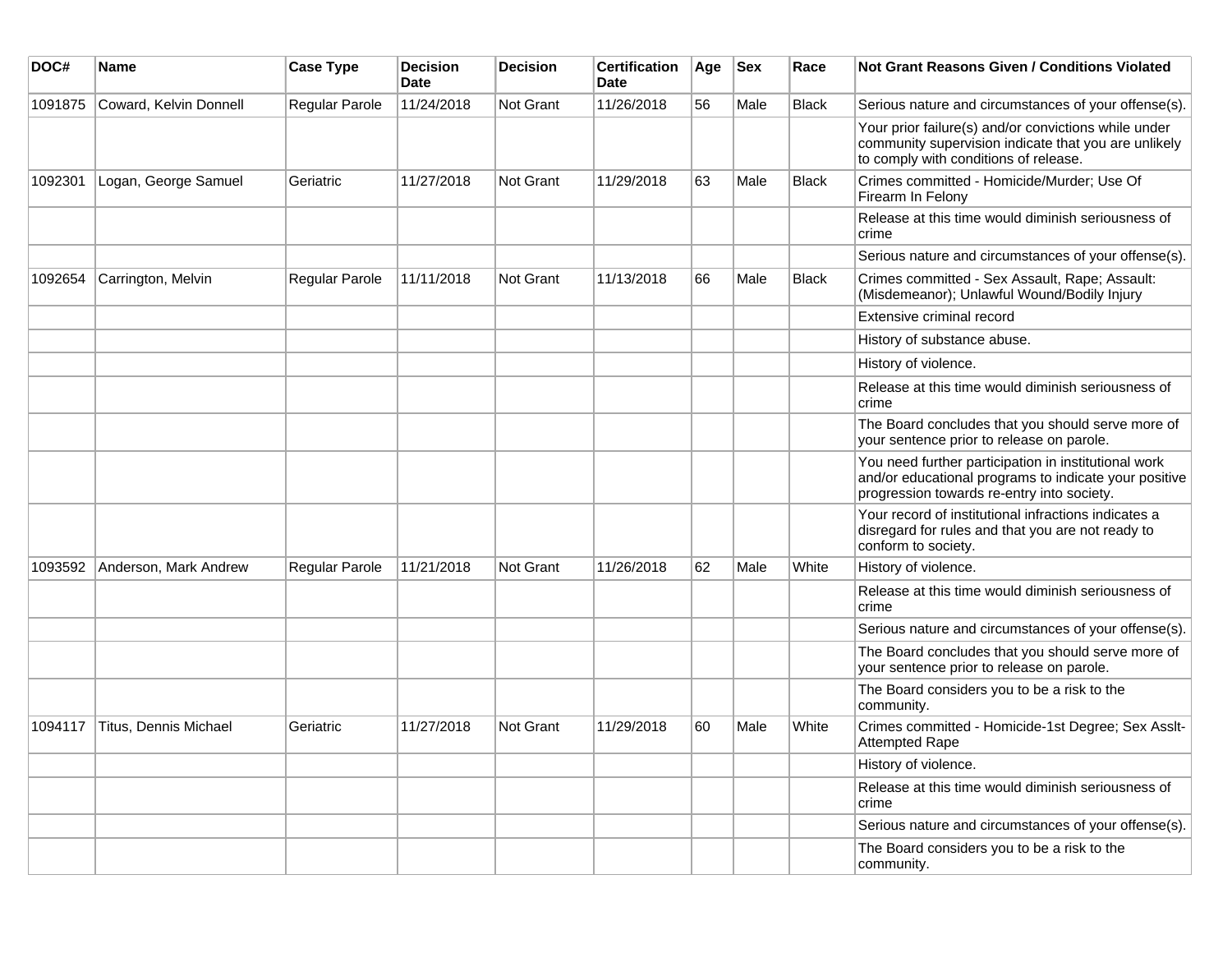| DOC#    | <b>Name</b>                      | <b>Case Type</b> | <b>Decision</b><br><b>Date</b> | <b>Decision</b>  | <b>Certification</b><br>Date | Age | <b>Sex</b> | Race         | Not Grant Reasons Given / Conditions Violated                                                                                                                  |
|---------|----------------------------------|------------------|--------------------------------|------------------|------------------------------|-----|------------|--------------|----------------------------------------------------------------------------------------------------------------------------------------------------------------|
| 1094730 | Norwood, Jeffrey Allen           | Regular Parole   | 11/02/2018                     | Not Grant        | 11/02/2018                   | 52  | Male       | <b>Black</b> | Extensive criminal record                                                                                                                                      |
|         |                                  |                  |                                |                  |                              |     |            |              | You need further participation in institutional work<br>and/or educational programs to indicate your positive<br>progression towards re-entry into society.    |
|         |                                  |                  |                                |                  |                              |     |            |              | You need to show a longer period of stable<br>adjustment.                                                                                                      |
| 1094831 | Ellington, Jason Matthew         | Regular Parole   | 11/26/2018                     | Not Grant        | 11/27/2018                   | 47  | Male       | White        | Crimes committed - (Attempted)Robbery: On Or<br>Near Street; (Attempted)Robbery: On Or Near<br>Street; Steal Property \$5 or more from Person (Pick<br>Pocket) |
|         |                                  |                  |                                |                  |                              |     |            |              | Extensive criminal record                                                                                                                                      |
|         |                                  |                  |                                |                  |                              |     |            |              | History of violence.                                                                                                                                           |
|         |                                  |                  |                                |                  |                              |     |            |              | Serious nature and circumstances of your offense(s).                                                                                                           |
| 1097262 | Smith, Clarence Jordan           | Regular Parole   | 11/01/2018                     | <b>Not Grant</b> | 11/02/2018                   | 45  | Male       | <b>Black</b> | Crimes committed - Kidnap/Abduct; Kidnap/Abduct;<br>Kidnap/Abduct                                                                                              |
|         |                                  |                  |                                |                  |                              |     |            |              | Extensive criminal record                                                                                                                                      |
|         |                                  |                  |                                |                  |                              |     |            |              | Release at this time would diminish seriousness of<br>crime                                                                                                    |
|         |                                  |                  |                                |                  |                              |     |            |              | The Board concludes that you should serve more of<br>your sentence prior to release on parole.                                                                 |
|         |                                  |                  |                                |                  |                              |     |            |              | The Board considers you to be a risk to the<br>community.                                                                                                      |
| 1097779 | Yarbrough, Thomas Edward         | Regular Parole   | 10/30/2018                     | <b>Not Grant</b> | 11/01/2018                   | 48  | Male       | White        | Crimes committed - Sex Assault, Rape; Breaking<br>And Entering; Grand Larceny Auto                                                                             |
|         |                                  |                  |                                |                  |                              |     |            |              | Serious nature and circumstances of your offense(s).                                                                                                           |
|         |                                  |                  |                                |                  |                              |     |            |              | The Board considers you to be a risk to the<br>community.                                                                                                      |
| 1097866 | Shaw, Patrick Michael            | Regular Parole   | 11/26/2018                     | <b>Not Grant</b> | 11/27/2018                   | 56  | Male       | White        | Extensive criminal record                                                                                                                                      |
|         |                                  |                  |                                |                  |                              |     |            |              | History of violence.                                                                                                                                           |
|         |                                  |                  |                                |                  |                              |     |            |              | Release at this time would diminish seriousness of<br>crime                                                                                                    |
|         |                                  |                  |                                |                  |                              |     |            |              | Serious nature and circumstances of your offense(s).                                                                                                           |
|         |                                  |                  |                                |                  |                              |     |            |              | The Board concludes that you should serve more of<br>your sentence prior to release on parole.                                                                 |
| 1098274 | Carbullido, Edward Charco<br>Jr. | Regular Parole   | 11/20/2018                     | Not Grant        | 11/26/2018                   | 44  | Male       | <b>Black</b> | Crimes committed - Robbery - Attempted;<br>Mayhem/Maiming; Wounding - Attempted                                                                                |
|         |                                  |                  |                                |                  |                              |     |            |              | History of violence.                                                                                                                                           |
|         |                                  |                  |                                |                  |                              |     |            |              | The Board concludes that you should serve more of<br>your sentence prior to release on parole.                                                                 |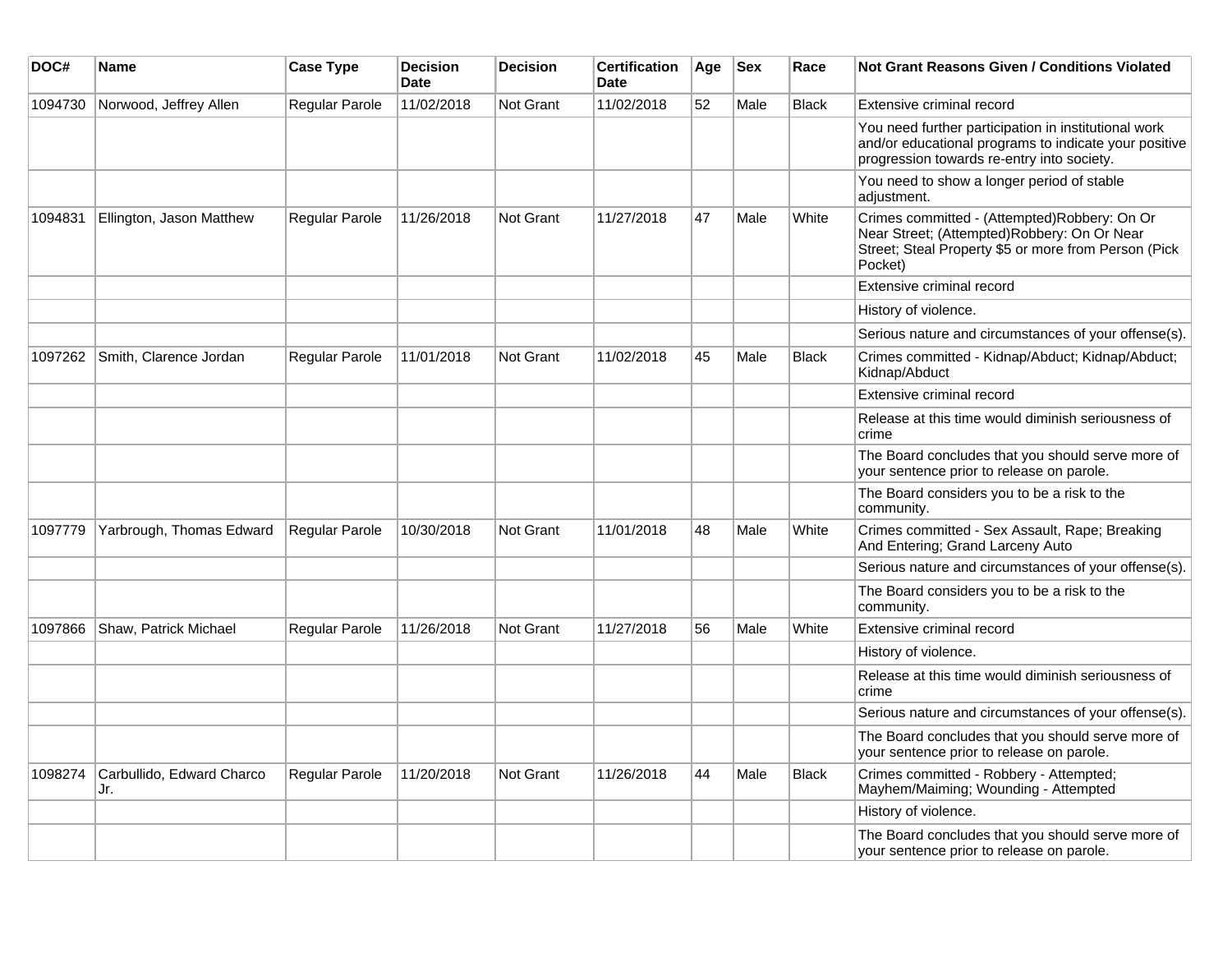| DOC#    | <b>Name</b>                      | <b>Case Type</b>      | <b>Decision</b><br><b>Date</b> | <b>Decision</b> | <b>Certification</b><br>Date | Age | <b>Sex</b> | Race         | Not Grant Reasons Given / Conditions Violated                                                                                                               |
|---------|----------------------------------|-----------------------|--------------------------------|-----------------|------------------------------|-----|------------|--------------|-------------------------------------------------------------------------------------------------------------------------------------------------------------|
| 1098274 | Carbullido, Edward Charco<br>Jr. | Regular Parole        | 11/20/2018                     | Not Grant       | 11/26/2018                   | 44  | Male       | Black        | You need further participation in institutional work<br>and/or educational programs to indicate your positive<br>progression towards re-entry into society. |
|         |                                  |                       |                                |                 |                              |     |            |              | Your prior failure(s) and/or convictions while under<br>community supervision indicate that you are unlikely<br>to comply with conditions of release.       |
| 1099761 | Gerald, Robert Lee               | Regular Parole        | 11/13/2018                     | Not Grant       | 11/15/2018                   | 53  | Male       | <b>Black</b> | No Interest in Parole                                                                                                                                       |
| 1100593 | Reynolds, Edward Lee Jr.         | Regular Parole        | 11/05/2018                     | Not Grant       | 11/05/2018                   | 54  | Male       | <b>Black</b> | Crimes committed - Murder: 2nd Degree; Robbery;<br>Robbery                                                                                                  |
|         |                                  |                       |                                |                 |                              |     |            |              | Extensive criminal record                                                                                                                                   |
|         |                                  |                       |                                |                 |                              |     |            |              | History of violence.                                                                                                                                        |
|         |                                  |                       |                                |                 |                              |     |            |              | Release at this time would diminish seriousness of<br>crime                                                                                                 |
|         |                                  |                       |                                |                 |                              |     |            |              | Serious nature and circumstances of your offense(s).                                                                                                        |
|         |                                  |                       |                                |                 |                              |     |            |              | The Board concludes that you should serve more of<br>your sentence prior to release on parole.                                                              |
|         |                                  |                       |                                |                 |                              |     |            |              | Your prior failure(s) and/or convictions while under<br>community supervision indicate that you are unlikely<br>to comply with conditions of release.       |
| 1101522 | Berkeley, Stanley Justin         | <b>Regular Parole</b> | 11/03/2018                     | Not Grant       | 11/05/2018                   | 60  | Male       | <b>Black</b> | Crimes committed - Homicide-1st Degree;<br>Kidnap/Abduct; Sex Assault, Rape                                                                                 |
|         |                                  |                       |                                |                 |                              |     |            |              | Release at this time would diminish seriousness of<br>crime                                                                                                 |
|         |                                  |                       |                                |                 |                              |     |            |              | Serious nature and circumstances of your offense(s).                                                                                                        |
| 1101934 | Roland, James Thomas Sr.         | Regular Parole        | 10/31/2018                     | Not Grant       | 11/02/2018                   | 75  | Male       | White        | Crimes committed - Kidnap/Abduct; Sex Asslt-<br>Attempted Rape; Sex Asslt-Attempted Rape                                                                    |
|         |                                  |                       |                                |                 |                              |     |            |              | History of violence.                                                                                                                                        |
| 1101949 | Smith, Jesse Calvin              | Regular Parole        | 11/13/2018                     | Not Grant       | 11/15/2018                   | 50  | Male       | <b>Black</b> | History of violence.                                                                                                                                        |
|         |                                  |                       |                                |                 |                              |     |            |              | Release at this time would diminish seriousness of<br>crime                                                                                                 |
|         |                                  |                       |                                |                 |                              |     |            |              | Serious nature and circumstances of your offense(s).                                                                                                        |
|         |                                  |                       |                                |                 |                              |     |            |              | The Board concludes that you should serve more of<br>your sentence prior to release on parole.                                                              |
|         |                                  |                       |                                |                 |                              |     |            |              | The Board considers you to be a risk to the<br>community.                                                                                                   |
| 1102813 | Mcfalls, Ralph Edward            | Regular Parole        | 11/16/2018                     | Not Grant       | 11/19/2018                   | 48  | Male       | White        | Considering your offense and your institutional<br>records, the Board concludes that you should serve<br>more of your sentence before being paroled.        |
|         |                                  |                       |                                |                 |                              |     |            |              | Extensive criminal record                                                                                                                                   |
|         |                                  |                       |                                |                 |                              |     |            |              | History of violence.                                                                                                                                        |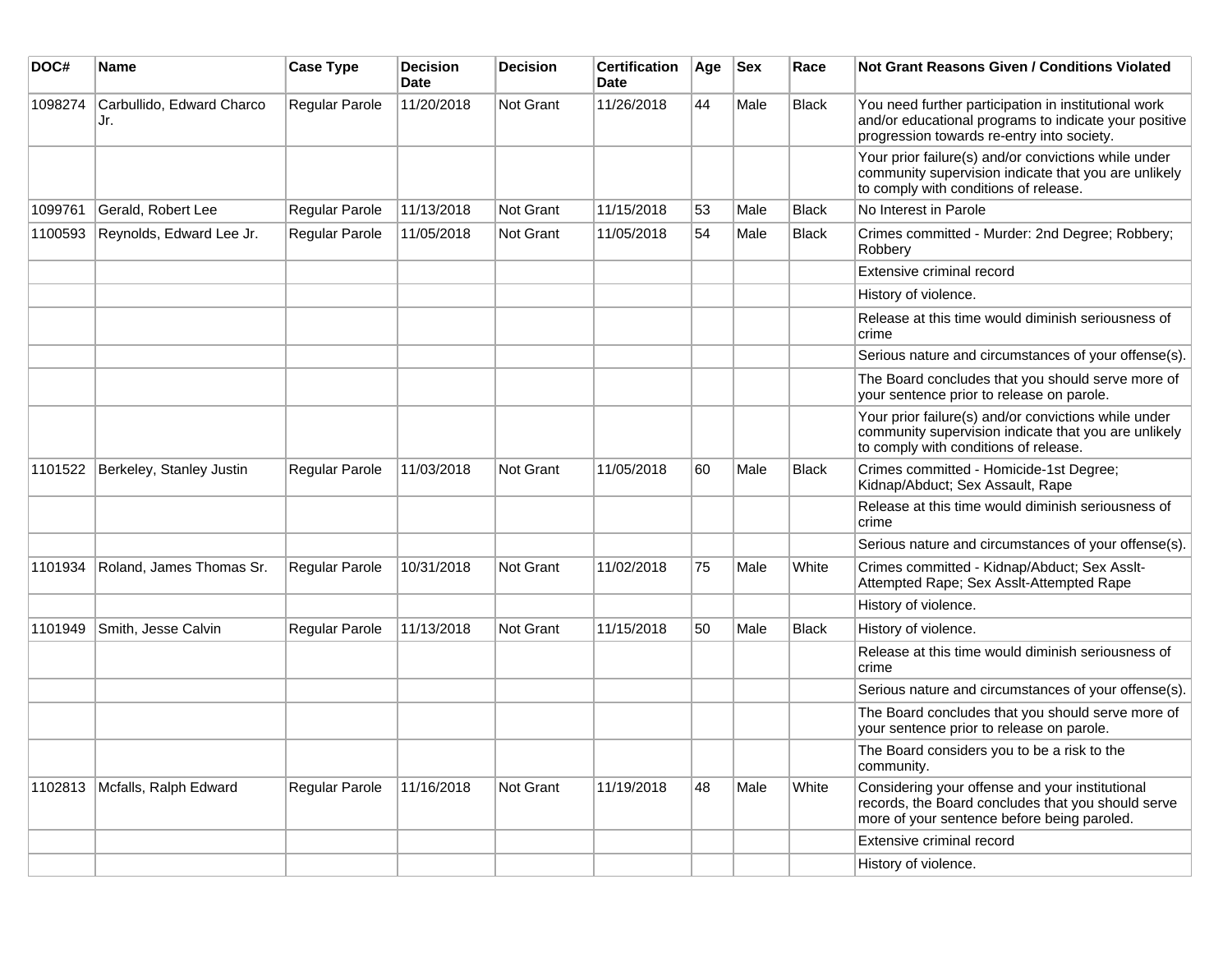| DOC#    | <b>Name</b>              | <b>Case Type</b>      | <b>Decision</b><br><b>Date</b> | <b>Decision</b> | <b>Certification</b><br>Date | Age | <b>Sex</b> | Race         | Not Grant Reasons Given / Conditions Violated                                                                                                         |
|---------|--------------------------|-----------------------|--------------------------------|-----------------|------------------------------|-----|------------|--------------|-------------------------------------------------------------------------------------------------------------------------------------------------------|
| 1102813 | Mcfalls, Ralph Edward    | Regular Parole        | 11/16/2018                     | Not Grant       | 11/19/2018                   | 48  | Male       | White        | Poor institutional adjustment (for example,<br>motivation/attitude, unfavorable reports, lack of<br>program involvement, etc.)                        |
|         |                          |                       |                                |                 |                              |     |            |              | The Board concludes that you should serve more of<br>your sentence prior to release on parole.                                                        |
|         |                          |                       |                                |                 |                              |     |            |              | Your prior failure(s) and/or convictions while under<br>community supervision indicate that you are unlikely<br>to comply with conditions of release. |
| 1105225 | Matheny, David Wayne     | Regular Parole        | 11/20/2018                     | Not Grant       | 11/26/2018                   | 55  | Male       | White        | No Interest in Parole                                                                                                                                 |
| 1105859 | Kerrigan, Patrick Eugene | <b>Regular Parole</b> | 11/02/2018                     | Not Grant       | 11/02/2018                   | 63  | Male       | White        | Crimes committed - Sex Assault, Rape; Sex Asslt-<br>Carnal Abuse; Forcible Sodomy                                                                     |
|         |                          |                       |                                |                 |                              |     |            |              | Release at this time would diminish seriousness of<br>crime                                                                                           |
|         |                          |                       |                                |                 |                              |     |            |              | Serious nature and circumstances of your offense(s).                                                                                                  |
|         |                          |                       |                                |                 |                              |     |            |              | The Board considers you to be a risk to the<br>community.                                                                                             |
| 1108017 | Pryor, Gary Anthony      | Geriatric             | 11/02/2018                     | Not Grant       | 11/02/2018                   | 60  | Male       | <b>Black</b> | Crimes committed - Homicide-1st Degree;<br>Kidnap/Abduct                                                                                              |
|         |                          |                       |                                |                 |                              |     |            |              | Extensive criminal record                                                                                                                             |
|         |                          |                       |                                |                 |                              |     |            |              | Release at this time would diminish seriousness of<br>crime                                                                                           |
|         |                          |                       |                                |                 |                              |     |            |              | Serious nature and circumstances of your offense(s).                                                                                                  |
| 1108219 | Minnis, Gregory Clifford | <b>Regular Parole</b> | 11/09/2018                     | Not Grant       | 11/13/2018                   | 56  | Male       | White        | Crimes committed - Kidnap Adult To Sexually Asslt;<br>Kidnap Adult To Sexually Asslt; Sex Assault, Rape                                               |
|         |                          |                       |                                |                 |                              |     |            |              | Extensive criminal record                                                                                                                             |
|         |                          |                       |                                |                 |                              |     |            |              | History of violence.                                                                                                                                  |
|         |                          |                       |                                |                 |                              |     |            |              | Release at this time would diminish seriousness of<br>crime                                                                                           |
|         |                          |                       |                                |                 |                              |     |            |              | Serious nature and circumstances of your offense(s).                                                                                                  |
|         |                          |                       |                                |                 |                              |     |            |              | The Board considers you to be a risk to the<br>community.                                                                                             |
| 1108792 | Morgan, Raymond Lewis    | <b>Regular Parole</b> | 11/14/2018                     | Not Grant       | 11/19/2018                   | 52  | Male       | <b>Black</b> | Conviction of a new crime while incarcerated                                                                                                          |
|         |                          |                       |                                |                 |                              |     |            |              | Crimes committed - Abduct-No Ransom Or Asslt;<br>Abduct-No Ransom Or Asslt; Abduct-No Ransom Or<br>Asslt                                              |
|         |                          |                       |                                |                 |                              |     |            |              | Release at this time would diminish seriousness of<br>crime                                                                                           |
|         |                          |                       |                                |                 |                              |     |            |              | Serious nature and circumstances of your offense(s).                                                                                                  |
|         |                          |                       |                                |                 |                              |     |            |              | The Board concludes that you should serve more of<br>your sentence prior to release on parole.                                                        |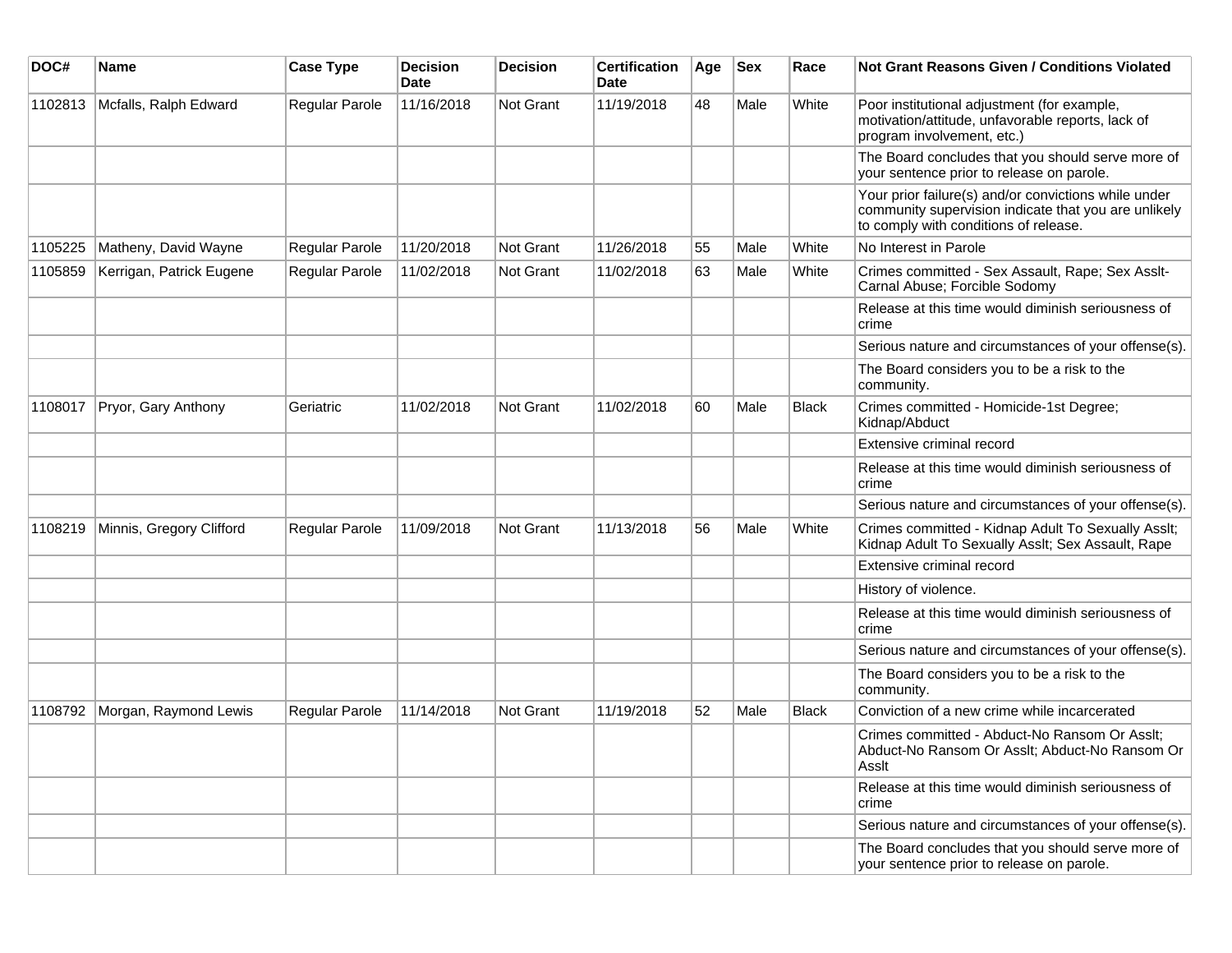| DOC#    | <b>Name</b>             | <b>Case Type</b> | <b>Decision</b><br><b>Date</b> | <b>Decision</b> | <b>Certification</b><br><b>Date</b> | Age | <b>Sex</b> | Race         | <b>Not Grant Reasons Given / Conditions Violated</b>                                                                                                        |
|---------|-------------------------|------------------|--------------------------------|-----------------|-------------------------------------|-----|------------|--------------|-------------------------------------------------------------------------------------------------------------------------------------------------------------|
| 1108792 | Morgan, Raymond Lewis   | Regular Parole   | 11/14/2018                     | Not Grant       | 11/19/2018                          | 52  | Male       | <b>Black</b> | The Board considers you to be a risk to the<br>community.                                                                                                   |
| 1111637 | Brown, Leonidas         | Regular Parole   | 11/13/2018                     | Not Grant       | 11/16/2018                          | 53  | Male       | <b>Black</b> | Serious nature and circumstances of your offense(s).                                                                                                        |
|         |                         |                  |                                |                 |                                     |     |            |              | The Board concludes that you should serve more of<br>your sentence prior to release on parole.                                                              |
|         |                         |                  |                                |                 |                                     |     |            |              | You need further participation in institutional work<br>and/or educational programs to indicate your positive<br>progression towards re-entry into society. |
|         |                         |                  |                                |                 |                                     |     |            |              | Your prior failure(s) and/or convictions while under<br>community supervision indicate that you are unlikely<br>to comply with conditions of release.       |
| 1112460 | Stewart, Michael Angelo | Regular Parole   | 11/27/2018                     | Not Grant       | 11/29/2018                          | 51  | Male       | <b>Black</b> | Considering your offense and your institutional<br>records, the Board concludes that you should serve<br>more of your sentence before being paroled.        |
|         |                         |                  |                                |                 |                                     |     |            |              | Serious nature and circumstances of your offense(s).                                                                                                        |
|         |                         |                  |                                |                 |                                     |     |            |              | You need further participation in institutional work<br>and/or educational programs to indicate your positive<br>progression towards re-entry into society. |
|         |                         |                  |                                |                 |                                     |     |            |              | You need to show a longer period of stable<br>adjustment.                                                                                                   |
|         |                         |                  |                                |                 |                                     |     |            |              | Your record of institutional infractions indicates a<br>disregard for rules and that you are not ready to<br>conform to society.                            |
| 1115826 | Hill, Ronald            | Regular Parole   | 11/22/2018                     | Not Grant       | 11/26/2018                          | 62  | Male       | <b>Black</b> | Crimes committed - Kidnap/Abduct; Kidnap/Abduct;<br>Kidnap/Abduct                                                                                           |
|         |                         |                  |                                |                 |                                     |     |            |              | Extensive criminal record                                                                                                                                   |
|         |                         |                  |                                |                 |                                     |     |            |              | History of violence.                                                                                                                                        |
|         |                         |                  |                                |                 |                                     |     |            |              | Poor institutional adjustment (for example,<br>motivation/attitude, unfavorable reports, lack of<br>program involvement, etc.)                              |
|         |                         |                  |                                |                 |                                     |     |            |              | Your record of institutional infractions indicates a<br>disregard for rules and that you are not ready to<br>conform to society.                            |
| 1116066 | Mccotter, William Scott | Regular Parole   | 11/20/2018                     | Not Grant       | 11/21/2018                          | 50  | Male       | White        | Considering your offense and your institutional<br>records, the Board concludes that you should serve<br>more of your sentence before being paroled.        |
|         |                         |                  |                                |                 |                                     |     |            |              | History of violence.                                                                                                                                        |
|         |                         |                  |                                |                 |                                     |     |            |              | The Board concludes that you should serve more of<br>your sentence prior to release on parole.                                                              |
|         |                         |                  |                                |                 |                                     |     |            |              | The Board considers you to be a risk to the<br>community.                                                                                                   |
| 1116076 | Jackson, Elton Manning  | Geriatric        | 11/09/2018                     | Not Grant       | 11/13/2018                          | 63  | Male       | Black        | Crimes committed - Homicide-1st Degree                                                                                                                      |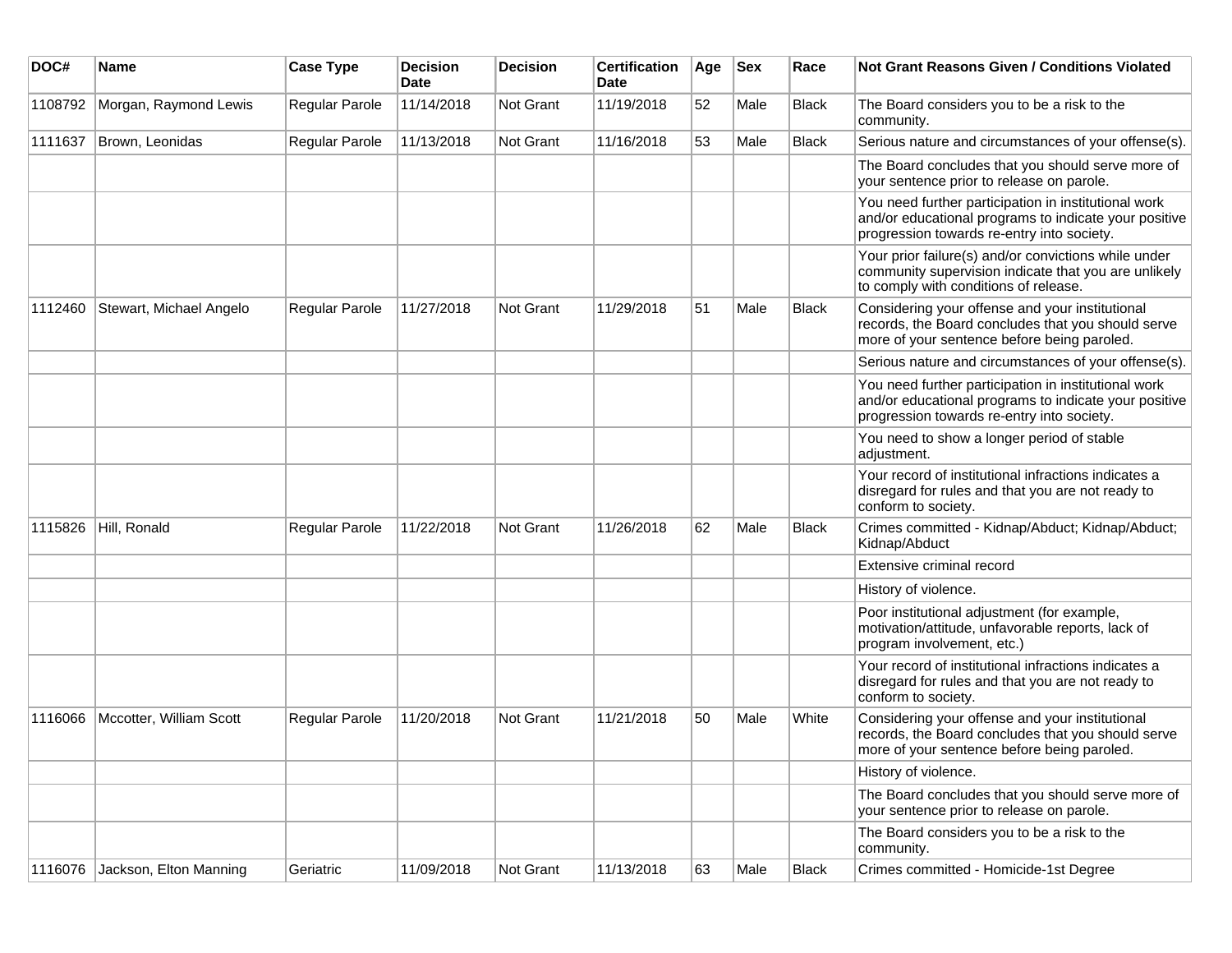| DOC#    | <b>Name</b>              | <b>Case Type</b> | <b>Decision</b><br><b>Date</b> | <b>Decision</b> | <b>Certification</b><br>Date | Age | <b>Sex</b> | Race  | <b>Not Grant Reasons Given / Conditions Violated</b>                                                                                                  |
|---------|--------------------------|------------------|--------------------------------|-----------------|------------------------------|-----|------------|-------|-------------------------------------------------------------------------------------------------------------------------------------------------------|
| 1116076 | Jackson, Elton Manning   | Geriatric        | 11/09/2018                     | Not Grant       | 11/13/2018                   | 63  | Male       | Black | History of violence.                                                                                                                                  |
|         |                          |                  |                                |                 |                              |     |            |       | Release at this time would diminish seriousness of<br>crime                                                                                           |
|         |                          |                  |                                |                 |                              |     |            |       | Serious nature and circumstances of your offense(s).                                                                                                  |
| 1116886 | Whitfield, George R      | Regular Parole   | 11/02/2018                     | Not Grant       | 11/02/2018                   | 57  | Male       | Black | Extensive criminal record                                                                                                                             |
|         |                          |                  |                                |                 |                              |     |            |       | History of violence.                                                                                                                                  |
|         |                          |                  |                                |                 |                              |     |            |       | Release at this time would diminish seriousness of<br>crime                                                                                           |
|         |                          |                  |                                |                 |                              |     |            |       | Serious nature and circumstances of your offense(s).                                                                                                  |
|         |                          |                  |                                |                 |                              |     |            |       | The Board considers you to be a risk to the<br>community.                                                                                             |
|         |                          |                  |                                |                 |                              |     |            |       | You need to show a longer period of stable<br>adjustment.                                                                                             |
|         |                          |                  |                                |                 |                              |     |            |       | Your prior failure(s) and/or convictions while under<br>community supervision indicate that you are unlikely<br>to comply with conditions of release. |
| 1117462 | Dotson, Johnny Lee       | Geriatric        | 11/11/2018                     | Not Grant       | 11/13/2018                   | 65  | Male       | White | Considering your offense and your institutional<br>records, the Board concludes that you should serve<br>more of your sentence before being paroled.  |
|         |                          |                  |                                |                 |                              |     |            |       | Extensive criminal record                                                                                                                             |
|         |                          |                  |                                |                 |                              |     |            |       | Serious nature and circumstances of your offense(s).                                                                                                  |
|         |                          |                  |                                |                 |                              |     |            |       | Your record of institutional infractions indicates a<br>disregard for rules and that you are not ready to<br>conform to society.                      |
| 1117639 | Butler, Timothy Paul     | Regular Parole   | 11/21/2018                     | Not Grant       | 11/26/2018                   | 62  | Male       | White | Crimes committed - Kidnap/Abduct; Sex Assault,<br>Rape; Sex Assault, Rape                                                                             |
|         |                          |                  |                                |                 |                              |     |            |       | History of violence.                                                                                                                                  |
|         |                          |                  |                                |                 |                              |     |            |       | Release at this time would diminish seriousness of<br>crime                                                                                           |
|         |                          |                  |                                |                 |                              |     |            |       | Serious nature and circumstances of your offense(s).                                                                                                  |
|         |                          |                  |                                |                 |                              |     |            |       | The Board concludes that you should serve more of<br>your sentence prior to release on parole.                                                        |
|         |                          |                  |                                |                 |                              |     |            |       | The Board considers you to be a risk to the<br>community.                                                                                             |
| 1118652 | Washington, Alvin Obrine | Geriatric        | 11/29/2018                     | Not Grant       | 11/30/2018                   | 62  | Male       | Black | Crimes committed - Homicide-2Nd-Degree; Use Of<br>Firearm In Felony; Possess Firearm-Felon                                                            |
|         |                          |                  |                                |                 |                              |     |            |       | Extensive criminal record                                                                                                                             |
|         |                          |                  |                                |                 |                              |     |            |       | History of violence.                                                                                                                                  |
|         |                          |                  |                                |                 |                              |     |            |       | Release at this time would diminish seriousness of<br>crime                                                                                           |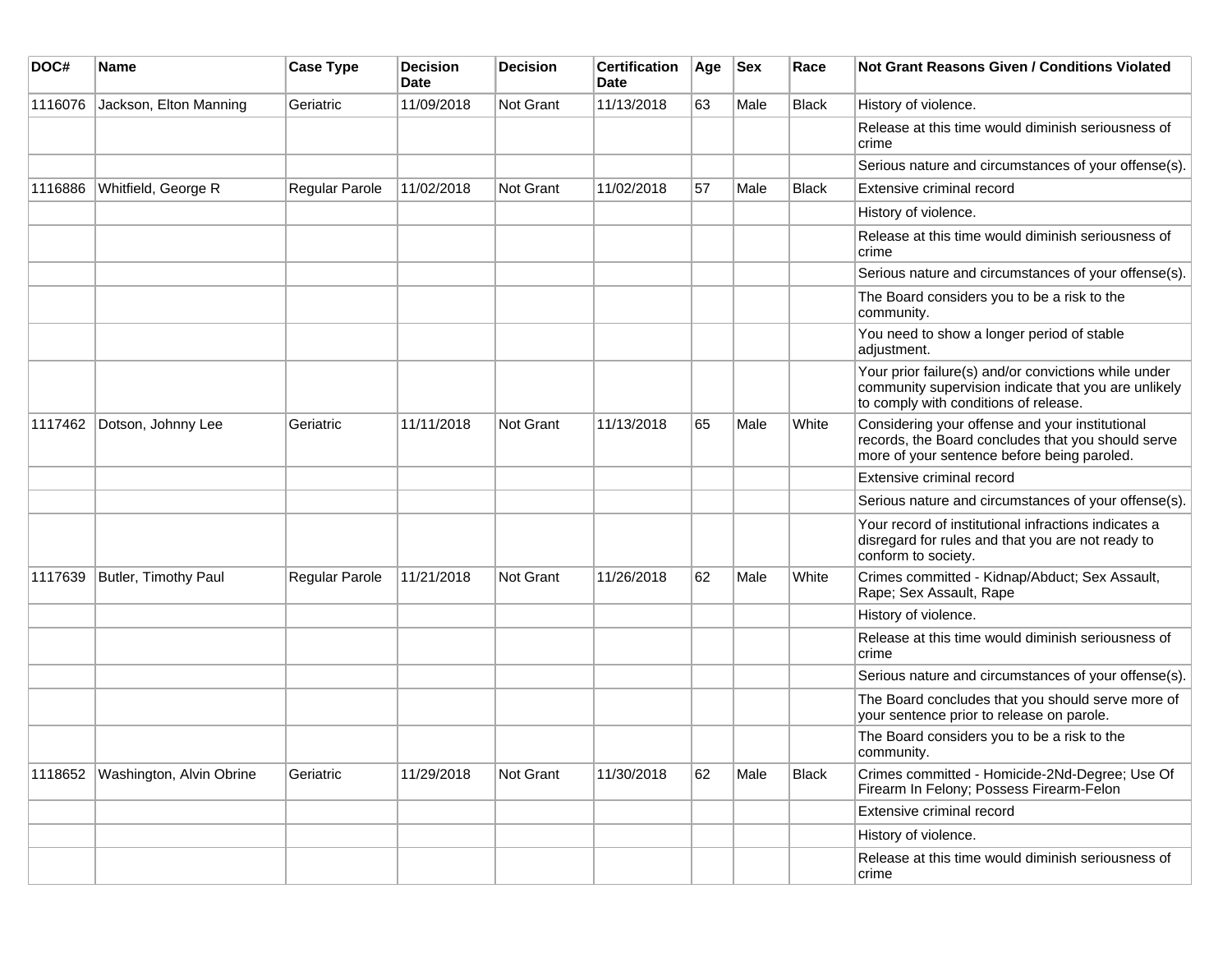| DOC#    | <b>Name</b>              | <b>Case Type</b> | <b>Decision</b><br>Date | <b>Decision</b>  | <b>Certification</b><br><b>Date</b> | Age | <b>Sex</b> | Race         | <b>Not Grant Reasons Given / Conditions Violated</b>                                                                                                 |
|---------|--------------------------|------------------|-------------------------|------------------|-------------------------------------|-----|------------|--------------|------------------------------------------------------------------------------------------------------------------------------------------------------|
| 1118652 | Washington, Alvin Obrine | Geriatric        | 11/29/2018              | Not Grant        | 11/30/2018                          | 62  | Male       | <b>Black</b> | Serious nature and circumstances of your offense(s).                                                                                                 |
| 1118831 | Bevill, Charles Edward   | Regular Parole   | 11/02/2018              | <b>Not Grant</b> | 11/02/2018                          | 72  | Male       | <b>Black</b> | Crimes committed - Sex Assault, Rape; Robbery                                                                                                        |
|         |                          |                  |                         |                  |                                     |     |            |              | Serious nature and circumstances of your offense(s).                                                                                                 |
|         |                          |                  |                         |                  |                                     |     |            |              | The Board considers you to be a risk to the<br>community.                                                                                            |
| 1119438 | Robertson, Carlos        | Regular Parole   | 11/22/2018              | Not Grant        | 11/26/2018                          | 58  | Male       | <b>Black</b> | Release at this time would diminish seriousness of<br>crime                                                                                          |
|         |                          |                  |                         |                  |                                     |     |            |              | Serious nature and circumstances of your offense(s).                                                                                                 |
|         |                          |                  |                         |                  |                                     |     |            |              | The Board concludes that you should serve more of<br>your sentence prior to release on parole.                                                       |
|         |                          |                  |                         |                  |                                     |     |            |              | The Board considers you to be a risk to the<br>community.                                                                                            |
| 1119826 | Wilson, George Leonard   | Geriatric        | 11/14/2018              | Not Grant        | 11/16/2018                          | 60  | Male       | <b>Black</b> | Crimes committed - Robbery; Robbery; Robbery                                                                                                         |
|         |                          |                  |                         |                  |                                     |     |            |              | Extensive criminal record                                                                                                                            |
|         |                          |                  |                         |                  |                                     |     |            |              | The Board concludes that you should serve more of<br>your sentence prior to release on parole.                                                       |
|         |                          |                  |                         |                  |                                     |     |            |              | Your record of institutional infractions indicates a<br>disregard for rules and that you are not ready to<br>conform to society.                     |
| 1119827 | Batterby, Buford Samuel  | Regular Parole   | 11/27/2018              | Not Grant        | 11/29/2018                          | 54  | Male       | White        | History of violence.                                                                                                                                 |
|         |                          |                  |                         |                  |                                     |     |            |              | Release at this time would diminish seriousness of<br>crime                                                                                          |
|         |                          |                  |                         |                  |                                     |     |            |              | Serious nature and circumstances of your offense(s).                                                                                                 |
|         |                          |                  |                         |                  |                                     |     |            |              | The Board concludes that you should serve more of<br>your sentence prior to release on parole.                                                       |
| 1119991 | Johnson, Shawn Sha       | Regular Parole   | 11/15/2018              | Not Grant        | 11/16/2018                          | 46  | Male       | <b>Black</b> | Crimes committed - Homicide-1st Degree; Burglary;<br><b>Conspiracy Commit Felon-Nondrg</b>                                                           |
|         |                          |                  |                         |                  |                                     |     |            |              | Extensive criminal record                                                                                                                            |
|         |                          |                  |                         |                  |                                     |     |            |              | Serious nature and circumstances of your offense(s).                                                                                                 |
| 1120372 | Ogrady, John Joseph      | Regular Parole   | 11/26/2018              | Not Grant        | 11/26/2018                          | 71  | Male       | White        | Crimes committed - Kidnap/Abduct; Kidnap/Abduct;<br>Sex Assault, Rape                                                                                |
|         |                          |                  |                         |                  |                                     |     |            |              | Extensive criminal record                                                                                                                            |
|         |                          |                  |                         |                  |                                     |     |            |              | History of substance abuse.                                                                                                                          |
|         |                          |                  |                         |                  |                                     |     |            |              | Serious nature and circumstances of your offense(s).                                                                                                 |
| 1122561 | Duvall, Rudolph P Jr.    | Regular Parole   | 11/26/2018              | Not Grant        | 11/27/2018                          | 54  | Male       | White        | Considering your offense and your institutional<br>records, the Board concludes that you should serve<br>more of your sentence before being paroled. |
|         |                          |                  |                         |                  |                                     |     |            |              | Crimes committed - Robbery; Assault & Battery -<br>Family Member; Burglary                                                                           |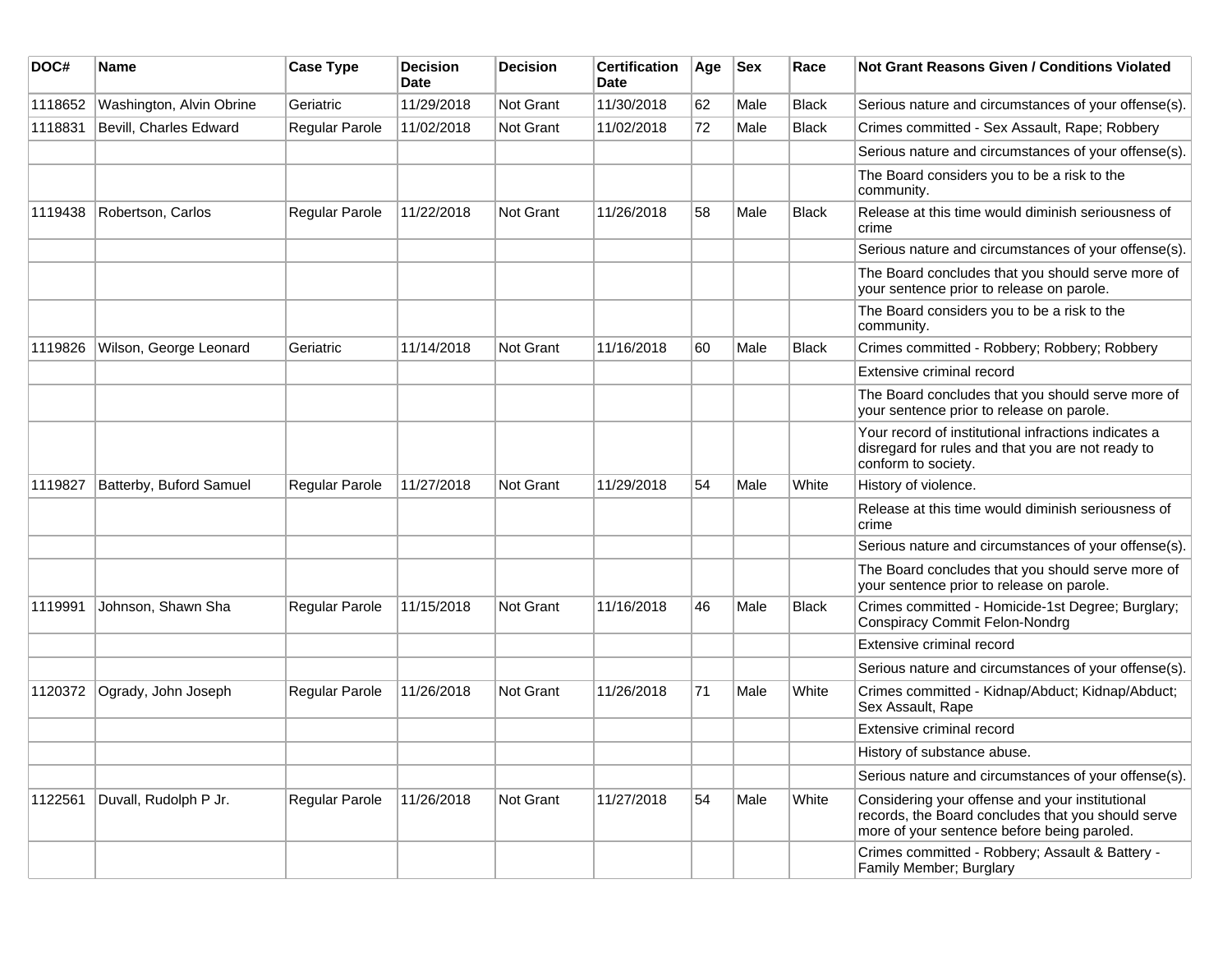| DOC#    | Name                     | <b>Case Type</b> | <b>Decision</b><br><b>Date</b> | <b>Decision</b>  | <b>Certification</b><br>Date | Age | <b>Sex</b> | Race         | <b>Not Grant Reasons Given / Conditions Violated</b>                                                                                                  |
|---------|--------------------------|------------------|--------------------------------|------------------|------------------------------|-----|------------|--------------|-------------------------------------------------------------------------------------------------------------------------------------------------------|
| 1122561 | Duvall, Rudolph P Jr.    | Regular Parole   | 11/26/2018                     | <b>Not Grant</b> | 11/27/2018                   | 54  | Male       | White        | Extensive criminal record                                                                                                                             |
|         |                          |                  |                                |                  |                              |     |            |              | Poor institutional adjustment (for example,<br>motivation/attitude, unfavorable reports, lack of<br>program involvement, etc.)                        |
|         |                          |                  |                                |                  |                              |     |            |              | Your prior failure(s) and/or convictions while under<br>community supervision indicate that you are unlikely<br>to comply with conditions of release. |
| 1123225 | Russell, Alexander Lomax | Regular Parole   | 11/15/2018                     | <b>Not Grant</b> | 11/20/2018                   | 68  | Male       | <b>Black</b> | Extensive criminal record                                                                                                                             |
|         |                          |                  |                                |                  |                              |     |            |              | Serious nature and circumstances of your offense(s).                                                                                                  |
|         |                          |                  |                                |                  |                              |     |            |              | The Board concludes that you should serve more of<br>your sentence prior to release on parole.                                                        |
|         |                          |                  |                                |                  |                              |     |            |              | Your prior failure(s) and/or convictions while under<br>community supervision indicate that you are unlikely<br>to comply with conditions of release. |
| 1123346 | Wyche, Lee Andrew        | Regular Parole   | 11/26/2018                     | <b>Not Grant</b> | 11/27/2018                   | 66  | Male       | <b>Black</b> | Considering your offense and your institutional<br>records, the Board concludes that you should serve<br>more of your sentence before being paroled.  |
|         |                          |                  |                                |                  |                              |     |            |              | Crimes committed - Homicide/Murder; Burglary; Use<br>Of Firearm In Felony                                                                             |
|         |                          |                  |                                |                  |                              |     |            |              | <b>Extensive criminal record</b>                                                                                                                      |
|         |                          |                  |                                |                  |                              |     |            |              | History of violence.                                                                                                                                  |
|         |                          |                  |                                |                  |                              |     |            |              | Release at this time would diminish seriousness of<br>crime                                                                                           |
|         |                          |                  |                                |                  |                              |     |            |              | You need to show a longer period of stable<br>adjustment.                                                                                             |
|         |                          |                  |                                |                  |                              |     |            |              | Your record of institutional infractions indicates a<br>disregard for rules and that you are not ready to<br>conform to society.                      |
| 1123754 | Hessom, James Looney     | Regular Parole   | 11/02/2018                     | Not Grant        | 11/02/2018                   | 81  | Male       | White        | Crimes committed - Aggravated Sexual Battery;<br>Aggravated Sexual Battery; Forcible Sodomy                                                           |
|         |                          |                  |                                |                  |                              |     |            |              | Serious nature and circumstances of your offense(s).                                                                                                  |
| 1123975 | Anderson, Tracy Dane     | Regular Parole   | 11/25/2018                     | <b>Not Grant</b> | 11/26/2018                   | 53  | Male       | White        | Crimes committed - Forcible Sodomy                                                                                                                    |
|         |                          |                  |                                |                  |                              |     |            |              | Release at this time would diminish seriousness of<br>crime                                                                                           |
|         |                          |                  |                                |                  |                              |     |            |              | The Board considers you to be a risk to the<br>community.                                                                                             |
| 1124672 | Henderson, Randolph Jr.  | Regular Parole   | 11/29/2018                     | Not Grant        | 11/30/2018                   | 58  | Male       | <b>Black</b> | No Interest in Parole                                                                                                                                 |
| 1124791 | Carney, Keith Karl       | Geriatric        | 11/03/2018                     | Not Grant        | 11/05/2018                   | 65  | Male       | <b>Black</b> | Crimes committed - Heroin-Possess; Heroin-<br>Possess; Cocaine-Possess                                                                                |
|         |                          |                  |                                |                  |                              |     |            |              | Extensive criminal record                                                                                                                             |
|         |                          |                  |                                |                  |                              |     |            |              | History of substance abuse.                                                                                                                           |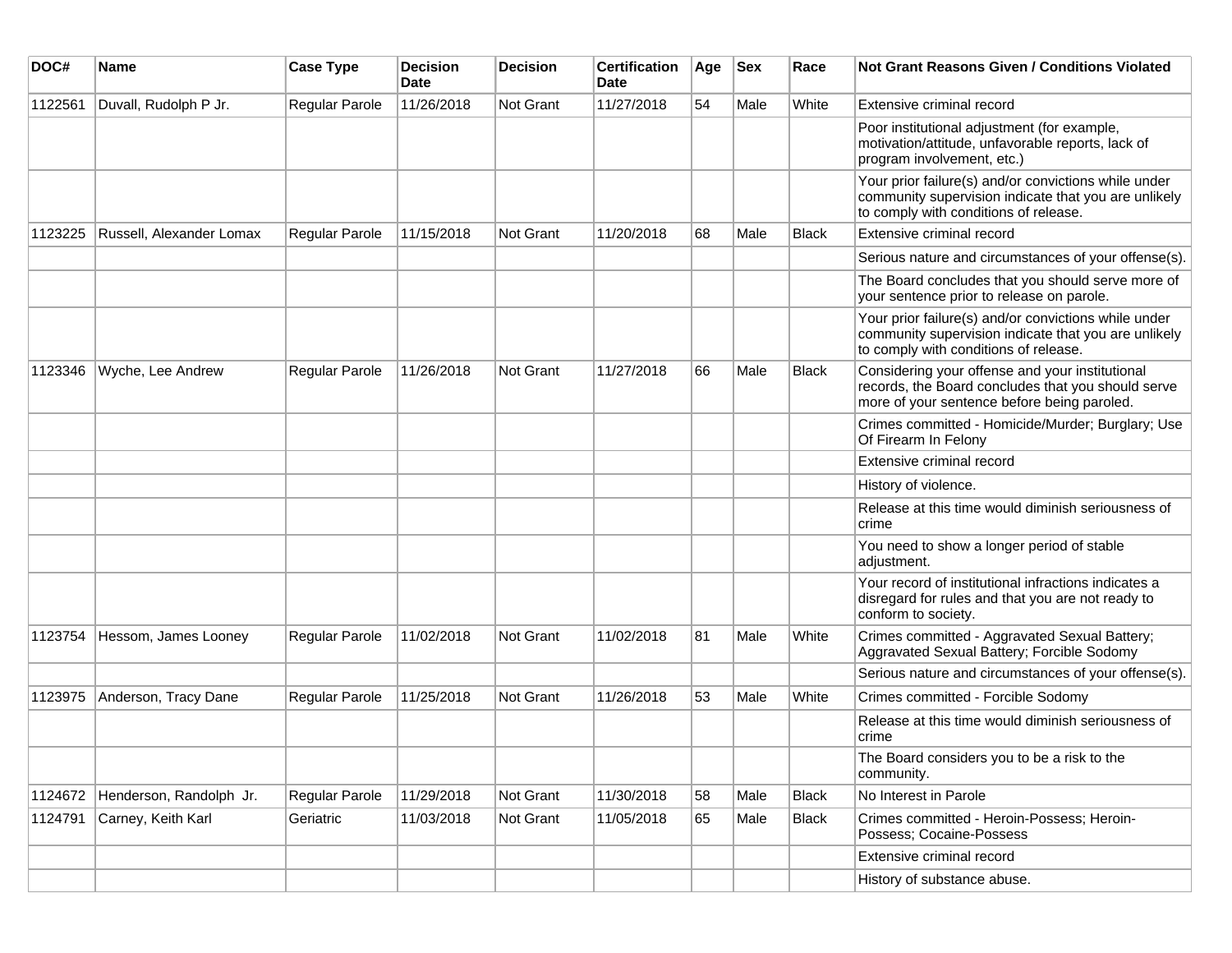| DOC#    | <b>Name</b>            | <b>Case Type</b> | <b>Decision</b><br><b>Date</b> | <b>Decision</b>  | <b>Certification</b><br><b>Date</b> | Age | <b>Sex</b> | Race         | <b>Not Grant Reasons Given / Conditions Violated</b>                                                                                                  |
|---------|------------------------|------------------|--------------------------------|------------------|-------------------------------------|-----|------------|--------------|-------------------------------------------------------------------------------------------------------------------------------------------------------|
| 1124791 | Carney, Keith Karl     | Geriatric        | 11/03/2018                     | Not Grant        | 11/05/2018                          | 65  | Male       | <b>Black</b> | The Board concludes that you should serve more of<br>your sentence prior to release on parole.                                                        |
|         |                        |                  |                                |                  |                                     |     |            |              | The Board considers you to be a risk to the<br>community.                                                                                             |
| 1125852 | Cox, Danny Ray         | Regular Parole   | 11/26/2018                     | <b>Not Grant</b> | 11/27/2018                          | 60  | Male       | White        | Considering your offense and your institutional<br>records, the Board concludes that you should serve<br>more of your sentence before being paroled.  |
|         |                        |                  |                                |                  |                                     |     |            |              | Extensive criminal record                                                                                                                             |
|         |                        |                  |                                |                  |                                     |     |            |              | Poor institutional adjustment (for example,<br>motivation/attitude, unfavorable reports, lack of<br>program involvement, etc.)                        |
|         |                        |                  |                                |                  |                                     |     |            |              | You need to show a longer period of stable<br>adjustment.                                                                                             |
|         |                        |                  |                                |                  |                                     |     |            |              | Your prior failure(s) and/or convictions while under<br>community supervision indicate that you are unlikely<br>to comply with conditions of release. |
|         |                        |                  |                                |                  |                                     |     |            |              | Your record of institutional infractions indicates a<br>disregard for rules and that you are not ready to<br>conform to society.                      |
| 1127006 | Hall, David Campbell   | Geriatric        | 11/16/2018                     | Not Grant        | 11/20/2018                          | 70  | Male       | White        | Extensive criminal record                                                                                                                             |
|         |                        |                  |                                |                  |                                     |     |            |              | History of violence.                                                                                                                                  |
|         |                        |                  |                                |                  |                                     |     |            |              | Release at this time would diminish seriousness of<br>crime                                                                                           |
|         |                        |                  |                                |                  |                                     |     |            |              | Serious nature and circumstances of your offense(s).                                                                                                  |
|         |                        |                  |                                |                  |                                     |     |            |              | The Board concludes that you should serve more of<br>your sentence prior to release on parole.                                                        |
|         |                        |                  |                                |                  |                                     |     |            |              | The Board considers you to be a risk to the<br>community.                                                                                             |
| 1127092 | Estes, Clifford L      | Regular Parole   | 11/20/2018                     | Not Grant        | 11/26/2018                          | 68  | Male       | <b>Black</b> | Crimes committed - Sex Assault, Rape; Assault;<br><b>Statutory Burglary</b>                                                                           |
|         |                        |                  |                                |                  |                                     |     |            |              | History of violence.                                                                                                                                  |
|         |                        |                  |                                |                  |                                     |     |            |              | Release at this time would diminish seriousness of<br>crime                                                                                           |
|         |                        |                  |                                |                  |                                     |     |            |              | Serious nature and circumstances of your offense(s).                                                                                                  |
|         |                        |                  |                                |                  |                                     |     |            |              | The Board concludes that you should serve more of<br>your sentence prior to release on parole.                                                        |
|         |                        |                  |                                |                  |                                     |     |            |              | The Board considers you to be a risk to the<br>community.                                                                                             |
| 1127956 | Crawford, John Bradley | Regular Parole   | 11/14/2018                     | <b>Not Grant</b> | 11/19/2018                          | 57  | Male       | White        | Extensive criminal record                                                                                                                             |
|         |                        |                  |                                |                  |                                     |     |            |              | History of violence.                                                                                                                                  |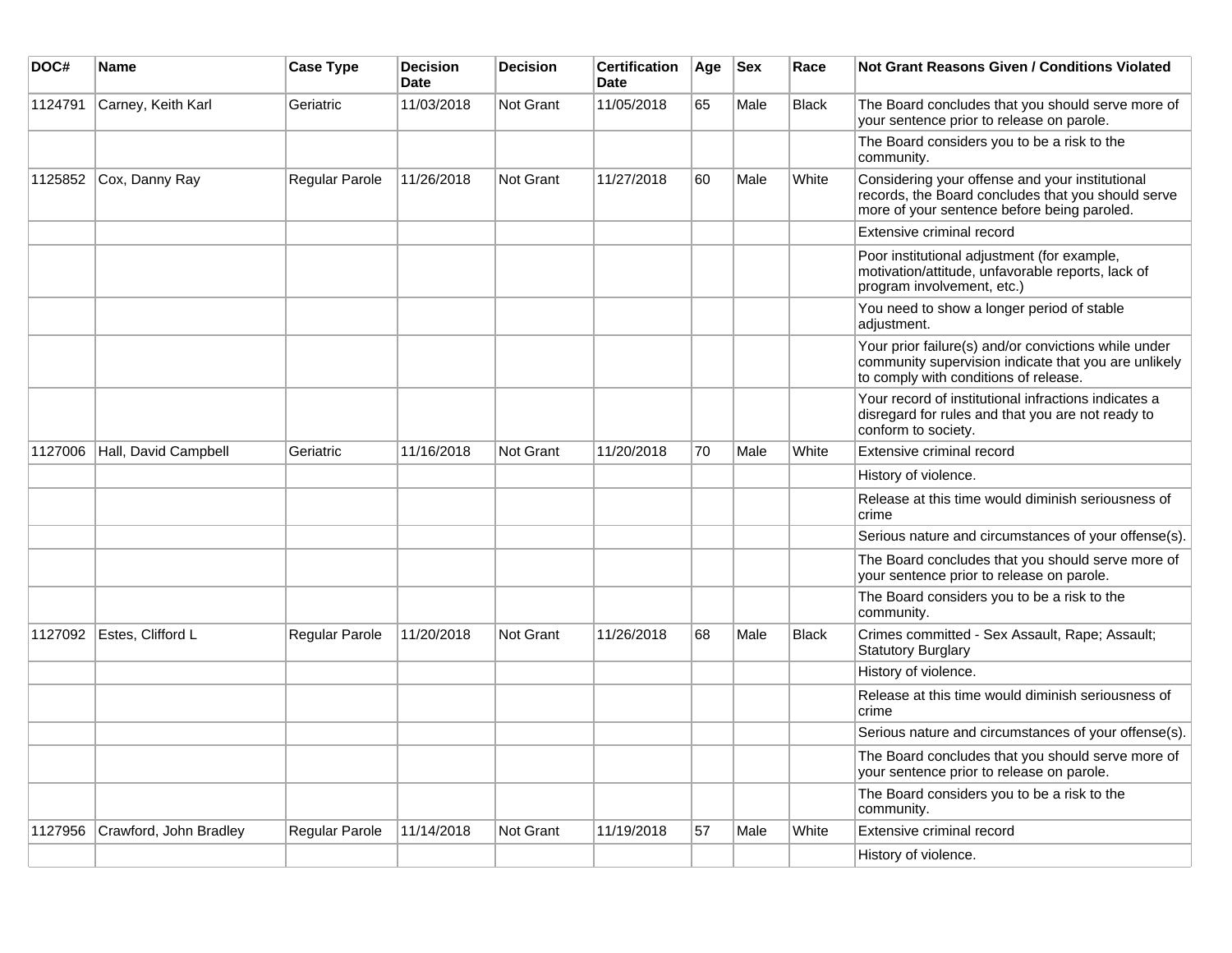| DOC#    | <b>Name</b>            | <b>Case Type</b> | <b>Decision</b><br><b>Date</b> | <b>Decision</b>  | <b>Certification</b><br><b>Date</b> | Age | <b>Sex</b> | Race         | <b>Not Grant Reasons Given / Conditions Violated</b>                                                                                                            |
|---------|------------------------|------------------|--------------------------------|------------------|-------------------------------------|-----|------------|--------------|-----------------------------------------------------------------------------------------------------------------------------------------------------------------|
| 1127956 | Crawford, John Bradley | Regular Parole   | 11/14/2018                     | Not Grant        | 11/19/2018                          | 57  | Male       | White        | Release at this time would diminish seriousness of<br>crime                                                                                                     |
|         |                        |                  |                                |                  |                                     |     |            |              | Serious nature and circumstances of your offense(s).                                                                                                            |
|         |                        |                  |                                |                  |                                     |     |            |              | The Board concludes that you should serve more of<br>your sentence prior to release on parole.                                                                  |
|         |                        |                  |                                |                  |                                     |     |            |              | The Board considers you to be a risk to the<br>community.                                                                                                       |
| 1129905 | Lawson, Rytholey Jr    | Regular Parole   | 11/29/2018                     | Not Grant        | 11/30/2018                          | 71  | Male       | Black        | Considering your offense and your institutional<br>records, the Board concludes that you should serve<br>more of your sentence before being paroled.            |
|         |                        |                  |                                |                  |                                     |     |            |              | Conviction of a new crime while incarcerated                                                                                                                    |
|         |                        |                  |                                |                  |                                     |     |            |              | Extensive criminal record                                                                                                                                       |
|         |                        |                  |                                |                  |                                     |     |            |              | History of violence.                                                                                                                                            |
|         |                        |                  |                                |                  |                                     |     |            |              | Release at this time would diminish seriousness of<br>crime                                                                                                     |
|         |                        |                  |                                |                  |                                     |     |            |              | Serious nature and circumstances of your offense(s).                                                                                                            |
|         |                        |                  |                                |                  |                                     |     |            |              | Your record of institutional infractions indicates a<br>disregard for rules and that you are not ready to<br>conform to society.                                |
| 1130418 | Helms, Charles Larry   | Geriatric        | 11/07/2018                     | Not Grant        | 11/13/2018                          | 66  | Male       | White        | Considering your offense and your institutional<br>records, the Board concludes that you should serve<br>more of your sentence before being paroled.            |
|         |                        |                  |                                |                  |                                     |     |            |              | Crimes committed - Aggravated Sexual Battery:<br>Victim <13 Yrs; Produce Child Porn Age <15,<br>Offender 7+ Yrs; Possess Obscene Material With<br>Minor, Felony |
|         |                        |                  |                                |                  |                                     |     |            |              | Extensive criminal record                                                                                                                                       |
|         |                        |                  |                                |                  |                                     |     |            |              | Release at this time would diminish seriousness of<br>crime                                                                                                     |
|         |                        |                  |                                |                  |                                     |     |            |              | Serious nature and circumstances of your offense(s).                                                                                                            |
|         |                        |                  |                                |                  |                                     |     |            |              | The Board concludes that you should serve more of<br>your sentence prior to release on parole.                                                                  |
|         |                        |                  |                                |                  |                                     |     |            |              | The Board considers you to be a risk to the<br>community.                                                                                                       |
|         |                        |                  |                                |                  |                                     |     |            |              | Your record of institutional infractions indicates a<br>disregard for rules and that you are not ready to<br>conform to society.                                |
| 1131268 | Brown, Denrick Eric    | Regular Parole   | 11/20/2018                     | <b>Not Grant</b> | 11/26/2018                          | 60  | Male       | <b>Black</b> | Extensive criminal record                                                                                                                                       |
|         |                        |                  |                                |                  |                                     |     |            |              | The Board concludes that you should serve more of<br>your sentence prior to release on parole.                                                                  |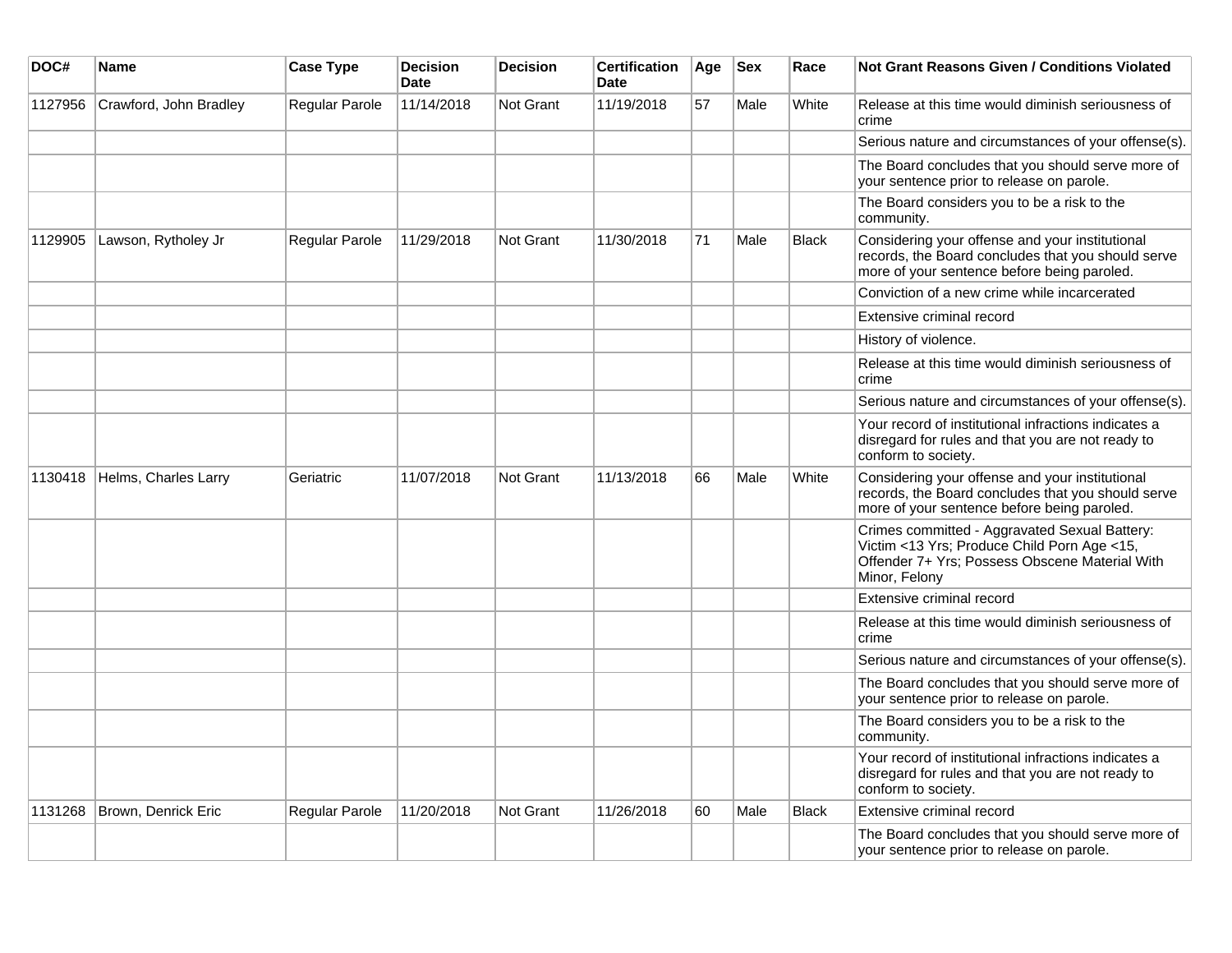| DOC#    | <b>Name</b>           | <b>Case Type</b>      | <b>Decision</b><br><b>Date</b> | <b>Decision</b>  | <b>Certification</b><br>Date | Age | <b>Sex</b> | Race  | <b>Not Grant Reasons Given / Conditions Violated</b>                                                                                                  |
|---------|-----------------------|-----------------------|--------------------------------|------------------|------------------------------|-----|------------|-------|-------------------------------------------------------------------------------------------------------------------------------------------------------|
| 1131268 | Brown, Denrick Eric   | Regular Parole        | 11/20/2018                     | Not Grant        | 11/26/2018                   | 60  | Male       | Black | You need to show a longer period of stable<br>adjustment.                                                                                             |
|         |                       |                       |                                |                  |                              |     |            |       | Your prior failure(s) and/or convictions while under<br>community supervision indicate that you are unlikely<br>to comply with conditions of release. |
| 1132140 | Mapson, Eugene Samuel | Regular Parole        | 11/13/2018                     | Not Grant        | 11/15/2018                   | 76  | Male       | Black | Considering your offense and your institutional<br>records, the Board concludes that you should serve<br>more of your sentence before being paroled.  |
|         |                       |                       |                                |                  |                              |     |            |       | Conviction of a new crime while incarcerated                                                                                                          |
|         |                       |                       |                                |                  |                              |     |            |       | Crimes committed - Homicide-1st Degree; Burglary;<br>Escape                                                                                           |
|         |                       |                       |                                |                  |                              |     |            |       | History of violence.                                                                                                                                  |
|         |                       |                       |                                |                  |                              |     |            |       | Serious nature and circumstances of your offense(s).                                                                                                  |
| 1132632 | Jiles, Robert Wesley  | <b>Regular Parole</b> | 10/30/2018                     | <b>Not Grant</b> | 11/01/2018                   | 74  | Male       | Black | Conviction of a new crime while incarcerated                                                                                                          |
|         |                       |                       |                                |                  |                              |     |            |       | Crimes committed - Kidnap/Abduct; Kidnap/Abduct;<br>Kidnap/Abduct                                                                                     |
|         |                       |                       |                                |                  |                              |     |            |       | History of violence.                                                                                                                                  |
|         |                       |                       |                                |                  |                              |     |            |       | Release at this time would diminish seriousness of<br>crime                                                                                           |
|         |                       |                       |                                |                  |                              |     |            |       | The Board concludes that you should serve more of<br>your sentence prior to release on parole.                                                        |
| 1133034 | Abdullah, Mahir Umar  | Geriatric             | 11/19/2018                     | Not Grant        | 11/20/2018                   | 62  | Male       | Black | No Interest in Parole                                                                                                                                 |
| 1133749 | Wall, Gary Lamont     | Regular Parole        | 11/02/2018                     | <b>Not Grant</b> | 11/02/2018                   | 43  | Male       | Black | Considering your offense and your institutional<br>records, the Board concludes that you should serve<br>more of your sentence before being paroled.  |
|         |                       |                       |                                |                  |                              |     |            |       | Conviction of a new crime while incarcerated                                                                                                          |
|         |                       |                       |                                |                  |                              |     |            |       | Extensive criminal record                                                                                                                             |
|         |                       |                       |                                |                  |                              |     |            |       | History of violence.                                                                                                                                  |
|         |                       |                       |                                |                  |                              |     |            |       | Poor institutional adjustment (for example,<br>motivation/attitude, unfavorable reports, lack of<br>program involvement, etc.)                        |
|         |                       |                       |                                |                  |                              |     |            |       | Release at this time would diminish seriousness of<br>crime                                                                                           |
|         |                       |                       |                                |                  |                              |     |            |       | Serious nature and circumstances of your offense(s).                                                                                                  |
|         |                       |                       |                                |                  |                              |     |            |       | The Board concludes that you should serve more of<br>your sentence prior to release on parole.                                                        |
|         |                       |                       |                                |                  |                              |     |            |       | Your record of institutional infractions indicates a<br>disregard for rules and that you are not ready to<br>conform to society.                      |
| 1135236 | Sutton, Edwin Eugene  | Regular Parole        | 10/30/2018                     | Not Grant        | 11/01/2018                   | 51  | Male       | Black | Crimes committed - Kidnap/Abduct; Kidnap/Abduct;<br>Kidnap/Abduct                                                                                     |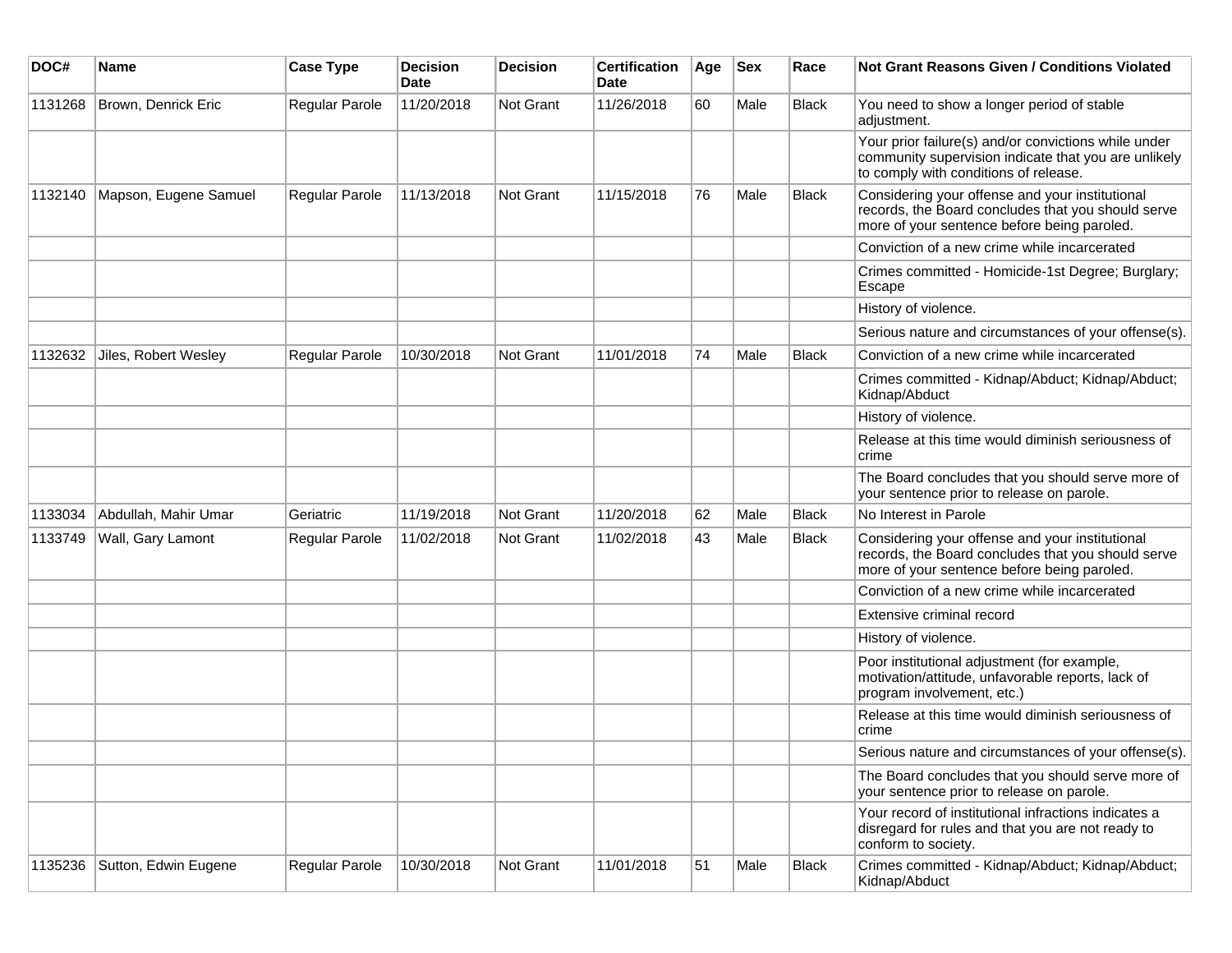| DOC#    | Name                      | <b>Case Type</b> | <b>Decision</b><br><b>Date</b> | <b>Decision</b> | <b>Certification</b><br>Date | Age | <b>Sex</b> | Race         | <b>Not Grant Reasons Given / Conditions Violated</b>                                                                                                  |
|---------|---------------------------|------------------|--------------------------------|-----------------|------------------------------|-----|------------|--------------|-------------------------------------------------------------------------------------------------------------------------------------------------------|
| 1135236 | Sutton, Edwin Eugene      | Regular Parole   | 10/30/2018                     | Not Grant       | 11/01/2018                   | 51  | Male       | <b>Black</b> | Extensive criminal record                                                                                                                             |
|         |                           |                  |                                |                 |                              |     |            |              | Release at this time would diminish seriousness of<br>crime                                                                                           |
| 1135482 | Rodriguez, Hector Collazo | Regular Parole   | 11/20/2018                     | Not Grant       | 11/26/2018                   | 61  | Male       |              | Unknown Extensive criminal record                                                                                                                     |
|         |                           |                  |                                |                 |                              |     |            |              | Release at this time would diminish seriousness of<br>crime                                                                                           |
|         |                           |                  |                                |                 |                              |     |            |              | Serious nature and circumstances of your offense(s).                                                                                                  |
| 1136957 | Martin, Robert Clarence   | Geriatric        | 10/26/2018                     | Not Grant       | 11/01/2018                   | 60  | Male       | White        | Considering your offense and your institutional<br>records, the Board concludes that you should serve<br>more of your sentence before being paroled.  |
|         |                           |                  |                                |                 |                              |     |            |              | Crimes committed - Kidnap/Abduct; Sex Assault,<br>Rape; Damage Property                                                                               |
|         |                           |                  |                                |                 |                              |     |            |              | Serious nature and circumstances of your offense(s).                                                                                                  |
|         |                           |                  |                                |                 |                              |     |            |              | You need to show a longer period of stable<br>adjustment.                                                                                             |
|         |                           |                  |                                |                 |                              |     |            |              | Your prior failure(s) and/or convictions while under<br>community supervision indicate that you are unlikely<br>to comply with conditions of release. |
| 1138229 | Umberger, Charles Lee     | Geriatric        | 11/03/2018                     | Not Grant       | 11/05/2018                   | 79  | Male       | White        | Crimes committed - Aggravated Sexual Battery;<br>Forcible Sodomy; Forcible Sodomy                                                                     |
|         |                           |                  |                                |                 |                              |     |            |              | Extensive criminal record                                                                                                                             |
|         |                           |                  |                                |                 |                              |     |            |              | Release at this time would diminish seriousness of<br>crime                                                                                           |
|         |                           |                  |                                |                 |                              |     |            |              | Serious nature and circumstances of your offense(s).                                                                                                  |
|         |                           |                  |                                |                 |                              |     |            |              | The Board considers you to be a risk to the<br>community.                                                                                             |
| 1139057 | Rea, Stevan Eugene        | Regular Parole   | 11/01/2018                     | Not Grant       | 11/02/2018                   | 45  | Male       | White        | Crimes committed - Homicide-Capital; Homicide-<br>Capital; Homicide-Capital                                                                           |
|         |                           |                  |                                |                 |                              |     |            |              | History of violence.                                                                                                                                  |
|         |                           |                  |                                |                 |                              |     |            |              | Release at this time would diminish seriousness of<br>crime                                                                                           |
|         |                           |                  |                                |                 |                              |     |            |              | Serious nature and circumstances of your offense(s).                                                                                                  |
|         |                           |                  |                                |                 |                              |     |            |              | The Board considers you to be a risk to the<br>community.                                                                                             |
| 1139489 | Hicks, Thomas Lee         | Geriatric        | 11/09/2018                     | Not Grant       | 11/13/2018                   | 70  | Male       | White        | Crimes committed - (Attempted)Murder: 1st Degree;<br>Robbery: Residence; Assault: Malicious, Victim<br>Severely Injured                               |
|         |                           |                  |                                |                 |                              |     |            |              | Release at this time would diminish seriousness of<br>crime                                                                                           |
|         |                           |                  |                                |                 |                              |     |            |              | Serious nature and circumstances of your offense(s).                                                                                                  |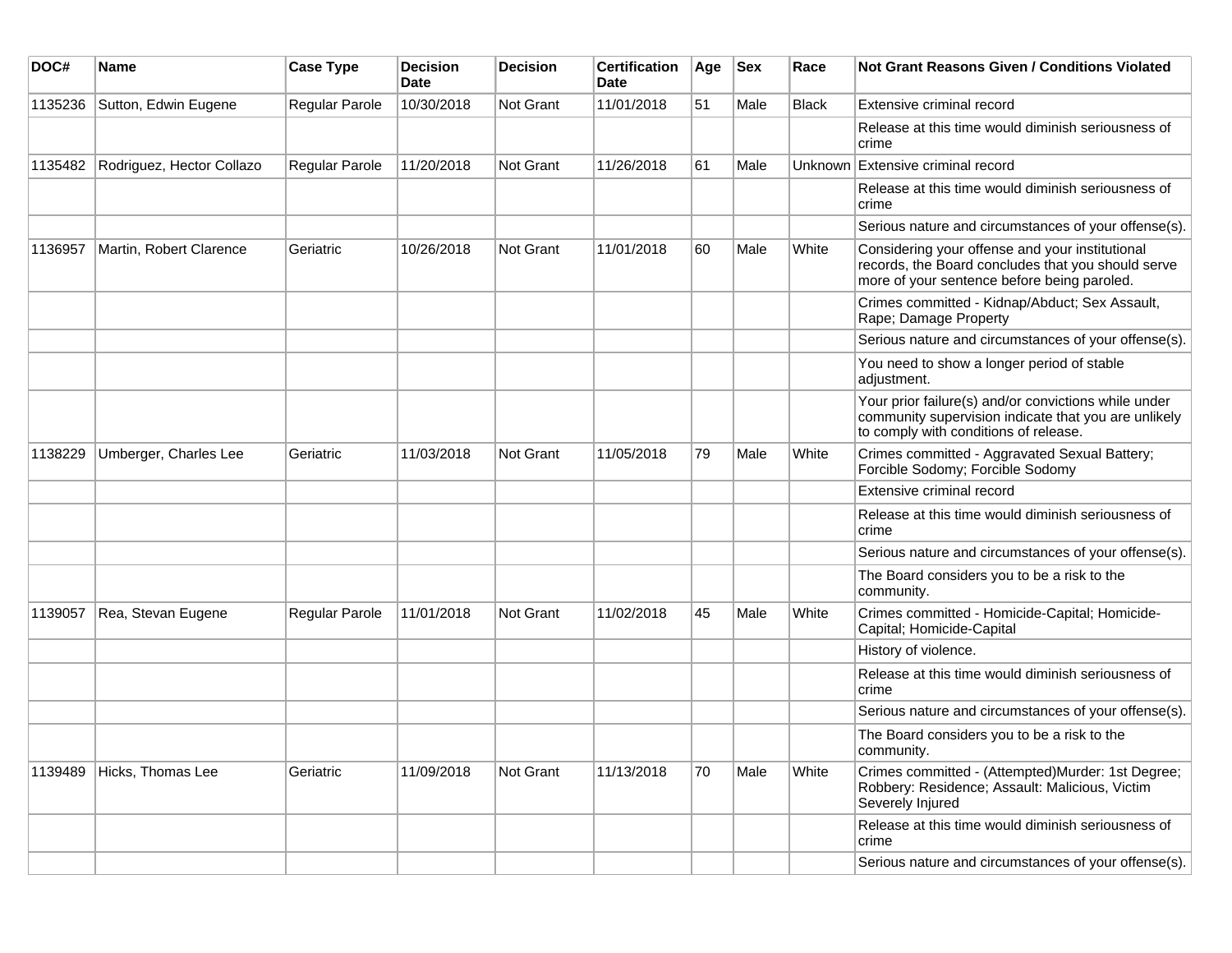| DOC#    | Name                      | <b>Case Type</b>      | <b>Decision</b><br><b>Date</b> | <b>Decision</b>  | <b>Certification</b><br><b>Date</b> | Age | <b>Sex</b> | Race         | <b>Not Grant Reasons Given / Conditions Violated</b>                                                                                                  |
|---------|---------------------------|-----------------------|--------------------------------|------------------|-------------------------------------|-----|------------|--------------|-------------------------------------------------------------------------------------------------------------------------------------------------------|
| 1139489 | Hicks, Thomas Lee         | Geriatric             | 11/09/2018                     | Not Grant        | 11/13/2018                          | 70  | Male       | White        | The Board concludes that you should serve more of<br>your sentence prior to release on parole.                                                        |
|         |                           |                       |                                |                  |                                     |     |            |              | The Board considers you to be a risk to the<br>community.                                                                                             |
| 1139573 | Mckinzie, Alfred Lee      | <b>Regular Parole</b> | 11/12/2018                     | Not Grant        | 11/14/2018                          | 64  | Male       | <b>Black</b> | Crimes committed - Homicide-1st Degree; Robbery;<br>Robberv                                                                                           |
|         |                           |                       |                                |                  |                                     |     |            |              | Extensive criminal record                                                                                                                             |
|         |                           |                       |                                |                  |                                     |     |            |              | History of violence.                                                                                                                                  |
|         |                           |                       |                                |                  |                                     |     |            |              | Serious nature and circumstances of your offense(s).                                                                                                  |
|         |                           |                       |                                |                  |                                     |     |            |              | Your prior failure(s) and/or convictions while under<br>community supervision indicate that you are unlikely<br>to comply with conditions of release. |
| 1140252 | Goad, Joseph Wayne        | <b>Regular Parole</b> | 11/27/2018                     | Not Grant        | 11/29/2018                          | 59  | Male       | White        | Conviction of a new crime while incarcerated                                                                                                          |
|         |                           |                       |                                |                  |                                     |     |            |              | Crimes committed - Kidnap/Abduct; Kidnap/Abduct;<br>Kidnap/Abduct                                                                                     |
|         |                           |                       |                                |                  |                                     |     |            |              | Extensive criminal record                                                                                                                             |
|         |                           |                       |                                |                  |                                     |     |            |              | History of substance abuse.                                                                                                                           |
|         |                           |                       |                                |                  |                                     |     |            |              | History of violence.                                                                                                                                  |
|         |                           |                       |                                |                  |                                     |     |            |              | Serious nature and circumstances of your offense(s).                                                                                                  |
|         |                           |                       |                                |                  |                                     |     |            |              | The Board concludes that you should serve more of<br>your sentence prior to release on parole.                                                        |
| 1140328 | Barkley, Clarence Lee Jr. | Regular Parole        | 11/26/2018                     | <b>Not Grant</b> | 11/27/2018                          | 71  | Male       | <b>Black</b> | Crimes committed - Sex Assault, Rape; Malicious<br>Wounding                                                                                           |
|         |                           |                       |                                |                  |                                     |     |            |              | History of substance abuse.                                                                                                                           |
|         |                           |                       |                                |                  |                                     |     |            |              | History of violence.                                                                                                                                  |
|         |                           |                       |                                |                  |                                     |     |            |              | Release at this time would diminish seriousness of<br>crime                                                                                           |
|         |                           |                       |                                |                  |                                     |     |            |              | Serious nature and circumstances of your offense(s).                                                                                                  |
| 1140531 | Scott, Raymond Randolph   | Regular Parole        | 11/13/2018                     | <b>Not Grant</b> | 11/14/2018                          | 60  | Male       | <b>Black</b> | Crimes committed - Sex Assault, Rape; Sex Assault,<br>Rape; Robbery                                                                                   |
|         |                           |                       |                                |                  |                                     |     |            |              | History of violence.                                                                                                                                  |
|         |                           |                       |                                |                  |                                     |     |            |              | The Board concludes that you should serve more of<br>your sentence prior to release on parole.                                                        |
| 1141224 | Sorrells, Gary Von        | Regular Parole        | 11/20/2018                     | Not Grant        | 11/21/2018                          | 72  | Male       | White        | Crimes committed - Abduct-No Ransom Or Asslt;<br>Abduct-No Ransom Or Asslt; Sex Assault, Rape                                                         |
|         |                           |                       |                                |                  |                                     |     |            |              | Release at this time would diminish seriousness of<br>crime                                                                                           |
|         |                           |                       |                                |                  |                                     |     |            |              | Serious nature and circumstances of your offense(s).                                                                                                  |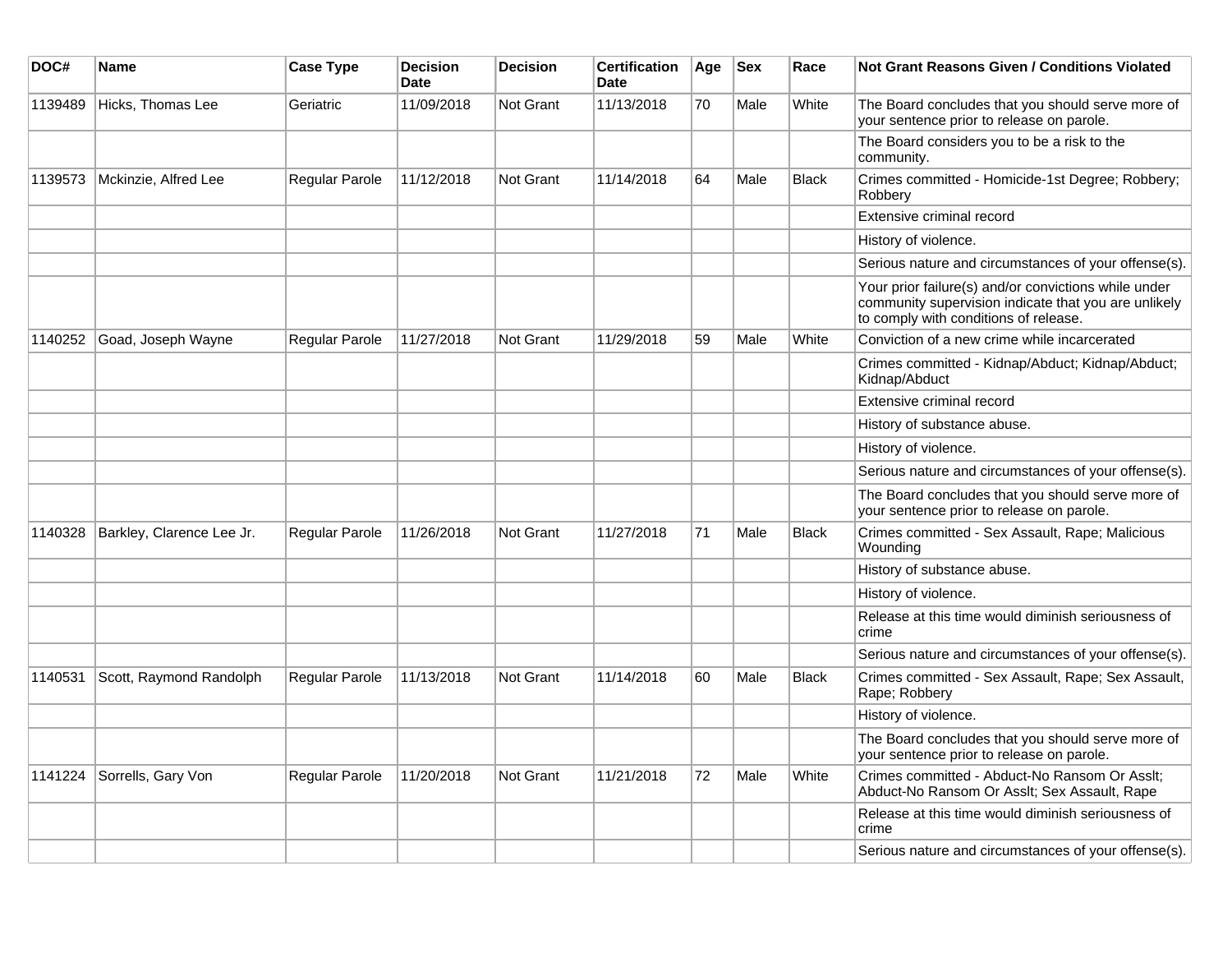| DOC#    | <b>Name</b>                 | <b>Case Type</b> | <b>Decision</b><br><b>Date</b> | <b>Decision</b> | <b>Certification</b><br>Date | Age | <b>Sex</b> | Race         | <b>Not Grant Reasons Given / Conditions Violated</b>                                                                                                  |
|---------|-----------------------------|------------------|--------------------------------|-----------------|------------------------------|-----|------------|--------------|-------------------------------------------------------------------------------------------------------------------------------------------------------|
| 1141224 | Sorrells, Gary Von          | Regular Parole   | 11/20/2018                     | Not Grant       | 11/21/2018                   | 72  | Male       | White        | The Board considers you to be a risk to the<br>community.                                                                                             |
| 1142273 | Rogers, Robert Louis        | Geriatric        | 11/22/2018                     | Not Grant       | 11/26/2018                   | 63  | Male       | White        | Extensive criminal record                                                                                                                             |
|         |                             |                  |                                |                 |                              |     |            |              | History of substance abuse.                                                                                                                           |
|         |                             |                  |                                |                 |                              |     |            |              | Serious nature and circumstances of your offense(s).                                                                                                  |
|         |                             |                  |                                |                 |                              |     |            |              | Your prior failure(s) and/or convictions while under<br>community supervision indicate that you are unlikely<br>to comply with conditions of release. |
| 1143110 | Wilson, David Carlton       | Geriatric        | 11/26/2018                     | Not Grant       | 11/27/2018                   | 60  | Male       | <b>Black</b> | Crimes committed - Abduct-No Ransom Or Asslt;<br>Abduct-No Ransom Or Asslt; Abduct-No Ransom Or<br>Assit                                              |
|         |                             |                  |                                |                 |                              |     |            |              | Extensive criminal record                                                                                                                             |
| 1144187 | Wilson, Clarence Arthur Jr. | Regular Parole   | 11/26/2018                     | Not Grant       | 11/27/2018                   | 65  | Male       | <b>Black</b> | Considering your offense and your institutional<br>records, the Board concludes that you should serve<br>more of your sentence before being paroled.  |
|         |                             |                  |                                |                 |                              |     |            |              | Poor institutional adjustment (for example,<br>motivation/attitude, unfavorable reports, lack of<br>program involvement, etc.)                        |
|         |                             |                  |                                |                 |                              |     |            |              | Release at this time would diminish seriousness of<br>crime                                                                                           |
|         |                             |                  |                                |                 |                              |     |            |              | Serious nature and circumstances of your offense(s).                                                                                                  |
|         |                             |                  |                                |                 |                              |     |            |              | The Board concludes that you should serve more of<br>your sentence prior to release on parole.                                                        |
| 1144223 | Muhammad, Daauwd Malik      | Geriatric        | 11/05/2018                     | Not Grant       | 11/05/2018                   | 77  | Male       | <b>Black</b> | Considering your offense and your institutional<br>records, the Board concludes that you should serve<br>more of your sentence before being paroled.  |
|         |                             |                  |                                |                 |                              |     |            |              | Crimes committed - Robbery: Residence; Malicious<br>Wounding                                                                                          |
|         |                             |                  |                                |                 |                              |     |            |              | History of violence.                                                                                                                                  |
|         |                             |                  |                                |                 |                              |     |            |              | Release at this time would diminish seriousness of<br>crime                                                                                           |
|         |                             |                  |                                |                 |                              |     |            |              | The Board concludes that you should serve more of<br>your sentence prior to release on parole.                                                        |
|         |                             |                  |                                |                 |                              |     |            |              | The Board considers you to be a risk to the<br>community.                                                                                             |
| 1144290 | Grunenberg, Charles Lee     | Geriatric        | 11/20/2018                     | Not Grant       | 11/26/2018                   | 64  | Male       | White        | Extensive criminal record                                                                                                                             |
|         |                             |                  |                                |                 |                              |     |            |              | Release at this time would diminish seriousness of<br>crime                                                                                           |
|         |                             |                  |                                |                 |                              |     |            |              | Your prior failure(s) and/or convictions while under<br>community supervision indicate that you are unlikely<br>to comply with conditions of release. |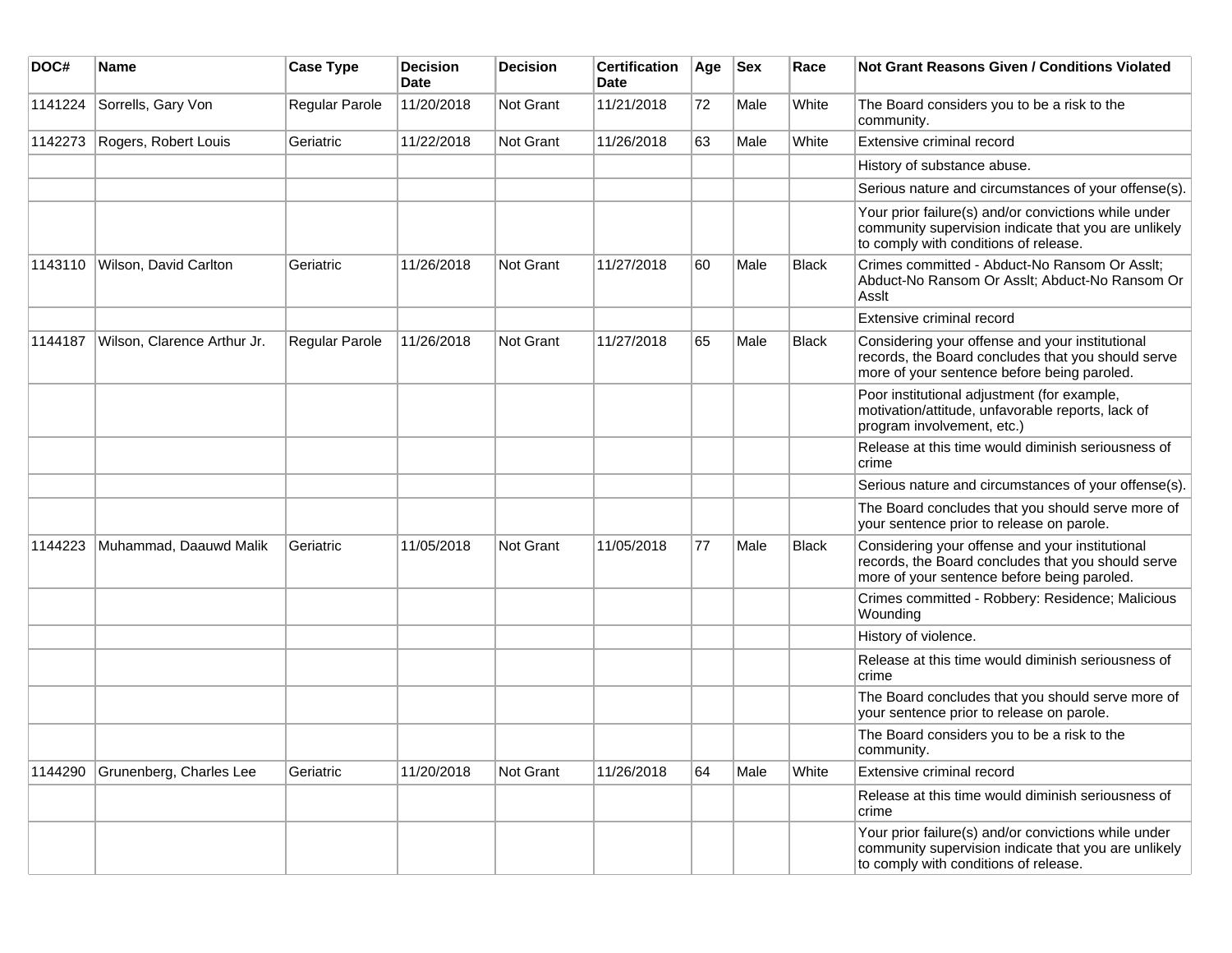| DOC#    | Name                       | <b>Case Type</b>      | <b>Decision</b><br><b>Date</b> | <b>Decision</b>  | <b>Certification</b><br><b>Date</b> | Age | <b>Sex</b> | Race         | <b>Not Grant Reasons Given / Conditions Violated</b>                                                                                                        |
|---------|----------------------------|-----------------------|--------------------------------|------------------|-------------------------------------|-----|------------|--------------|-------------------------------------------------------------------------------------------------------------------------------------------------------------|
| 1144822 | Copeland, Davon Quis       | Regular Parole        | 11/02/2018                     | Not Grant        | 11/02/2018                          | 46  | Male       | <b>Black</b> | Considering your offense and your institutional<br>records, the Board concludes that you should serve<br>more of your sentence before being paroled.        |
|         |                            |                       |                                |                  |                                     |     |            |              | Crimes committed - Homicide-1st Degree; Robbery -<br>Attempted; Damage Property                                                                             |
|         |                            |                       |                                |                  |                                     |     |            |              | History of violence.                                                                                                                                        |
|         |                            |                       |                                |                  |                                     |     |            |              | Release at this time would diminish seriousness of<br>crime                                                                                                 |
|         |                            |                       |                                |                  |                                     |     |            |              | You need further participation in institutional work<br>and/or educational programs to indicate your positive<br>progression towards re-entry into society. |
|         |                            |                       |                                |                  |                                     |     |            |              | You need to show a longer period of stable<br>adjustment.                                                                                                   |
| 1145572 | Bloomfield, Carlton Eugene | <b>Regular Parole</b> | 11/15/2018                     | Not Grant        | 11/19/2018                          | 60  | Male       | <b>Black</b> | Extensive criminal record                                                                                                                                   |
|         |                            |                       |                                |                  |                                     |     |            |              | History of substance abuse.                                                                                                                                 |
|         |                            |                       |                                |                  |                                     |     |            |              | Release at this time would diminish seriousness of<br>crime                                                                                                 |
|         |                            |                       |                                |                  |                                     |     |            |              | Serious nature and circumstances of your offense(s).                                                                                                        |
|         |                            |                       |                                |                  |                                     |     |            |              | The Board concludes that you should serve more of<br>your sentence prior to release on parole.                                                              |
|         |                            |                       |                                |                  |                                     |     |            |              | Your prior failure(s) and/or convictions while under<br>community supervision indicate that you are unlikely<br>to comply with conditions of release.       |
|         |                            |                       |                                |                  |                                     |     |            |              | Your record indicates a serious disregard for the<br>property rights of others.                                                                             |
| 1145974 | Hickman, Rickey Anthony    | Geriatric             | 11/27/2018                     | <b>Not Grant</b> | 11/29/2018                          | 63  | Male       | <b>Black</b> | Crimes committed - Malicious Wounding; Statutory<br>Burglary; Larc-Petty                                                                                    |
|         |                            |                       |                                |                  |                                     |     |            |              | Extensive criminal record                                                                                                                                   |
|         |                            |                       |                                |                  |                                     |     |            |              | Your prior failure(s) and/or convictions while under<br>community supervision indicate that you are unlikely<br>to comply with conditions of release.       |
| 1147020 | Duke, Clarence             | Regular Parole        | 11/13/2018                     | Not Grant        | 11/14/2018                          | 55  | Male       | <b>Black</b> | No Interest in Parole                                                                                                                                       |
| 1147054 | Smith, Standaly Hope       | Regular Parole        | 11/20/2018                     | Not Grant        | 11/26/2018                          | 82  | Male       | <b>Black</b> | No Interest in Parole                                                                                                                                       |
| 1147519 | Rogers, Isaiach Delano Jr. | Regular Parole        | 11/26/2018                     | <b>Not Grant</b> | 11/27/2018                          | 63  | Male       | Black        | Extensive criminal record                                                                                                                                   |
|         |                            |                       |                                |                  |                                     |     |            |              | Serious nature and circumstances of your offense(s).                                                                                                        |
|         |                            |                       |                                |                  |                                     |     |            |              | The Board concludes that you should serve more of<br>your sentence prior to release on parole.                                                              |
| 1149147 | Johnson, Lynwood           | Regular Parole        | 11/26/2018                     | Not Grant        | 11/27/2018                          | 51  | Male       | <b>Black</b> | Poor institutional adjustment (for example,<br>motivation/attitude, unfavorable reports, lack of<br>program involvement, etc.)                              |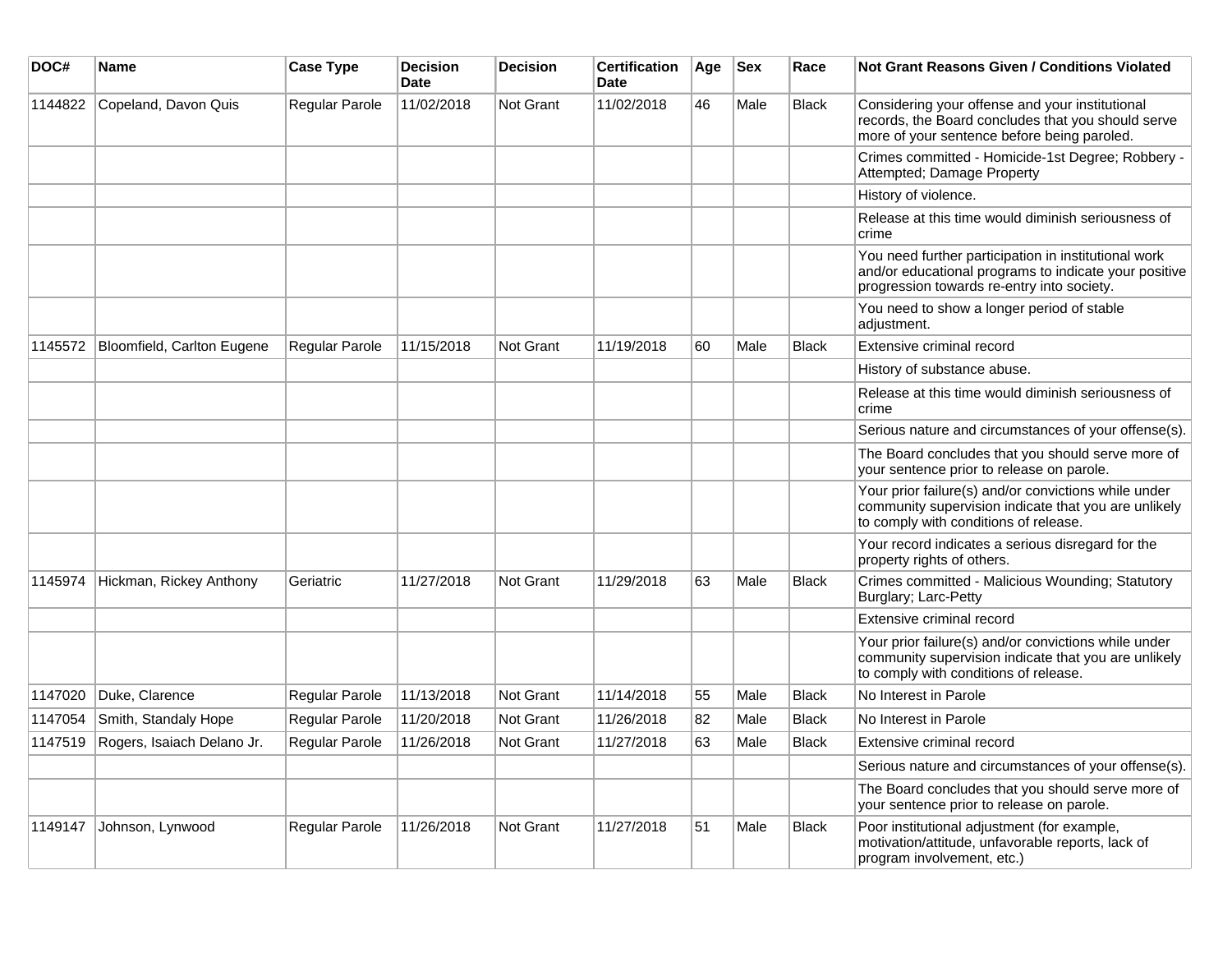| DOC#    | <b>Name</b>                | <b>Case Type</b> | <b>Decision</b><br><b>Date</b> | <b>Decision</b>  | <b>Certification</b><br><b>Date</b> | Age | <b>Sex</b> | Race         | Not Grant Reasons Given / Conditions Violated                                                                                                         |
|---------|----------------------------|------------------|--------------------------------|------------------|-------------------------------------|-----|------------|--------------|-------------------------------------------------------------------------------------------------------------------------------------------------------|
| 1149147 | Johnson, Lynwood           | Regular Parole   | 11/26/2018                     | Not Grant        | 11/27/2018                          | 51  | Male       | <b>Black</b> | The Board considers you to be a risk to the<br>community.                                                                                             |
| 1149241 | Simmons, Steve Nathanie    | Geriatric        | 11/05/2018                     | <b>Not Grant</b> | 11/05/2018                          | 63  | Male       | <b>Black</b> | Crimes committed - Kidnap/Abduct; Sex Assault,<br>Rape; Sex Assault, Rape                                                                             |
|         |                            |                  |                                |                  |                                     |     |            |              | Extensive criminal record                                                                                                                             |
|         |                            |                  |                                |                  |                                     |     |            |              | History of violence.                                                                                                                                  |
|         |                            |                  |                                |                  |                                     |     |            |              | Release at this time would diminish seriousness of<br>crime                                                                                           |
|         |                            |                  |                                |                  |                                     |     |            |              | Serious nature and circumstances of your offense(s).                                                                                                  |
|         |                            |                  |                                |                  |                                     |     |            |              | The Board concludes that you should serve more of<br>your sentence prior to release on parole.                                                        |
|         |                            |                  |                                |                  |                                     |     |            |              | The Board considers you to be a risk to the<br>community.                                                                                             |
| 1149622 | Gardner, William Burns     | Regular Parole   | 11/26/2018                     | <b>Not Grant</b> | 11/27/2018                          | 73  | Male       | White        | History of substance abuse.                                                                                                                           |
|         |                            |                  |                                |                  |                                     |     |            |              | History of violence.                                                                                                                                  |
|         |                            |                  |                                |                  |                                     |     |            |              | The Board concludes that you should serve more of<br>your sentence prior to release on parole.                                                        |
|         |                            |                  |                                |                  |                                     |     |            |              | Your prior failure(s) and/or convictions while under<br>community supervision indicate that you are unlikely<br>to comply with conditions of release. |
| 1150268 | Simmons, Garrett Joseph    | Regular Parole   | 11/19/2018                     | <b>Not Grant</b> | 11/21/2018                          | 57  | Male       | <b>Black</b> | Crimes committed - Homicide-1st Degree; Homicide-<br>1st Degree; Malicious Wounding                                                                   |
|         |                            |                  |                                |                  |                                     |     |            |              | History of violence.                                                                                                                                  |
|         |                            |                  |                                |                  |                                     |     |            |              | Release at this time would diminish seriousness of<br>crime                                                                                           |
|         |                            |                  |                                |                  |                                     |     |            |              | Serious nature and circumstances of your offense(s).                                                                                                  |
|         |                            |                  |                                |                  |                                     |     |            |              | The Board considers you to be a risk to the<br>community.                                                                                             |
| 1151378 | Ramirez, Fortino           | Geriatric        | 10/30/2018                     | <b>Not Grant</b> | 11/02/2018                          | 75  | Male       | White        | Crimes committed - Sodomy: Victim <13 Yrs;<br>Aggravated Sexual Battery: Victim <13 Yrs; Indecent<br>Liberties: W/Child By Parent/Etc                 |
|         |                            |                  |                                |                  |                                     |     |            |              | Release at this time would diminish seriousness of<br>crime                                                                                           |
|         |                            |                  |                                |                  |                                     |     |            |              | Serious nature and circumstances of your offense(s).                                                                                                  |
|         |                            |                  |                                |                  |                                     |     |            |              | The Board concludes that you should serve more of<br>your sentence prior to release on parole.                                                        |
|         |                            |                  |                                |                  |                                     |     |            |              | The Board considers you to be a risk to the<br>community.                                                                                             |
| 1154583 | Daniels, Nathaniel Clinton | Regular Parole   | 11/06/2018                     | Not Grant        | 11/13/2018                          | 46  | Male       | Black        | Extensive criminal record                                                                                                                             |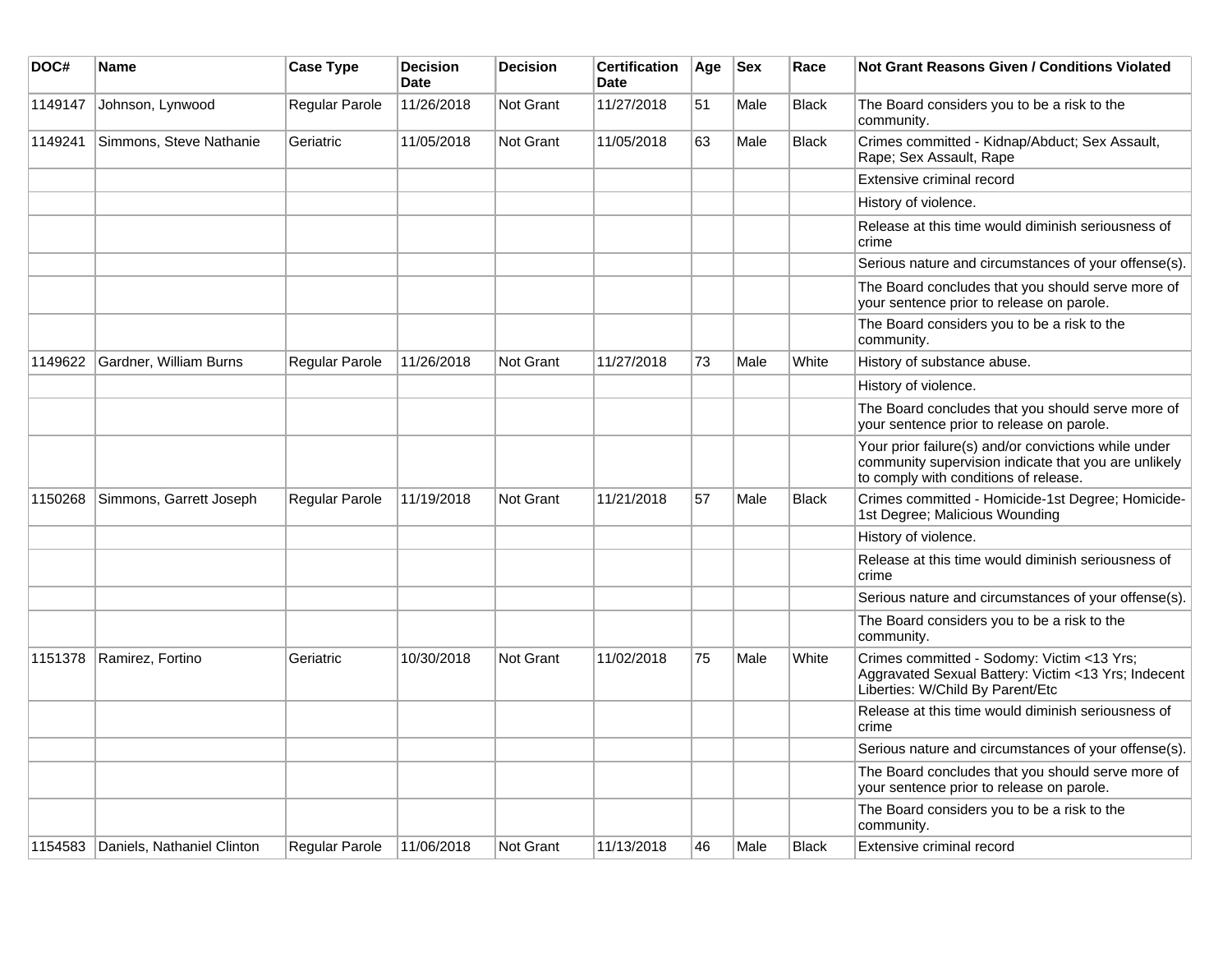| DOC#    | Name                       | <b>Case Type</b>    | <b>Decision</b><br>Date | <b>Decision</b>  | <b>Certification</b><br>Date | Age | <b>Sex</b> | Race         | <b>Not Grant Reasons Given / Conditions Violated</b>                                                                                                          |
|---------|----------------------------|---------------------|-------------------------|------------------|------------------------------|-----|------------|--------------|---------------------------------------------------------------------------------------------------------------------------------------------------------------|
| 1154583 | Daniels, Nathaniel Clinton | Regular Parole      | 11/06/2018              | Not Grant        | 11/13/2018                   | 46  | Male       | <b>Black</b> | Release at this time would diminish seriousness of<br>crime                                                                                                   |
|         |                            |                     |                         |                  |                              |     |            |              | Serious nature and circumstances of your offense(s).                                                                                                          |
|         |                            |                     |                         |                  |                              |     |            |              | The Board concludes that you should serve more of<br>your sentence prior to release on parole.                                                                |
|         |                            |                     |                         |                  |                              |     |            |              | Your prior failure(s) and/or convictions while under<br>community supervision indicate that you are unlikely<br>to comply with conditions of release.         |
| 1158713 | Hines, Gregory Steven      | <b>Board Review</b> | 11/13/2018              | <b>Not Grant</b> | 11/14/2018                   | 49  | Male       | Black        | Considering your offense and your institutional<br>records, the Board concludes that you should serve<br>more of your sentence before being paroled.          |
|         |                            |                     |                         |                  |                              |     |            |              | Extensive criminal record                                                                                                                                     |
|         |                            |                     |                         |                  |                              |     |            |              | Poor institutional adjustment (for example,<br>motivation/attitude, unfavorable reports, lack of<br>program involvement, etc.)                                |
|         |                            |                     |                         |                  |                              |     |            |              | Release at this time would diminish seriousness of<br>crime                                                                                                   |
|         |                            |                     |                         |                  |                              |     |            |              | Your record of institutional infractions indicates a<br>disregard for rules and that you are not ready to<br>conform to society.                              |
| 1159019 | Wyatt, David Jr.           | Geriatric           | 11/27/2018              | Not Grant        | 11/29/2018                   | 75  | Male       | White        | Release at this time would diminish seriousness of<br>crime                                                                                                   |
|         |                            |                     |                         |                  |                              |     |            |              | Serious nature and circumstances of your offense(s).                                                                                                          |
|         |                            |                     |                         |                  |                              |     |            |              | The Board concludes that you should serve more of<br>your sentence prior to release on parole.                                                                |
| 1159062 | Anderson, Angel M          | Geriatric           | 11/19/2018              | <b>Not Grant</b> | 11/20/2018                   | 69  | Male       | <b>Black</b> | Crimes committed - Rape: Intercourse By<br>Force/Threat/Intimidation; Carnal Know: Of Child 13-<br>14Y: W/O Force; Carnal Know: Of Child 13-14Y:<br>W/O Force |
|         |                            |                     |                         |                  |                              |     |            |              | History of violence.                                                                                                                                          |
|         |                            |                     |                         |                  |                              |     |            |              | The Board considers you to be a risk to the<br>community.                                                                                                     |
| 1159181 | Sun, Kamani                | Regular Parole      | 11/27/2018              | <b>Not Grant</b> | 11/29/2018                   | 50  | Male       | Black        | Crimes committed - Sex Assault, Rape; Burglary                                                                                                                |
|         |                            |                     |                         |                  |                              |     |            |              | Release at this time would diminish seriousness of<br>crime                                                                                                   |
|         |                            |                     |                         |                  |                              |     |            |              | Serious nature and circumstances of your offense(s).                                                                                                          |
|         |                            |                     |                         |                  |                              |     |            |              | The Board concludes that you should serve more of<br>your sentence prior to release on parole.                                                                |
|         |                            |                     |                         |                  |                              |     |            |              | The Board considers you to be a risk to the<br>community.                                                                                                     |
| 1159241 | Cephas, Warren             | Geriatric           | 11/26/2018              | Not Grant        | 11/27/2018                   | 60  | Male       | Black        | No Interest in Parole                                                                                                                                         |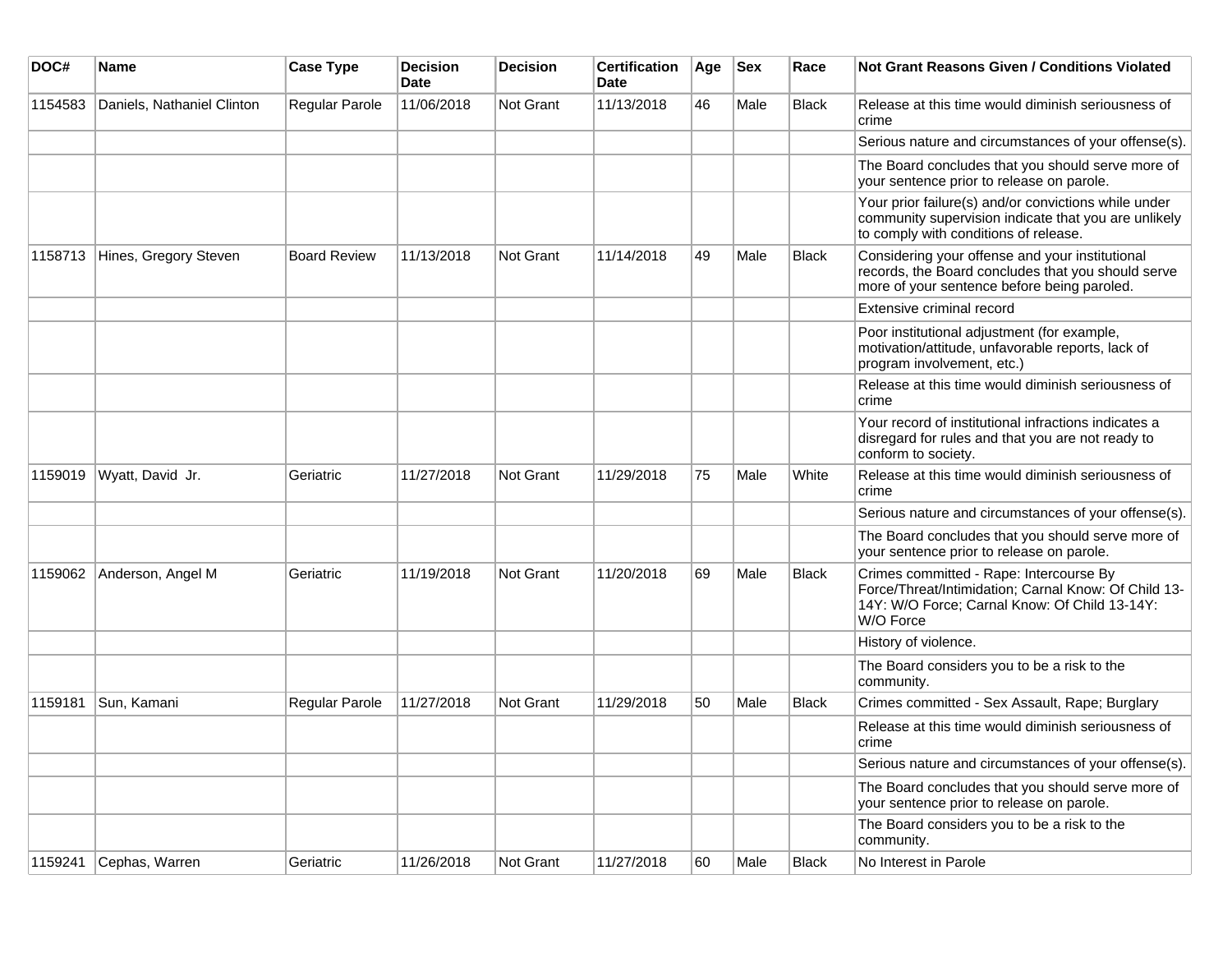| DOC#    | Name                         | <b>Case Type</b>      | <b>Decision</b><br>Date | <b>Decision</b> | <b>Certification</b><br>Date | Age | <b>Sex</b> | Race         | <b>Not Grant Reasons Given / Conditions Violated</b>                                                                                                  |
|---------|------------------------------|-----------------------|-------------------------|-----------------|------------------------------|-----|------------|--------------|-------------------------------------------------------------------------------------------------------------------------------------------------------|
| 1160077 | Neely, Jeffrey Thomas        | Regular Parole        | 11/27/2018              | Not Grant       | 11/29/2018                   | 55  | Male       | White        | History of violence.                                                                                                                                  |
|         |                              |                       |                         |                 |                              |     |            |              | Release at this time would diminish seriousness of<br>crime                                                                                           |
|         |                              |                       |                         |                 |                              |     |            |              | Serious nature and circumstances of your offense(s).                                                                                                  |
|         |                              |                       |                         |                 |                              |     |            |              | The Board concludes that you should serve more of<br>your sentence prior to release on parole.                                                        |
| 1160617 | Johnson, Donald Franklin Jr. | Regular Parole        | 11/20/2018              | Not Grant       | 11/26/2018                   | 48  | Male       | <b>Black</b> | Extensive criminal record                                                                                                                             |
|         |                              |                       |                         |                 |                              |     |            |              | History of substance abuse.                                                                                                                           |
|         |                              |                       |                         |                 |                              |     |            |              | The Board concludes that you should serve more of<br>your sentence prior to release on parole.                                                        |
|         |                              |                       |                         |                 |                              |     |            |              | You need to show a longer period of stable<br>adjustment.                                                                                             |
|         |                              |                       |                         |                 |                              |     |            |              | Your prior failure(s) and/or convictions while under<br>community supervision indicate that you are unlikely<br>to comply with conditions of release. |
|         |                              |                       |                         |                 |                              |     |            |              | Your record indicates a serious disregard for the<br>property rights of others.                                                                       |
| 1160765 | Nelson, Stanley Lee          | Regular Parole        | 11/26/2018              | Not Grant       | 11/27/2018                   | 63  | Male       | <b>Black</b> | Considering your offense and your institutional<br>records, the Board concludes that you should serve<br>more of your sentence before being paroled.  |
|         |                              |                       |                         |                 |                              |     |            |              | Release at this time would diminish seriousness of<br>crime                                                                                           |
|         |                              |                       |                         |                 |                              |     |            |              | Serious nature and circumstances of your offense(s).                                                                                                  |
|         |                              |                       |                         |                 |                              |     |            |              | You need to show a longer period of stable<br>adjustment.                                                                                             |
|         |                              |                       |                         |                 |                              |     |            |              | Your record of institutional infractions indicates a<br>disregard for rules and that you are not ready to<br>conform to society.                      |
| 1161650 | Betterton, Wesley            | Geriatric             | 11/02/2018              | Not Grant       | 11/02/2018                   | 78  | Male       | White        | Crimes committed - Sex Assault, Rape; Sex Assault,<br>Rape; Sex Assault, Rape                                                                         |
|         |                              |                       |                         |                 |                              |     |            |              | Release at this time would diminish seriousness of<br>crime                                                                                           |
|         |                              |                       |                         |                 |                              |     |            |              | Serious nature and circumstances of your offense(s).                                                                                                  |
| 1162060 | Blount, Charlie Jr.          | <b>Regular Parole</b> | 11/06/2018              | Not Grant       | 11/13/2018                   | 58  | Male       | <b>Black</b> | Crimes committed - Sex Assault, Rape; Robbery;<br><b>Burglary</b>                                                                                     |
|         |                              |                       |                         |                 |                              |     |            |              | History of violence.                                                                                                                                  |
|         |                              |                       |                         |                 |                              |     |            |              | Serious nature and circumstances of your offense(s).                                                                                                  |
|         |                              |                       |                         |                 |                              |     |            |              | The Board concludes that you should serve more of<br>your sentence prior to release on parole.                                                        |
|         |                              |                       |                         |                 |                              |     |            |              | The Board considers you to be a risk to the<br>community.                                                                                             |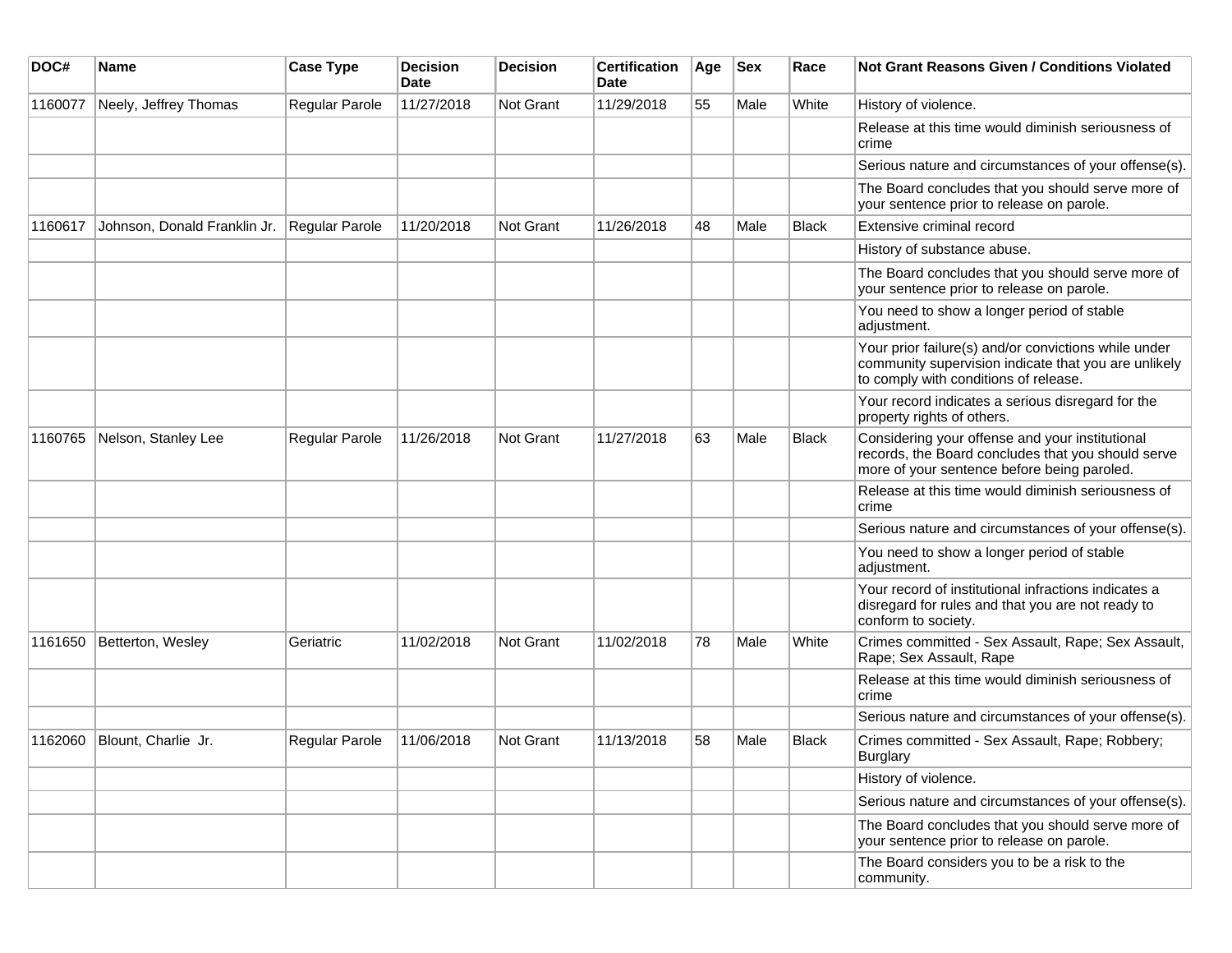| DOC#    | Name                     | <b>Case Type</b> | <b>Decision</b><br><b>Date</b> | <b>Decision</b> | Certification<br>Date | Age | Sex  | Race                           | Not Grant Reasons Given / Conditions Violated                                                                                                               |
|---------|--------------------------|------------------|--------------------------------|-----------------|-----------------------|-----|------|--------------------------------|-------------------------------------------------------------------------------------------------------------------------------------------------------------|
| 1162060 | Blount, Charlie Jr.      | Regular Parole   | 11/06/2018                     | Not Grant       | 11/13/2018            | 58  | Male | <b>Black</b>                   | Your prior failure(s) and/or convictions while under<br>community supervision indicate that you are unlikely<br>to comply with conditions of release.       |
| 1164125 | Couram, Michael Hembry   | Geriatric        | 11/27/2018                     | Not Grant       | 11/29/2018            | 61  | Male | <b>Black</b>                   | Crimes committed - Kidnap/Abduct; Malicious<br>Wounding                                                                                                     |
|         |                          |                  |                                |                 |                       |     |      |                                | Release at this time would diminish seriousness of<br>crime                                                                                                 |
| 1165099 | Winfield, Jessie Jr.     | Regular Parole   | 11/09/2018                     | Not Grant       | 11/13/2018            | 57  | Male | <b>Black</b>                   | Crimes committed - Sex Assault, Rape; Forcible<br>Sodomy; Robbery                                                                                           |
|         |                          |                  |                                |                 |                       |     |      |                                | Extensive criminal record                                                                                                                                   |
|         |                          |                  |                                |                 |                       |     |      |                                | Serious nature and circumstances of your offense(s).                                                                                                        |
|         |                          |                  |                                |                 |                       |     |      |                                | The Board considers you to be a risk to the<br>community.                                                                                                   |
| 1165644 | Bolling, Dwayne R        | Regular Parole   | 11/05/2018                     | Not Grant       | 11/05/2018            | 58  | Male | Black                          | Release at this time would diminish seriousness of<br>crime                                                                                                 |
|         |                          |                  |                                |                 |                       |     |      |                                | The Board concludes that you should serve more of<br>your sentence prior to release on parole.                                                              |
|         |                          |                  |                                |                 |                       |     |      |                                | You need further participation in institutional work<br>and/or educational programs to indicate your positive<br>progression towards re-entry into society. |
|         |                          |                  |                                |                 |                       |     |      |                                | You need to show a longer period of stable<br>adjustment.                                                                                                   |
|         |                          |                  |                                |                 |                       |     |      |                                | Your prior failure(s) and/or convictions while under<br>community supervision indicate that you are unlikely<br>to comply with conditions of release.       |
| 1168765 | Mcgill, James Joseph     | Regular Parole   | 11/20/2018                     | Not Grant       | 11/26/2018            | 57  | Male | White                          | Release at this time would diminish seriousness of<br>crime                                                                                                 |
|         |                          |                  |                                |                 |                       |     |      |                                | Serious nature and circumstances of your offense(s).                                                                                                        |
|         |                          |                  |                                |                 |                       |     |      |                                | The Board concludes that you should serve more of<br>your sentence prior to release on parole.                                                              |
| 1169014 | Nahwoosky, Richard F Jr. | Regular Parole   | 11/18/2018                     | Not Grant       | 11/20/2018            | 47  | Male | Indian or<br>Alaskan<br>Native | American Extensive criminal record                                                                                                                          |
|         |                          |                  |                                |                 |                       |     |      |                                | History of violence.                                                                                                                                        |
|         |                          |                  |                                |                 |                       |     |      |                                | Release at this time would diminish seriousness of<br>crime                                                                                                 |
|         |                          |                  |                                |                 |                       |     |      |                                | Serious nature and circumstances of your offense(s).                                                                                                        |
|         |                          |                  |                                |                 |                       |     |      |                                | The Board concludes that you should serve more of<br>your sentence prior to release on parole.                                                              |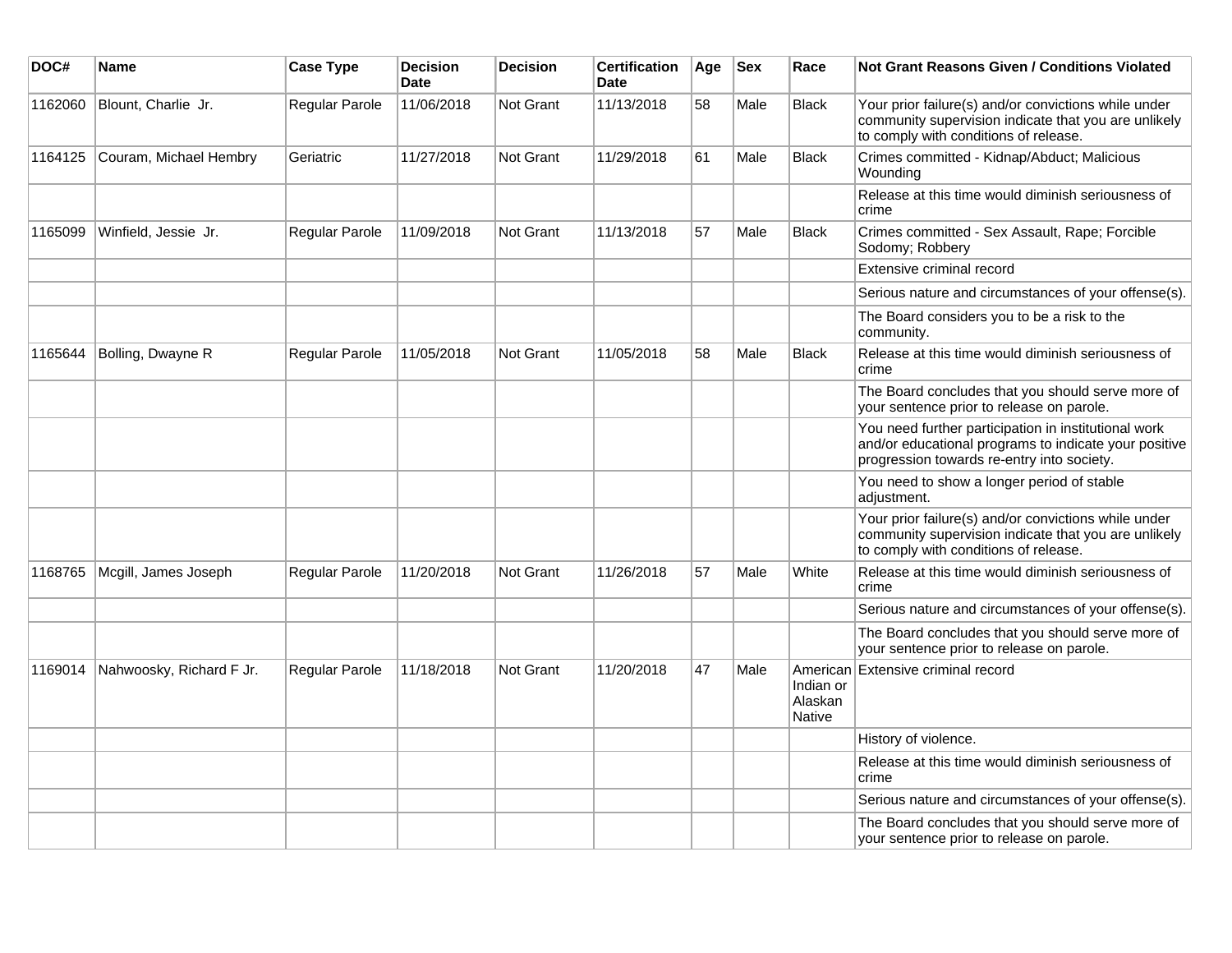| DOC#    | <b>Name</b>               | <b>Case Type</b>    | <b>Decision</b><br><b>Date</b> | <b>Decision</b> | <b>Certification</b><br>Date | Age | <b>Sex</b> | Race              | Not Grant Reasons Given / Conditions Violated                                                                                                                            |
|---------|---------------------------|---------------------|--------------------------------|-----------------|------------------------------|-----|------------|-------------------|--------------------------------------------------------------------------------------------------------------------------------------------------------------------------|
| 1169014 | Nahwoosky, Richard F Jr.  | Regular Parole      | 11/18/2018                     | Not Grant       | 11/20/2018                   | 47  | Male       | Alaskan<br>Native | American Your prior failure(s) and/or convictions while under<br>Indian or community supervision indicate that you are unlikely<br>to comply with conditions of release. |
| 1169171 | Knowlin, Lee Roy          | Regular Parole      | 11/01/2018                     | Not Grant       | 11/02/2018                   | 66  | Male       | <b>Black</b>      | Crimes committed - Sex Assault, Rape; Sex Assault,<br>Rape; Forcible Sodomy                                                                                              |
|         |                           |                     |                                |                 |                              |     |            |                   | Release at this time would diminish seriousness of<br>crime                                                                                                              |
|         |                           |                     |                                |                 |                              |     |            |                   | Serious nature and circumstances of your offense(s).                                                                                                                     |
|         |                           |                     |                                |                 |                              |     |            |                   | The Board concludes that you should serve more of<br>your sentence prior to release on parole.                                                                           |
|         |                           |                     |                                |                 |                              |     |            |                   | The Board considers you to be a risk to the<br>community.                                                                                                                |
| 1169858 | Armstrong, Clarence W Jr. | Geriatric           | 11/27/2018                     | Not Grant       | 11/29/2018                   | 63  | Male       | <b>Black</b>      | Crimes committed - Sex Assault, Rape; Burglary;<br><b>Burgl-Forced Entry-Resid</b>                                                                                       |
|         |                           |                     |                                |                 |                              |     |            |                   | Extensive criminal record                                                                                                                                                |
|         |                           |                     |                                |                 |                              |     |            |                   | Release at this time would diminish seriousness of<br>crime                                                                                                              |
|         |                           |                     |                                |                 |                              |     |            |                   | Serious nature and circumstances of your offense(s).                                                                                                                     |
| 1170452 | Dawkins, Chad Anton       | <b>Board Review</b> | 11/08/2018                     | Not Grant       | 11/13/2018                   | 54  | Male       | Black             | Crimes committed - Malicious Wounding; Malicious<br>Wounding; Heroin-Possess                                                                                             |
|         |                           |                     |                                |                 |                              |     |            |                   | Extensive criminal record                                                                                                                                                |
|         |                           |                     |                                |                 |                              |     |            |                   | Serious nature and circumstances of your offense(s).                                                                                                                     |
|         |                           |                     |                                |                 |                              |     |            |                   | Your record of institutional infractions indicates a<br>disregard for rules and that you are not ready to<br>conform to society.                                         |
| 1170773 | Chapman, Howard Lee       | Regular Parole      | 11/21/2018                     | Not Grant       | 11/26/2018                   | 42  | Male       | <b>Black</b>      | Crimes committed - Homicide-1st Degree; Robbery -<br>Attempted                                                                                                           |
|         |                           |                     |                                |                 |                              |     |            |                   | Release at this time would diminish seriousness of<br>crime                                                                                                              |
|         |                           |                     |                                |                 |                              |     |            |                   | Serious nature and circumstances of your offense(s).                                                                                                                     |
| 1170855 | Gay, Ronald Edward        | Geriatric           | 11/09/2018                     | Not Grant       | 11/13/2018                   | 72  | Male       | White             | Considering your offense and your institutional<br>records, the Board concludes that you should serve<br>more of your sentence before being paroled.                     |
|         |                           |                     |                                |                 |                              |     |            |                   | Crimes committed - Homicide-1st Degree; Malicious<br>Wounding; Malicious Wounding                                                                                        |
|         |                           |                     |                                |                 |                              |     |            |                   | Extensive criminal record                                                                                                                                                |
|         |                           |                     |                                |                 |                              |     |            |                   | History of substance abuse.                                                                                                                                              |
|         |                           |                     |                                |                 |                              |     |            |                   | History of violence.                                                                                                                                                     |
|         |                           |                     |                                |                 |                              |     |            |                   | Release at this time would diminish seriousness of<br>crime                                                                                                              |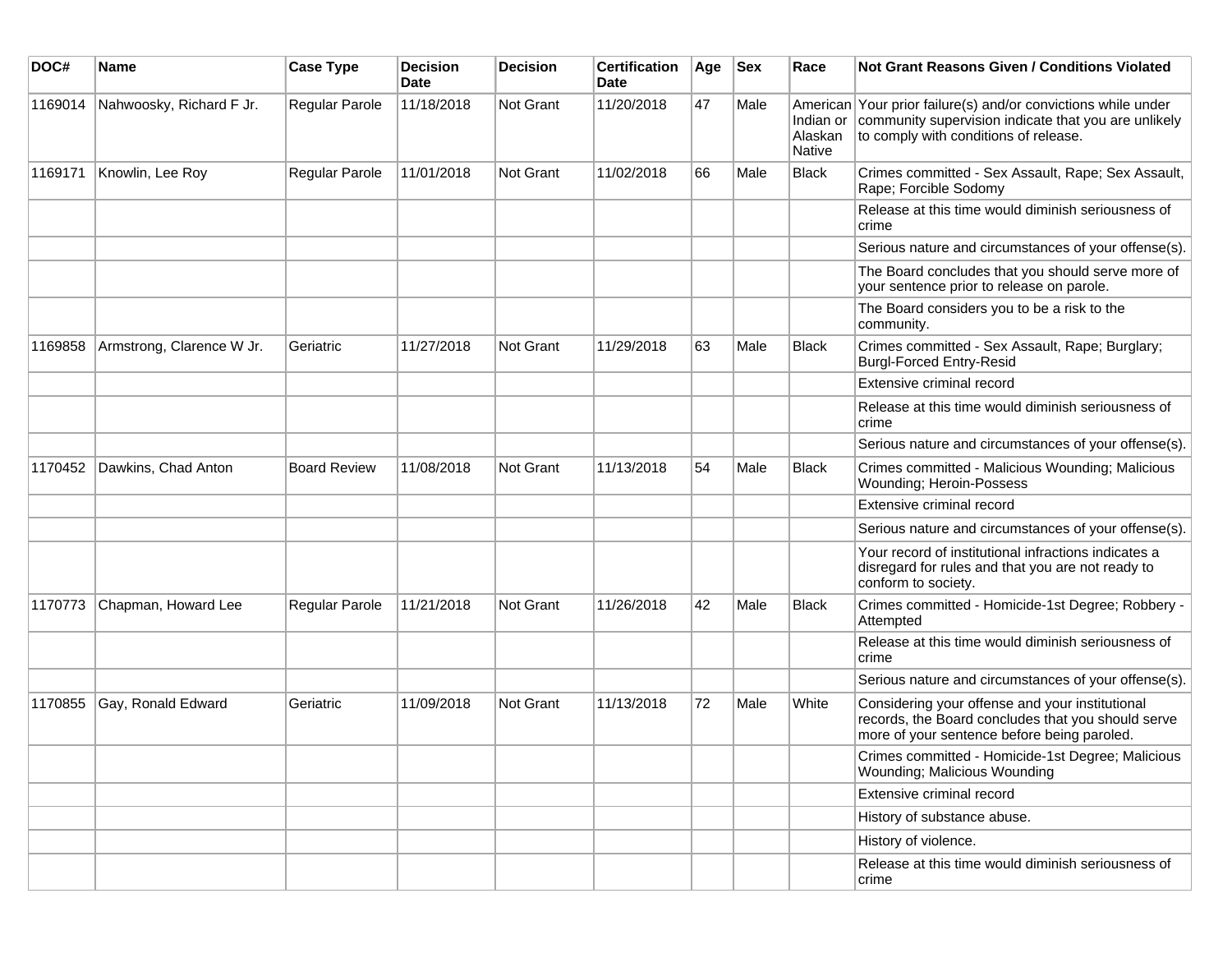| DOC#    | <b>Name</b>              | <b>Case Type</b> | <b>Decision</b><br><b>Date</b> | <b>Decision</b>  | <b>Certification</b><br>Date | Age | <b>Sex</b> | Race         | <b>Not Grant Reasons Given / Conditions Violated</b>                                                                                                        |
|---------|--------------------------|------------------|--------------------------------|------------------|------------------------------|-----|------------|--------------|-------------------------------------------------------------------------------------------------------------------------------------------------------------|
| 1170855 | Gay, Ronald Edward       | Geriatric        | 11/09/2018                     | Not Grant        | 11/13/2018                   | 72  | Male       | White        | Serious nature and circumstances of your offense(s).                                                                                                        |
|         |                          |                  |                                |                  |                              |     |            |              | The Board considers you to be a risk to the<br>community.                                                                                                   |
| 1171152 | Powell, Malachi Jefferso | Regular Parole   | 11/22/2018                     | <b>Not Grant</b> | 11/26/2018                   | 79  | Male       | <b>Black</b> | Crimes committed - Kidnap/Abduct; Kidnap/Abduct;<br>Kidnap/Abduct                                                                                           |
|         |                          |                  |                                |                  |                              |     |            |              | Extensive criminal record                                                                                                                                   |
|         |                          |                  |                                |                  |                              |     |            |              | Other                                                                                                                                                       |
| 1171177 | Wright, John Clinton     | Regular Parole   | 10/26/2018                     | Not Grant        | 11/01/2018                   | 88  | Male       | White        | Crimes committed - Homicide-Capital; Weapon<br>Offense                                                                                                      |
|         |                          |                  |                                |                  |                              |     |            |              | Release at this time would diminish seriousness of<br>crime                                                                                                 |
|         |                          |                  |                                |                  |                              |     |            |              | Serious nature and circumstances of your offense(s).                                                                                                        |
| 1171973 | Pleasant, Troy Andre     | Regular Parole   | 11/16/2018                     | <b>Not Grant</b> | 11/20/2018                   | 49  | Male       | <b>Black</b> | Considering your offense and your institutional<br>records, the Board concludes that you should serve<br>more of your sentence before being paroled.        |
|         |                          |                  |                                |                  |                              |     |            |              | History of violence.                                                                                                                                        |
|         |                          |                  |                                |                  |                              |     |            |              | Release at this time would diminish seriousness of<br>crime                                                                                                 |
|         |                          |                  |                                |                  |                              |     |            |              | Serious nature and circumstances of your offense(s).                                                                                                        |
|         |                          |                  |                                |                  |                              |     |            |              | The Board concludes that you should serve more of<br>your sentence prior to release on parole.                                                              |
|         |                          |                  |                                |                  |                              |     |            |              | You need to show a longer period of stable<br>adjustment.                                                                                                   |
| 1171993 | Harris, Michael Eugene   | Regular Parole   | 11/06/2018                     | Not Grant        | 11/13/2018                   | 59  | Male       | <b>Black</b> | Crimes committed - Kidnap/Abduct; Sex Assault,<br>Rape; Forcible Sodomy                                                                                     |
|         |                          |                  |                                |                  |                              |     |            |              | Release at this time would diminish seriousness of<br>crime                                                                                                 |
|         |                          |                  |                                |                  |                              |     |            |              | Serious nature and circumstances of your offense(s).                                                                                                        |
| 1173036 | Hill, Ernest Oliver Jr.  | Geriatric        | 11/14/2018                     | Not Grant        | 11/15/2018                   | 62  | Male       | <b>Black</b> | Considering your offense and your institutional<br>records, the Board concludes that you should serve<br>more of your sentence before being paroled.        |
|         |                          |                  |                                |                  |                              |     |            |              | Extensive criminal record                                                                                                                                   |
|         |                          |                  |                                |                  |                              |     |            |              | Release at this time would diminish seriousness of<br>crime                                                                                                 |
|         |                          |                  |                                |                  |                              |     |            |              | Serious nature and circumstances of your offense(s).                                                                                                        |
|         |                          |                  |                                |                  |                              |     |            |              | The Board considers you to be a risk to the<br>community.                                                                                                   |
|         |                          |                  |                                |                  |                              |     |            |              | You need further participation in institutional work<br>and/or educational programs to indicate your positive<br>progression towards re-entry into society. |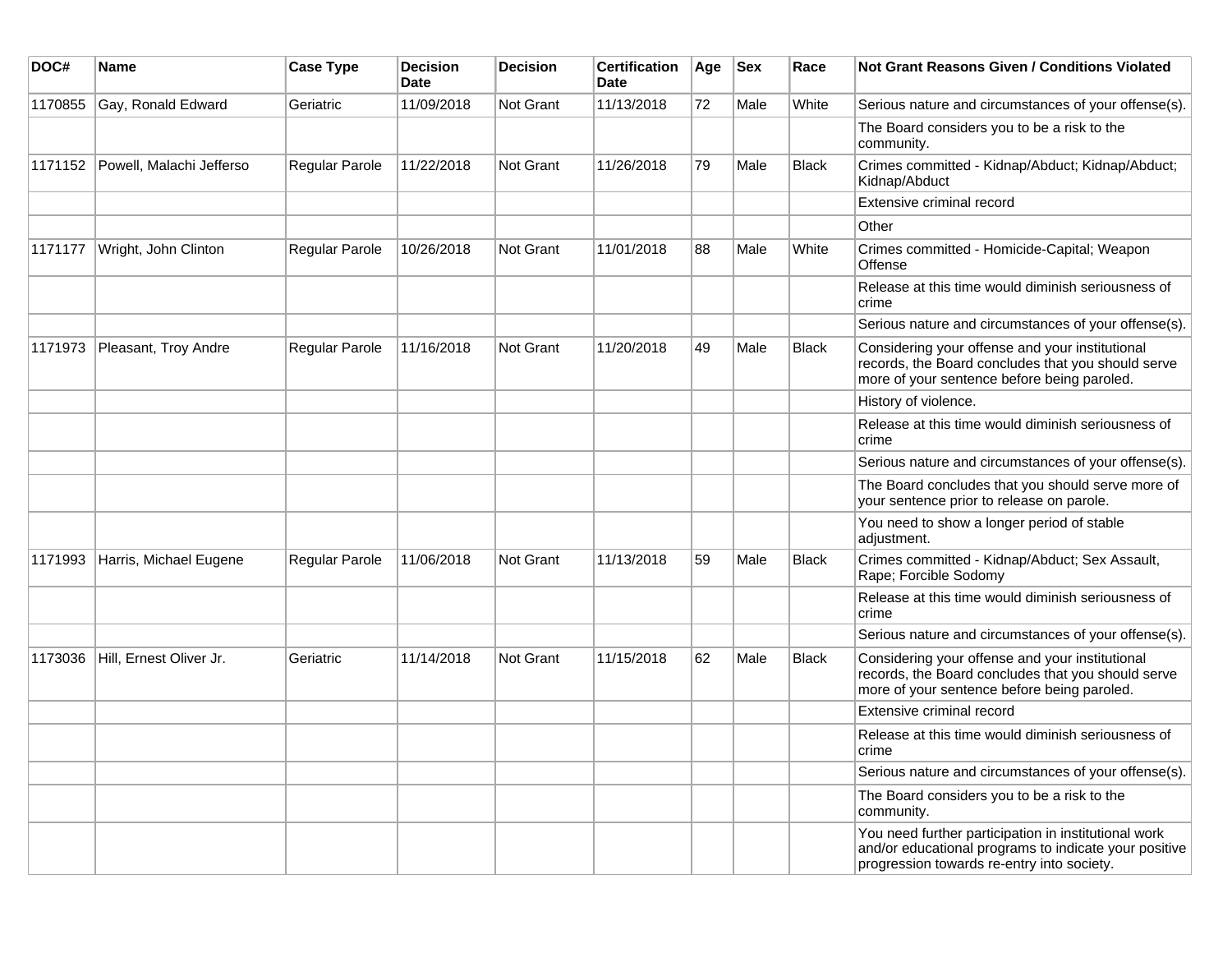| DOC#    | <b>Name</b>             | <b>Case Type</b> | <b>Decision</b><br><b>Date</b> | <b>Decision</b> | <b>Certification</b><br>Date | Age | <b>Sex</b> | Race         | Not Grant Reasons Given / Conditions Violated                                                                                                               |
|---------|-------------------------|------------------|--------------------------------|-----------------|------------------------------|-----|------------|--------------|-------------------------------------------------------------------------------------------------------------------------------------------------------------|
| 1173036 | Hill, Ernest Oliver Jr. | Geriatric        | 11/14/2018                     | Not Grant       | 11/15/2018                   | 62  | Male       | <b>Black</b> | Your prior failure(s) and/or convictions while under<br>community supervision indicate that you are unlikely<br>to comply with conditions of release.       |
| 1173873 | Maynard, Robert Owen    | Regular Parole   | 11/11/2018                     | Not Grant       | 11/14/2018                   | 60  | Male       | White        | Considering your offense and your institutional<br>records, the Board concludes that you should serve<br>more of your sentence before being paroled.        |
|         |                         |                  |                                |                 |                              |     |            |              | Crimes committed - Sex Assault, Rape; Forcible<br>Sodomy; Burglary                                                                                          |
|         |                         |                  |                                |                 |                              |     |            |              | Extensive criminal record                                                                                                                                   |
|         |                         |                  |                                |                 |                              |     |            |              | Release at this time would diminish seriousness of<br>crime                                                                                                 |
|         |                         |                  |                                |                 |                              |     |            |              | Serious nature and circumstances of your offense(s).                                                                                                        |
| 1174085 | Smithson, Velton        | Regular Parole   | 11/19/2018                     | Not Grant       | 11/20/2018                   | 44  | Male       | <b>Black</b> | Crimes committed - Kidnap/Abduct; Kidnap/Abduct;<br>Sex Assault, Rape                                                                                       |
|         |                         |                  |                                |                 |                              |     |            |              | Serious nature and circumstances of your offense(s).                                                                                                        |
|         |                         |                  |                                |                 |                              |     |            |              | The Board concludes that you should serve more of<br>your sentence prior to release on parole.                                                              |
|         |                         |                  |                                |                 |                              |     |            |              | The Board considers you to be a risk to the<br>community.                                                                                                   |
| 1174716 | Harper, Greg Allen      | Regular Parole   | 11/20/2018                     | Not Grant       | 11/26/2018                   | 47  | Male       | White        | Extensive criminal record                                                                                                                                   |
|         |                         |                  |                                |                 |                              |     |            |              | Serious nature and circumstances of your offense(s).                                                                                                        |
|         |                         |                  |                                |                 |                              |     |            |              | You need further participation in institutional work<br>and/or educational programs to indicate your positive<br>progression towards re-entry into society. |
|         |                         |                  |                                |                 |                              |     |            |              | You need to show a longer period of stable<br>adjustment.                                                                                                   |
| 1174893 | Taylor, Robert Lee      | Regular Parole   | 11/19/2018                     | Not Grant       | 11/20/2018                   | 60  | Male       | <b>Black</b> | Release at this time would diminish seriousness of<br>crime                                                                                                 |
|         |                         |                  |                                |                 |                              |     |            |              | Serious nature and circumstances of your offense(s).                                                                                                        |
|         |                         |                  |                                |                 |                              |     |            |              | The Board concludes that you should serve more of<br>your sentence prior to release on parole.                                                              |
| 1174933 | Williams, Anthony Carl  | Regular Parole   | 10/26/2018                     | Not Grant       | 11/01/2018                   | 53  | Male       | Black        | Crimes committed - Kidnap/Abduct; Sex Asslt-<br>Attempted Rape; Robbery                                                                                     |
|         |                         |                  |                                |                 |                              |     |            |              | History of violence.                                                                                                                                        |
|         |                         |                  |                                |                 |                              |     |            |              | Release at this time would diminish seriousness of<br>crime                                                                                                 |
|         |                         |                  |                                |                 |                              |     |            |              | Serious nature and circumstances of your offense(s).                                                                                                        |
|         |                         |                  |                                |                 |                              |     |            |              | The Board concludes that you should serve more of<br>your sentence prior to release on parole.                                                              |
|         |                         |                  |                                |                 |                              |     |            |              | The Board considers you to be a risk to the<br>community.                                                                                                   |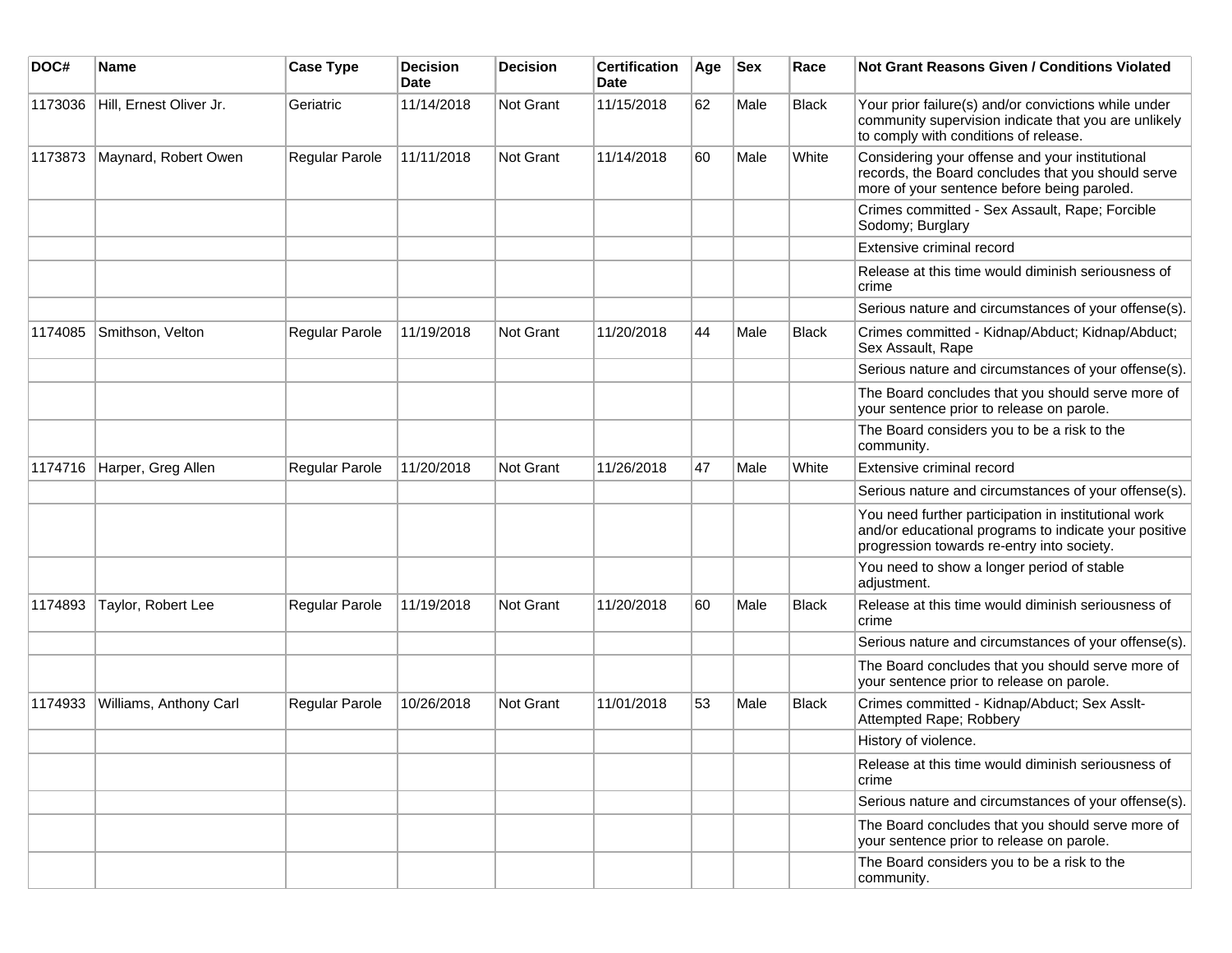| DOC#    | <b>Name</b>              | <b>Case Type</b> | <b>Decision</b><br><b>Date</b> | <b>Decision</b> | <b>Certification</b><br>Date | Age | <b>Sex</b> | Race         | <b>Not Grant Reasons Given / Conditions Violated</b>                                                                                                        |
|---------|--------------------------|------------------|--------------------------------|-----------------|------------------------------|-----|------------|--------------|-------------------------------------------------------------------------------------------------------------------------------------------------------------|
| 1175654 | Champion, Antwain        | Regular Parole   | 11/27/2018                     | Not Grant       | 11/30/2018                   | 43  | Male       | <b>Black</b> | Considering your offense and your institutional<br>records, the Board concludes that you should serve<br>more of your sentence before being paroled.        |
|         |                          |                  |                                |                 |                              |     |            |              | Crimes committed - Homicide-Capital; Robbery -<br>Attempted; Use Of Firearm In Felony                                                                       |
|         |                          |                  |                                |                 |                              |     |            |              | Release at this time would diminish seriousness of<br>crime                                                                                                 |
|         |                          |                  |                                |                 |                              |     |            |              | Serious nature and circumstances of your offense(s).                                                                                                        |
|         |                          |                  |                                |                 |                              |     |            |              | The Board concludes that you should serve more of<br>your sentence prior to release on parole.                                                              |
| 1176081 | Darden, Wilson Eugene    | Regular Parole   | 11/27/2018                     | Not Grant       | 11/29/2018                   | 58  | Male       | <b>Black</b> | Extensive criminal record                                                                                                                                   |
|         |                          |                  |                                |                 |                              |     |            |              | Serious nature and circumstances of your offense(s).                                                                                                        |
|         |                          |                  |                                |                 |                              |     |            |              | Your prior failure(s) and/or convictions while under<br>community supervision indicate that you are unlikely<br>to comply with conditions of release.       |
| 1179891 | Harris, Clausan Winston  | Regular Parole   | 11/28/2018                     | Not Grant       | 11/29/2018                   | 58  | Male       | <b>Black</b> | Release at this time would diminish seriousness of<br>crime                                                                                                 |
|         |                          |                  |                                |                 |                              |     |            |              | Serious nature and circumstances of your offense(s).                                                                                                        |
| 1180162 | Clay, Kenneth            | Regular Parole   | 11/26/2018                     | Not Grant       | 11/27/2018                   | 59  | Male       | <b>Black</b> | Crimes committed - Kidnap/Abduct; Sex Assault,<br>Rape; Robbery                                                                                             |
|         |                          |                  |                                |                 |                              |     |            |              | Release at this time would diminish seriousness of<br>crime                                                                                                 |
|         |                          |                  |                                |                 |                              |     |            |              | Serious nature and circumstances of your offense(s).                                                                                                        |
| 1180614 | Daggett, John Franklin   | Regular Parole   | 10/30/2018                     | Not Grant       | 11/02/2018                   | 52  | Male       | White        | Considering your offense and your institutional<br>records, the Board concludes that you should serve<br>more of your sentence before being paroled.        |
|         |                          |                  |                                |                 |                              |     |            |              | Crimes committed - Sex Assault, Rape; Cocaine-<br>Possess; Cocaine-Possess                                                                                  |
|         |                          |                  |                                |                 |                              |     |            |              | Serious nature and circumstances of your offense(s).                                                                                                        |
|         |                          |                  |                                |                 |                              |     |            |              | You need further participation in institutional work<br>and/or educational programs to indicate your positive<br>progression towards re-entry into society. |
| 1181543 | Hargrove, Corey Jermaine | Regular Parole   | 10/26/2018                     | Not Grant       | 11/01/2018                   | 43  | Male       | <b>Black</b> | Conviction of a new crime while incarcerated                                                                                                                |
|         |                          |                  |                                |                 |                              |     |            |              | Extensive criminal record                                                                                                                                   |
|         |                          |                  |                                |                 |                              |     |            |              | Serious nature and circumstances of your offense(s).                                                                                                        |
|         |                          |                  |                                |                 |                              |     |            |              | You need further participation in institutional work<br>and/or educational programs to indicate your positive<br>progression towards re-entry into society. |
| 1182517 | Hunt, Calvin Bernard     | Geriatric        | 10/26/2018                     | Not Grant       | 11/01/2018                   | 65  | Male       | <b>Black</b> | Crimes committed - Sex Assault, Rape; Sex Assault,<br>Rape; Sex Assault, Rape                                                                               |
|         |                          |                  |                                |                 |                              |     |            |              | Serious nature and circumstances of your offense(s).                                                                                                        |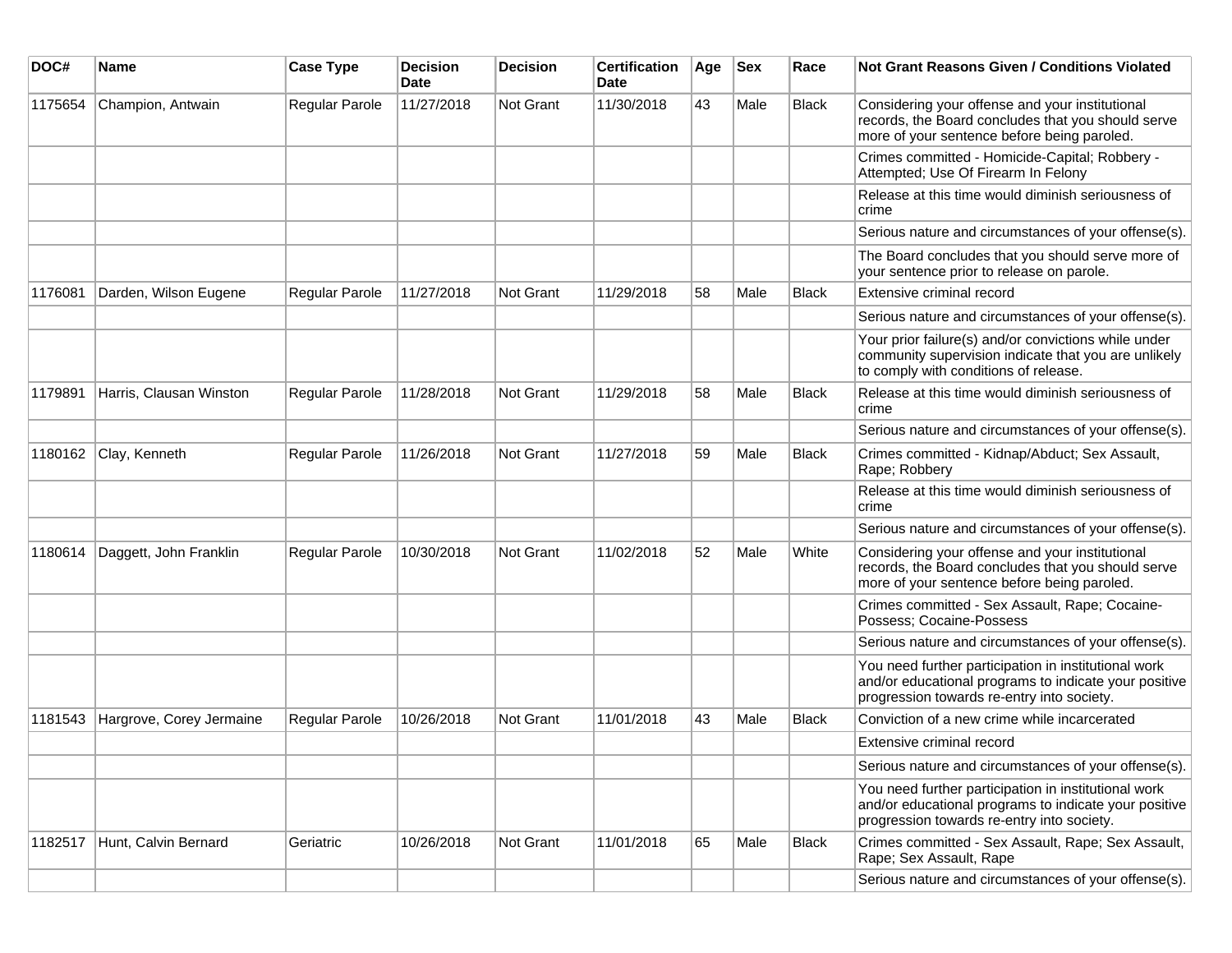| DOC#    | <b>Name</b>                        | <b>Case Type</b> | <b>Decision</b><br><b>Date</b> | <b>Decision</b>  | <b>Certification</b><br>Date | Age | <b>Sex</b>   | Race         | <b>Not Grant Reasons Given / Conditions Violated</b>                                                                                                                                |
|---------|------------------------------------|------------------|--------------------------------|------------------|------------------------------|-----|--------------|--------------|-------------------------------------------------------------------------------------------------------------------------------------------------------------------------------------|
| 1182517 | Hunt, Calvin Bernard               | Geriatric        | 10/26/2018                     | Not Grant        | 11/01/2018                   | 65  | Male         | <b>Black</b> | The Board considers you to be a risk to the<br>community.                                                                                                                           |
| 1187753 | Brown, Edward Reece                | Geriatric        | 11/06/2018                     | Not Grant        | 11/13/2018                   | 69  | Male         | White        | Crimes committed - Sexually Explicit Items: Produce<br>Material W/Minor; Sexually Explicit Items: Produce<br>Material W/Minor; Sexually Explicit Items: Produce<br>Material W/Minor |
|         |                                    |                  |                                |                  |                              |     |              |              | Extensive criminal record                                                                                                                                                           |
|         |                                    |                  |                                |                  |                              |     |              |              | Release at this time would diminish seriousness of<br>crime                                                                                                                         |
| 1191505 | Cotton, Gary Wilford               | Geriatric        | 10/30/2018                     | <b>Not Grant</b> | 11/01/2018                   | 67  | Male         | <b>Black</b> | Release at this time would diminish seriousness of<br>crime                                                                                                                         |
|         |                                    |                  |                                |                  |                              |     |              |              | You need further participation in institutional work<br>and/or educational programs to indicate your positive<br>progression towards re-entry into society.                         |
|         |                                    |                  |                                |                  |                              |     |              |              | You need to show a longer period of stable<br>adjustment.                                                                                                                           |
| 1192696 | Hughes, Linda Jean                 | Geriatric        | 11/27/2018                     | <b>Not Grant</b> | 11/29/2018                   | 60  | Female White |              | Crimes committed - Murder: 1st Degree;<br>Prescriptions: Obtain By Fraud/Forgery/Etc; Firearm:<br>Use In Commission Of Felony, 1st Off                                              |
|         |                                    |                  |                                |                  |                              |     |              |              | History of substance abuse.                                                                                                                                                         |
|         |                                    |                  |                                |                  |                              |     |              |              | Release at this time would diminish seriousness of<br>crime                                                                                                                         |
|         |                                    |                  |                                |                  |                              |     |              |              | Serious nature and circumstances of your offense(s).                                                                                                                                |
| 1193656 | Christopher, Lenny                 | Geriatric        | 11/06/2018                     | Not Grant        | 11/13/2018                   | 68  | Male         | <b>Black</b> | History of violence.                                                                                                                                                                |
|         |                                    |                  |                                |                  |                              |     |              |              | Release at this time would diminish seriousness of<br>crime                                                                                                                         |
|         |                                    |                  |                                |                  |                              |     |              |              | Serious nature and circumstances of your offense(s).                                                                                                                                |
|         |                                    |                  |                                |                  |                              |     |              |              | The Board concludes that you should serve more of<br>your sentence prior to release on parole.                                                                                      |
| 1194804 | West, Robert Allen                 | Geriatric        | 11/02/2018                     | Not Grant        | 11/02/2018                   | 65  | Male         | White        | Crimes committed - Murder: 2nd Degree; Firearm:<br>Use In Commission Of Felony, 1st Off                                                                                             |
|         |                                    |                  |                                |                  |                              |     |              |              | Release at this time would diminish seriousness of<br>crime                                                                                                                         |
|         |                                    |                  |                                |                  |                              |     |              |              | Serious nature and circumstances of your offense(s).                                                                                                                                |
|         |                                    |                  |                                |                  |                              |     |              |              | The Board concludes that you should serve more of<br>your sentence prior to release on parole.                                                                                      |
|         |                                    |                  |                                |                  |                              |     |              |              | You need further participation in institutional work<br>and/or educational programs to indicate your positive<br>progression towards re-entry into society.                         |
|         | 1197191   Morris, Elijah Oscar Sr. | Geriatric        | 11/27/2018                     | Not Grant        | 11/29/2018                   | 66  | Male         | <b>Black</b> | History of violence.                                                                                                                                                                |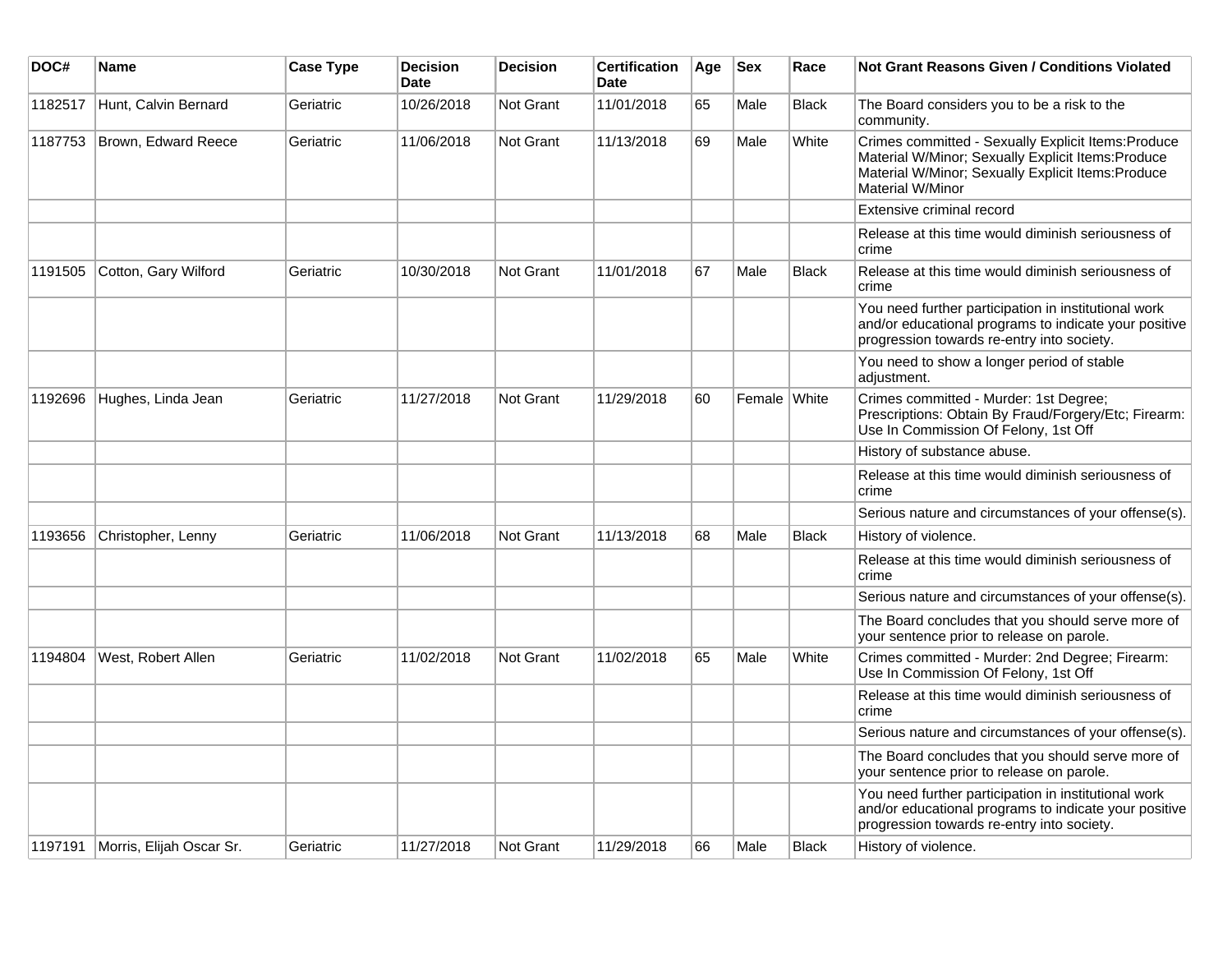| DOC#    | <b>Name</b>                | <b>Case Type</b> | <b>Decision</b><br><b>Date</b> | <b>Decision</b>  | <b>Certification</b><br><b>Date</b> | Age | <b>Sex</b> | Race         | <b>Not Grant Reasons Given / Conditions Violated</b>                                                                                                                  |
|---------|----------------------------|------------------|--------------------------------|------------------|-------------------------------------|-----|------------|--------------|-----------------------------------------------------------------------------------------------------------------------------------------------------------------------|
| 1197191 | Morris, Elijah Oscar Sr.   | Geriatric        | 11/27/2018                     | <b>Not Grant</b> | 11/29/2018                          | 66  | Male       | <b>Black</b> | Release at this time would diminish seriousness of<br>crime                                                                                                           |
|         |                            |                  |                                |                  |                                     |     |            |              | Serious nature and circumstances of your offense(s).                                                                                                                  |
|         |                            |                  |                                |                  |                                     |     |            |              | The Board concludes that you should serve more of<br>your sentence prior to release on parole.                                                                        |
| 1198947 | Cable, Brian Conley        | Geriatric        | 10/31/2018                     | <b>Not Grant</b> | 11/02/2018                          | 64  | Male       | White        | Crimes committed - Aggravated Sexual Battery:<br>Victim <13 Yrs; Aggravated Sexual Battery: Victim<br><13 Yrs; Rape: Intercourse W/ Victim <13 Yrs                    |
|         |                            |                  |                                |                  |                                     |     |            |              | Extensive criminal record                                                                                                                                             |
|         |                            |                  |                                |                  |                                     |     |            |              | Release at this time would diminish seriousness of<br>crime                                                                                                           |
|         |                            |                  |                                |                  |                                     |     |            |              | Serious nature and circumstances of your offense(s).                                                                                                                  |
| 1199537 | Nuckles, Thomas Daniel     | Geriatric        | 11/06/2018                     | Not Grant        | 11/13/2018                          | 60  | Male       | White        | Crimes committed - Sodomy: Victim <13 Yrs                                                                                                                             |
|         |                            |                  |                                |                  |                                     |     |            |              | Release at this time would diminish seriousness of<br>crime                                                                                                           |
|         |                            |                  |                                |                  |                                     |     |            |              | Serious nature and circumstances of your offense(s).                                                                                                                  |
| 1206504 | Robbins, Meredith Mack Jr. | Geriatric        | 10/30/2018                     | <b>Not Grant</b> | 11/02/2018                          | 64  | Male       | White        | Crimes committed - Murder: 2nd Degree; Firearm:<br>Use In Commission Of Felony, 1st Off                                                                               |
|         |                            |                  |                                |                  |                                     |     |            |              | Release at this time would diminish seriousness of<br>crime                                                                                                           |
|         |                            |                  |                                |                  |                                     |     |            |              | Serious nature and circumstances of your offense(s).                                                                                                                  |
| 1374716 | Feldman, Donald C Sr.      | Geriatric        | 11/08/2018                     | <b>Not Grant</b> | 11/13/2018                          | 81  | Male       | White        | Crimes committed - Carnal Know: Of Child 13-14Y:<br>W/O Force: Carnal Know: Of Child 13-14Y: W/O<br>Force; Carnal Know: Of Child 13-14Y: W/O Force                    |
|         |                            |                  |                                |                  |                                     |     |            |              | Release at this time would diminish seriousness of<br>crime                                                                                                           |
| 1377070 | McCloud, Robert Jonathan   | Geriatric        | 11/28/2018                     | <b>Not Grant</b> | 11/30/2018                          | 67  | Male       | White        | Crimes committed - Aggravated Sexual Battery:<br>Victim <13 Yrs                                                                                                       |
|         |                            |                  |                                |                  |                                     |     |            |              | Release at this time would diminish seriousness of<br>crime                                                                                                           |
|         |                            |                  |                                |                  |                                     |     |            |              | Serious nature and circumstances of your offense(s).                                                                                                                  |
|         |                            |                  |                                |                  |                                     |     |            |              | The Board concludes that you should serve more of<br>your sentence prior to release on parole.                                                                        |
|         |                            |                  |                                |                  |                                     |     |            |              | The Board considers you to be a risk to the<br>community.                                                                                                             |
| 1405123 | Walker, Marshall Alexander | Geriatric        | 11/10/2018                     | <b>Not Grant</b> | 11/13/2018                          | 70  | Male       | <b>Black</b> | Crimes committed - Object Sexual Penetration: By<br>Force Or Helpless; Sodomy: By Force Or Victim<br>Helplessness; Object Sexual Penetration: By Force<br>Or Helpless |
|         |                            |                  |                                |                  |                                     |     |            |              | Serious nature and circumstances of your offense(s).                                                                                                                  |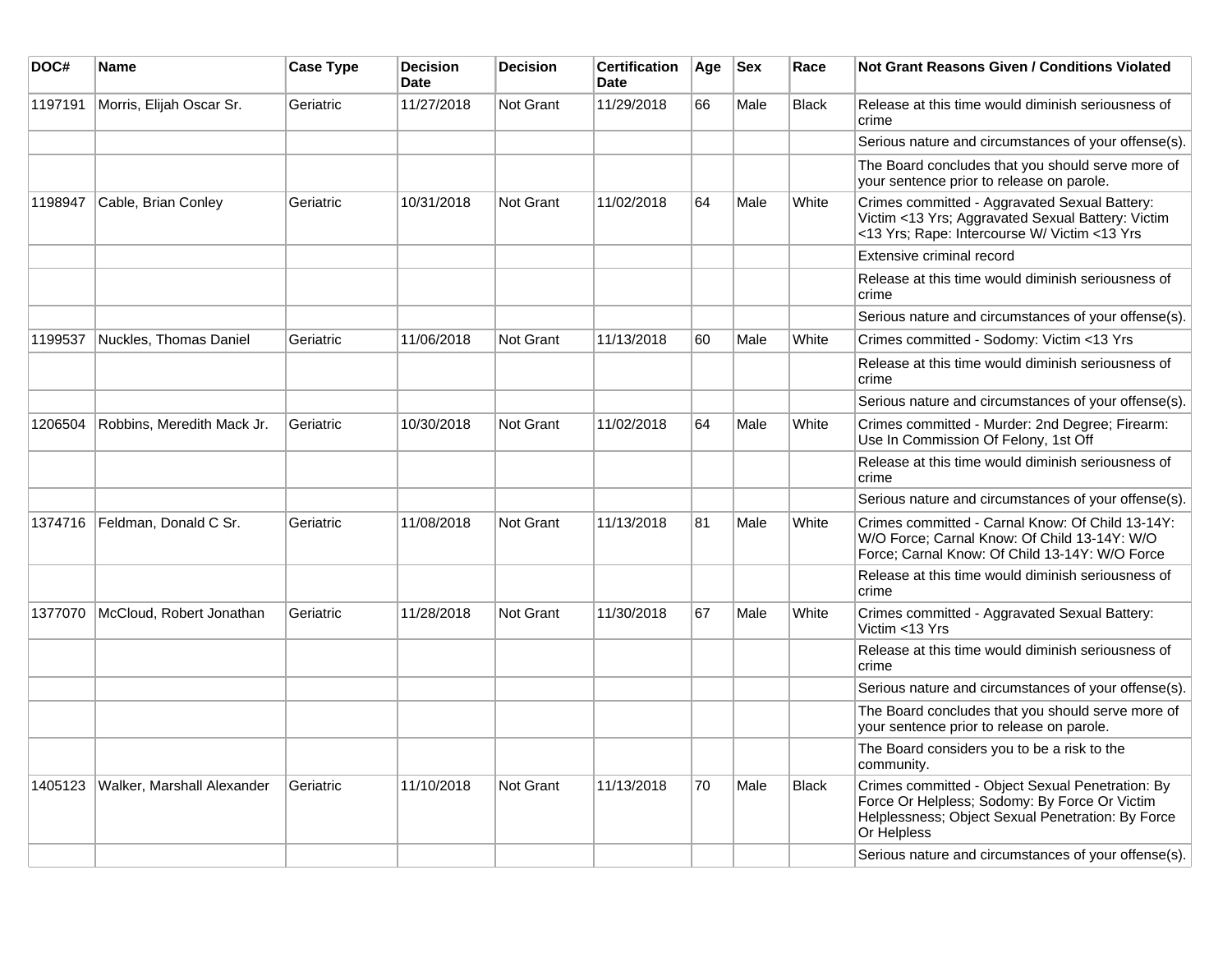| DOC#    | <b>Name</b>                | <b>Case Type</b> | <b>Decision</b><br><b>Date</b> | <b>Decision</b> | <b>Certification</b><br><b>Date</b> | Age | <b>Sex</b> | Race         | <b>Not Grant Reasons Given / Conditions Violated</b>                                                                                                        |
|---------|----------------------------|------------------|--------------------------------|-----------------|-------------------------------------|-----|------------|--------------|-------------------------------------------------------------------------------------------------------------------------------------------------------------|
| 1405123 | Walker, Marshall Alexander | Geriatric        | 11/10/2018                     | Not Grant       | 11/13/2018                          | 70  | Male       | <b>Black</b> | The Board considers you to be a risk to the<br>community.                                                                                                   |
| 1420421 | Montgomery, Herbert B      | Regular Parole   | 11/26/2018                     | Not Grant       | 11/27/2018                          | 59  | Male       | Black        | Considering your offense and your institutional<br>records, the Board concludes that you should serve<br>more of your sentence before being paroled.        |
|         |                            |                  |                                |                 |                                     |     |            |              | Release at this time would diminish seriousness of<br>crime                                                                                                 |
|         |                            |                  |                                |                 |                                     |     |            |              | Serious nature and circumstances of your offense(s).                                                                                                        |
|         |                            |                  |                                |                 |                                     |     |            |              | The Board concludes that you should serve more of<br>your sentence prior to release on parole.                                                              |
|         |                            |                  |                                |                 |                                     |     |            |              | You need to show a longer period of stable<br>adjustment.                                                                                                   |
| 1423165 | Anderson, Jerry Lee        | Geriatric        | 11/14/2018                     | Not Grant       | 11/15/2018                          | 67  | Male       | White        | Crimes committed - Sodomy: By Force Or Victim<br><b>Helplessness</b>                                                                                        |
|         |                            |                  |                                |                 |                                     |     |            |              | Release at this time would diminish seriousness of<br>crime                                                                                                 |
|         |                            |                  |                                |                 |                                     |     |            |              | Serious nature and circumstances of your offense(s).                                                                                                        |
|         |                            |                  |                                |                 |                                     |     |            |              | The Board concludes that you should serve more of<br>your sentence prior to release on parole.                                                              |
| 1436221 | Pharis, William Earnest    | Geriatric        | 11/27/2018                     | Not Grant       | 11/30/2018                          | 77  | Male       | White        | Release at this time would diminish seriousness of<br>crime                                                                                                 |
|         |                            |                  |                                |                 |                                     |     |            |              | Serious nature and circumstances of your offense(s).                                                                                                        |
|         |                            |                  |                                |                 |                                     |     |            |              | The Board concludes that you should serve more of<br>your sentence prior to release on parole.                                                              |
|         |                            |                  |                                |                 |                                     |     |            |              | The Board considers you to be a risk to the<br>community.                                                                                                   |
|         |                            |                  |                                |                 |                                     |     |            |              | You need further participation in institutional work<br>and/or educational programs to indicate your positive<br>progression towards re-entry into society. |
| 1437624 | Parker, Richard Earl       | Geriatric        | 11/20/2018                     | Not Grant       | 11/26/2018                          | 65  | Male       | White        | Release at this time would diminish seriousness of<br>crime                                                                                                 |
|         |                            |                  |                                |                 |                                     |     |            |              | Serious nature and circumstances of your offense(s).                                                                                                        |
| 1445811 | Howell, Melvin             | Geriatric        | 11/29/2018                     | Not Grant       | 11/30/2018                          | 66  | Male       | <b>Black</b> | Crimes committed - Assault: Malicious, Victim<br>Severely Injured; Firearm: Use In Commission Of<br>Felony, 1st Off                                         |
|         |                            |                  |                                |                 |                                     |     |            |              | Release at this time would diminish seriousness of<br>crime                                                                                                 |
|         |                            |                  |                                |                 |                                     |     |            |              | Serious nature and circumstances of your offense(s).                                                                                                        |
| 1457123 | Prowant, Dale Edward Jr.   | Geriatric        | 11/05/2018                     | Not Grant       | 11/13/2018                          | 70  | Male       | White        | Extensive criminal record                                                                                                                                   |
|         |                            |                  |                                |                 |                                     |     |            |              | Release at this time would diminish seriousness of<br>crime                                                                                                 |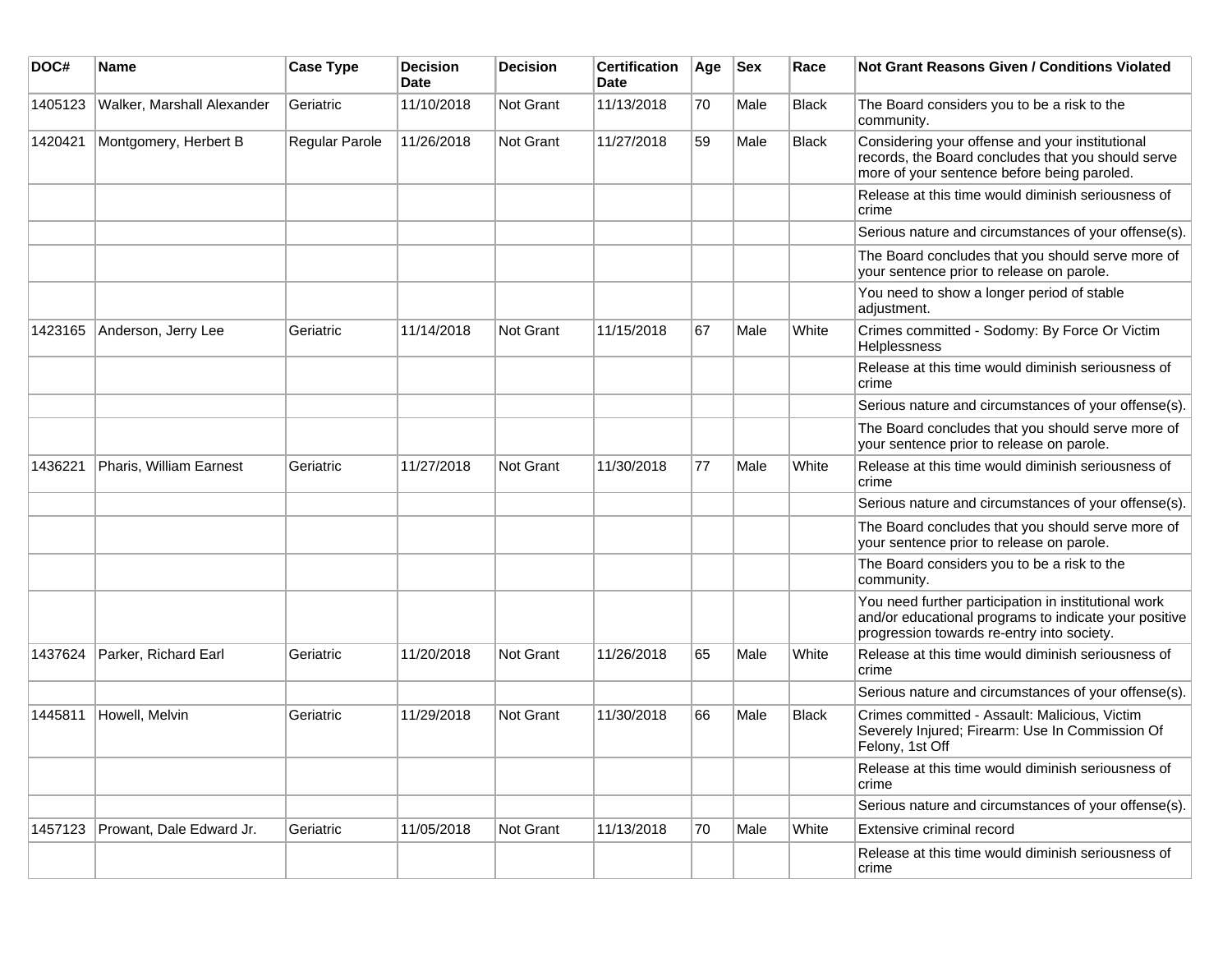| DOC#    | <b>Name</b>                | <b>Case Type</b>     | <b>Decision</b><br><b>Date</b> | <b>Decision</b> | <b>Certification</b><br><b>Date</b> | Age | <b>Sex</b> | Race         | <b>Not Grant Reasons Given / Conditions Violated</b>                                                                                                        |
|---------|----------------------------|----------------------|--------------------------------|-----------------|-------------------------------------|-----|------------|--------------|-------------------------------------------------------------------------------------------------------------------------------------------------------------|
| 1457123 | Prowant, Dale Edward Jr.   | Geriatric            | 11/05/2018                     | Not Grant       | 11/13/2018                          | 70  | Male       | White        | The Board considers you to be a risk to the<br>community.                                                                                                   |
| 1461554 | Brown, Charles Leonard     | Geriatric            | 11/06/2018                     | Not Grant       | 11/13/2018                          | 69  | Male       | Black        | Crimes committed - Aggravated Sexual Battery:<br>Victim <13 Yrs; Aggravated Sexual Battery: Victim<br><13 Yrs; Aggravated Sexual Battery: Victim <13 Yrs    |
|         |                            |                      |                                |                 |                                     |     |            |              | Extensive criminal record                                                                                                                                   |
|         |                            |                      |                                |                 |                                     |     |            |              | History of violence.                                                                                                                                        |
|         |                            |                      |                                |                 |                                     |     |            |              | Release at this time would diminish seriousness of<br>crime                                                                                                 |
|         |                            |                      |                                |                 |                                     |     |            |              | Serious nature and circumstances of your offense(s).                                                                                                        |
|         |                            |                      |                                |                 |                                     |     |            |              | The Board concludes that you should serve more of<br>your sentence prior to release on parole.                                                              |
| 1514915 | Smith, Dennis Laverne      | Regular Parole       | 11/26/2018                     | Not Grant       | 11/27/2018                          | 65  | Male       | White        | Crimes committed - Murder: 2nd Degree; Malic<br>Shoot Or Throw Missile In/At Occ. Bldg                                                                      |
|         |                            |                      |                                |                 |                                     |     |            |              | Release at this time would diminish seriousness of<br>crime                                                                                                 |
|         |                            |                      |                                |                 |                                     |     |            |              | Serious nature and circumstances of your offense(s).                                                                                                        |
|         |                            |                      |                                |                 |                                     |     |            |              | The Board concludes that you should serve more of<br>your sentence prior to release on parole.                                                              |
| 1855081 | Ellis, William Anderson IV | Regular Parole       | 11/11/2018                     | Not Grant       | 11/14/2018                          | 21  | Male       | White        | History of substance abuse.                                                                                                                                 |
|         |                            |                      |                                |                 |                                     |     |            |              | Release at this time would diminish seriousness of<br>crime                                                                                                 |
|         |                            |                      |                                |                 |                                     |     |            |              | The Board concludes that you should serve more of<br>your sentence prior to release on parole.                                                              |
|         |                            |                      |                                |                 |                                     |     |            |              | The Board considers you to be a risk to the<br>community.                                                                                                   |
|         |                            |                      |                                |                 |                                     |     |            |              | You need further participation in institutional work<br>and/or educational programs to indicate your positive<br>progression towards re-entry into society. |
| 1892144 | Davis, Deontre Javonte     | Regular Parole       | 11/09/2018                     | Not Grant       | 11/13/2018                          | 21  | Male       | <b>Black</b> | Considering your offense and your institutional<br>records, the Board concludes that you should serve<br>more of your sentence before being paroled.        |
|         |                            |                      |                                |                 |                                     |     |            |              | You need further participation in institutional work<br>and/or educational programs to indicate your positive<br>progression towards re-entry into society. |
|         |                            |                      |                                |                 |                                     |     |            |              | Your record of institutional infractions indicates a<br>disregard for rules and that you are not ready to<br>conform to society.                            |
| 1114425 | Naylor, John Edgar Jr.     | Violation<br>Hearing | 11/15/2018                     | Revoke          | 11/16/2018                          | 46  | Male       | White        |                                                                                                                                                             |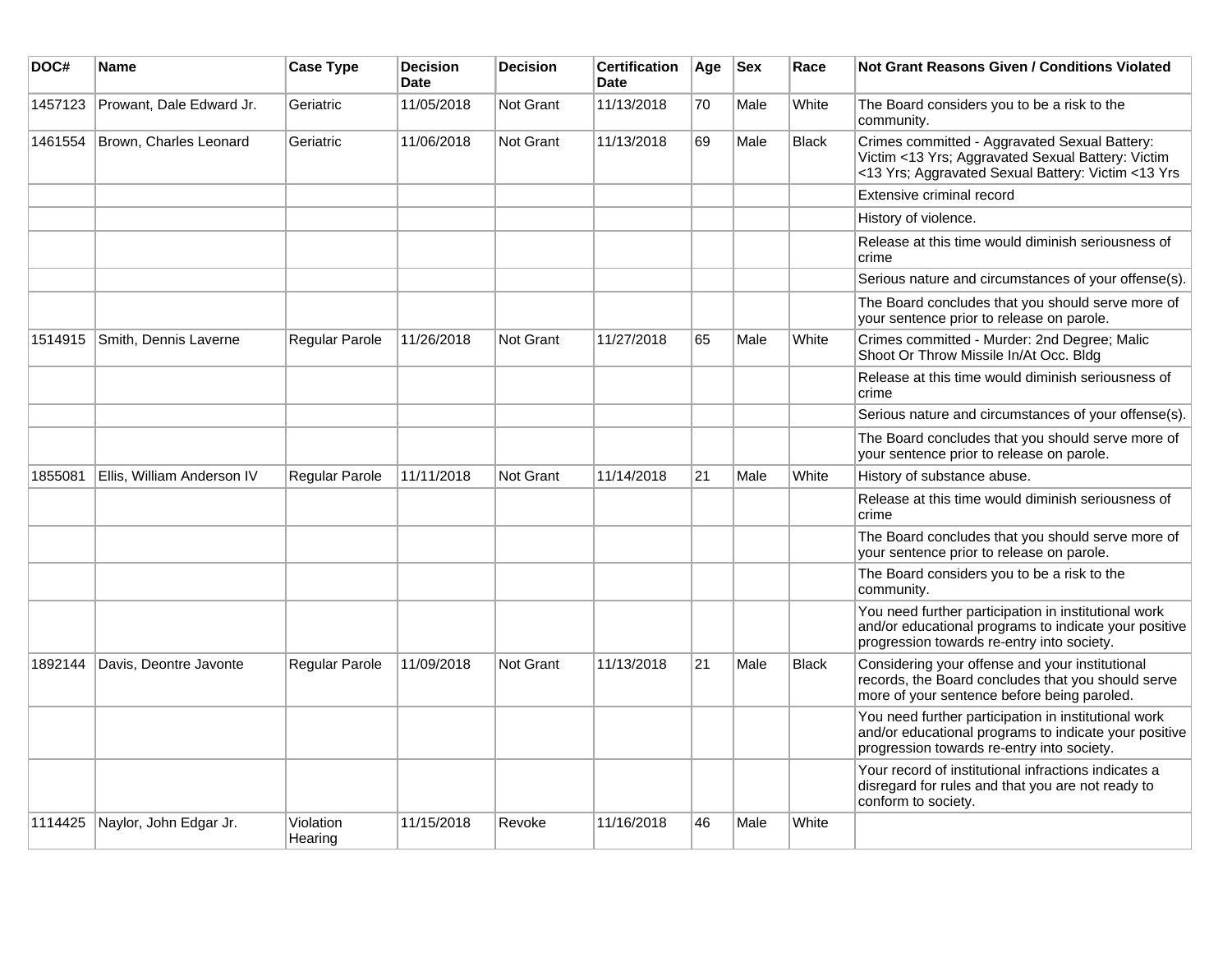| DOC#    | <b>Name</b>                | <b>Case Type</b>     | <b>Decision</b><br><b>Date</b> | <b>Decision</b> | <b>Certification</b><br>Date | Age | <b>Sex</b>     | Race         | <b>Not Grant Reasons Given / Conditions Violated</b>                                                                                                                                                                                                                                         |
|---------|----------------------------|----------------------|--------------------------------|-----------------|------------------------------|-----|----------------|--------------|----------------------------------------------------------------------------------------------------------------------------------------------------------------------------------------------------------------------------------------------------------------------------------------------|
| 1114425 | Naylor, John Edgar Jr.     | Violation<br>Hearing | 11/15/2018                     | Revoke          | 11/16/2018                   | 46  | Male           | White        | 06. I will follow the Probation and Parole Officer's<br>instructions and will be truthful, cooperative, and<br>report as instructed.                                                                                                                                                         |
|         |                            |                      |                                |                 |                              |     |                |              | 08. I will not unlawfully use, possess or distribute<br>controlled substances or related paraphernalia.                                                                                                                                                                                      |
|         |                            |                      |                                |                 |                              |     |                |              | 11. I will not abscond from supervision. I understand<br>I will be considered an absconder when my<br>whereabouts are no longer known to my supervising<br>officer. I freely, voluntarily and intelligently waive<br>any right I may have to extradition if arrested outside<br>of Virginia. |
| 1119757 | Smith, Clifford Eugene Jr. | Violation<br>Hearing | 10/27/2018                     | Revoke          | 11/07/2018                   | 48  | Male           | White        |                                                                                                                                                                                                                                                                                              |
|         |                            |                      |                                |                 |                              |     |                |              | 01. I will obey all Federal, State and local laws and<br>ordinances.                                                                                                                                                                                                                         |
|         |                            |                      |                                |                 |                              |     |                |              | 02. I will report any arrest, including traffic tickets,<br>within 3 days to the Probation and Parole Officer.                                                                                                                                                                               |
|         |                            |                      |                                |                 |                              |     |                |              | 04. I will report in person or by telephone to the<br>Probation and Parole office listed below within three<br>working days of my release from incarceration, and<br>as otherwise instructed thereafter.                                                                                     |
|         |                            |                      |                                |                 |                              |     |                |              | 07. I will not use alcoholic beverages to the extent<br>that it disrupts or interferes with my employment or<br>orderly conduct.                                                                                                                                                             |
| 1149869 | Hogan, Thomas Richard      | Violation<br>Hearing | 11/14/2018                     | Revoke          | 11/14/2018                   | 56  | Male           | <b>Black</b> |                                                                                                                                                                                                                                                                                              |
|         |                            |                      |                                |                 |                              |     |                |              | 08. I will not unlawfully use, possess or distribute<br>controlled substances or related paraphernalia.                                                                                                                                                                                      |
| 1169557 | Miller, Keith Wayne        | Violation<br>Hearing | 11/04/2018                     | Revoke          | 11/14/2018                   | 52  | Male           | <b>Black</b> |                                                                                                                                                                                                                                                                                              |
|         |                            |                      |                                |                 |                              |     |                |              | 06. I will follow the Probation and Parole Officer's<br>instructions and will be truthful, cooperative, and<br>report as instructed.                                                                                                                                                         |
| 1473824 | Smith, Asia Lavon          | Violation<br>Hearing | 11/16/2018                     | Revoke          | 11/16/2018                   | 26  | Female   Black |              |                                                                                                                                                                                                                                                                                              |
|         |                            |                      |                                |                 |                              |     |                |              | 08. I will not unlawfully use, possess or distribute<br>controlled substances or related paraphernalia.                                                                                                                                                                                      |
|         |                            |                      |                                |                 |                              |     |                |              | 11. I will not abscond from supervision. I understand<br>I will be considered an absconder when my<br>whereabouts are no longer known to my supervising<br>officer. I freely, voluntarily and intelligently waive<br>any right I may have to extradition if arrested outside<br>of Virginia. |
| 1479401 | Cannick, Antwan Lamont     | Violation<br>Hearing | 11/05/2018                     | Revoke          | 11/14/2018                   | 30  | Male           | Black        |                                                                                                                                                                                                                                                                                              |